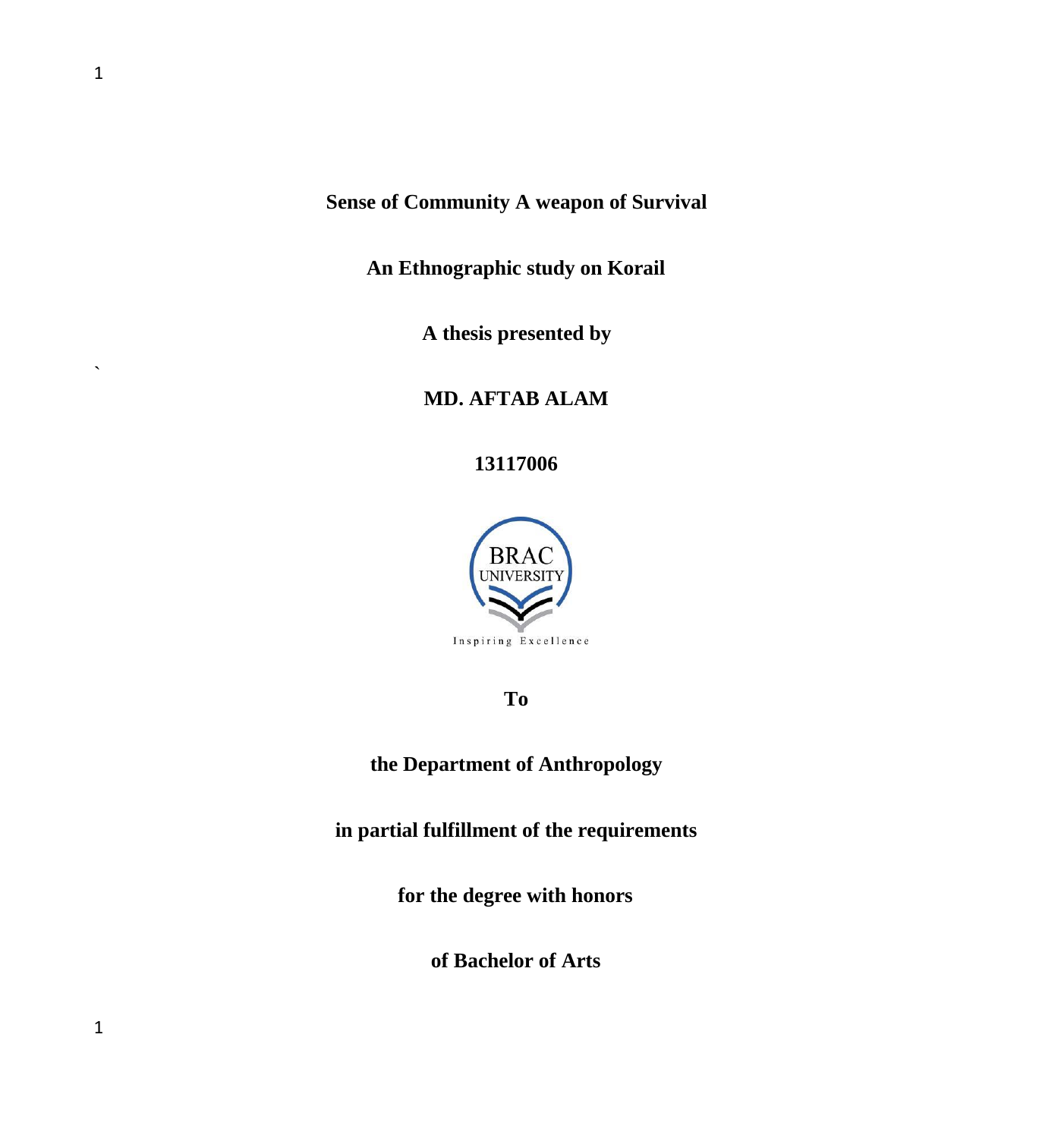# **Table of Contents:**

- Chapter 1: Acknowledgments and Abstract
- Chapter 2: Introduction
- Chapter 3: Background information on Korail
- Chapter 4: Literature review.

Imagined Community

What is a Nation?

➤ What is Kinship?

 $\blacktriangleright$ Sense of Community: Definition and Theory.

 $\triangleright$ Nationalism and the moral psychology of community.

 $\blacktriangleright$ 

≻

≻

Worried Lives: Poverty, Gender and Reproductive Health for Adolescent Women in a Slum in Dhaka, Bangladesh

- Chapter 5: Methodology
- Chapter 6: Findings
- Chapter 7: Analysis, Conclusion, References and Appendix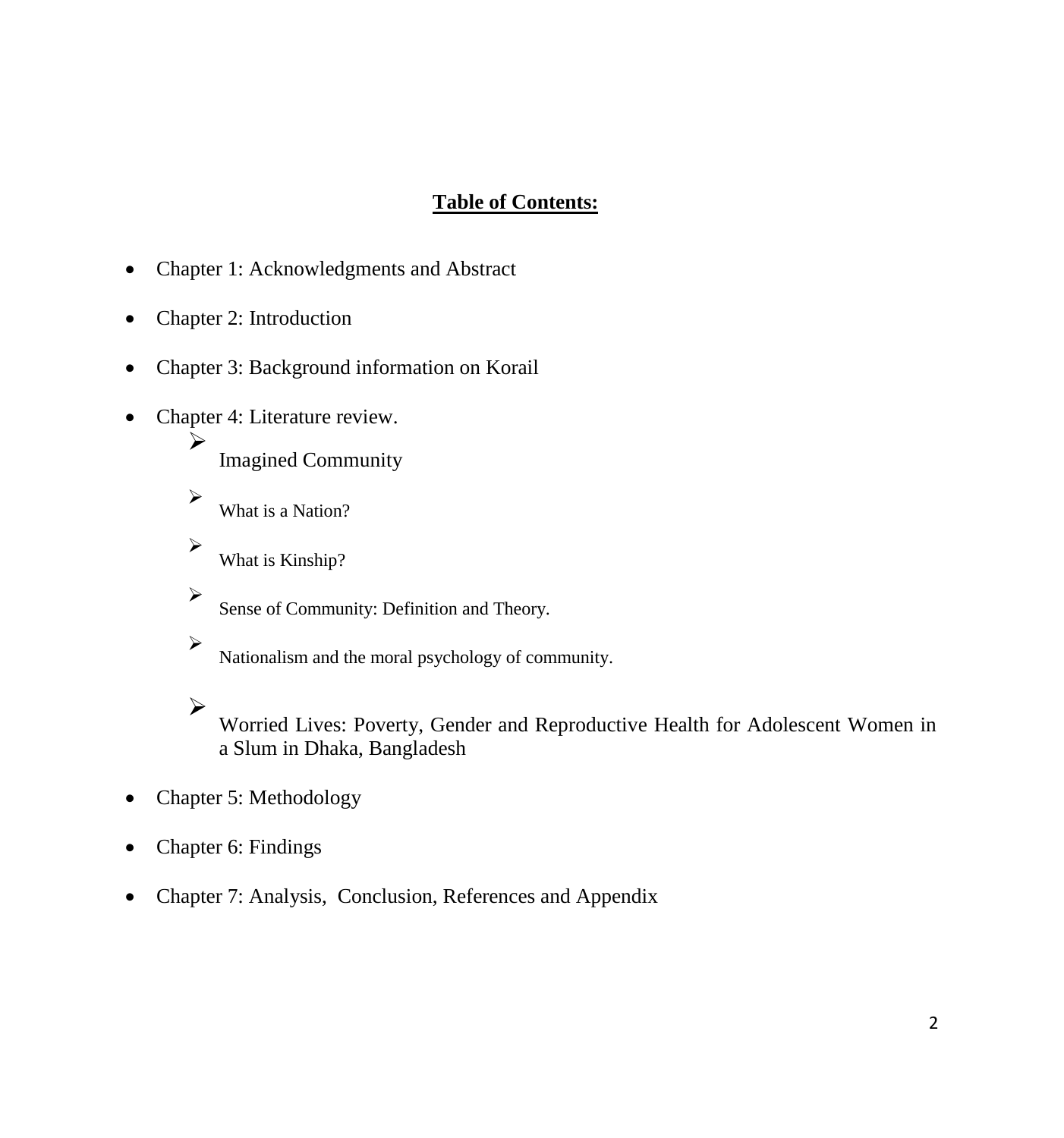# **Chapter 1**

# **Acknowledgment:**

Firstly, I would like to express my sincere gratitude to my advisor Prof. Dina M Siddiqi for the continuous support of my thesis, for her patience, motivation, and immense knowledge. Her guidance helped me in all the time of research and writing of this thesis. I could not have imagined having a better advisor and mentor for my thesis.

Besides my advisor, I would like to thank the rest of my thesis committee: Dr. Seuty Sabur, Dr. Shahidur Rahman and Dr. Samia Huq for their insightful comments and encouragement, also for their four years of teaching and guidelines. Without their patience and guidelines my four years of graduation journey would not be possible.

My sincere thanks also go to Mr. Saad Quasem and Carolina Martin who provided me an opportunity to work with them in Korail. Without their precious support it would not be possible to conduct this research.

I thank my all the interviewees who gave their valuable time in talking with me specially Mst. Tonni and Professor Khondaker Hasibul Kabir for sharing their experience and expert opinion for this research.

Last but not the least, I would like to thank my family: my parents and to my brother and sister for supporting me spiritually throughout writing this thesis and my life in general.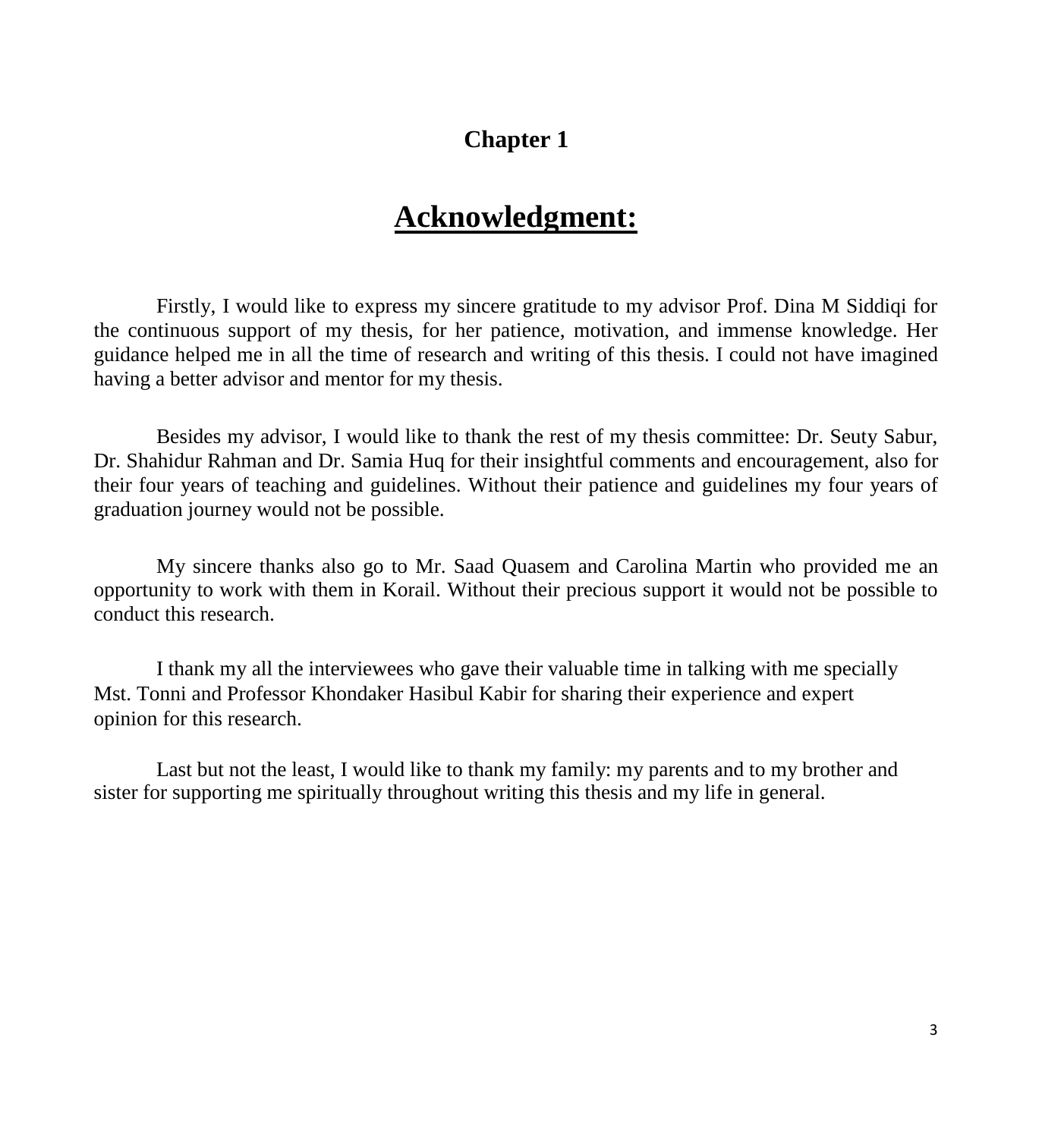# **Abstract:**

Korail, from other side of the lake might seem as an inadequate piece of land which is occupied by 'illegal settlers' or from the research of the NGOs, people may assume that Korail is just a plot for manufacturing different social and economic problems. But from my research I want to deconstruct the lens through which we see Korail. In this research, I tried to bring the insights from the people's life and their daily struggles by living and participating with them. I observed what makes a community in a slum? How does diversity help or hinder the coping strategies in Korail? And what are the sites through which sense of community is forged in Korail? My findings gave me some unique aspects of people's life which helped me to come in my own theory. I tried to prove how housing pattern, bazars, NGOs, community based functions and role of women and fear of eviction generate sense of community among the people of Korail which they use as a weapon in daily survival.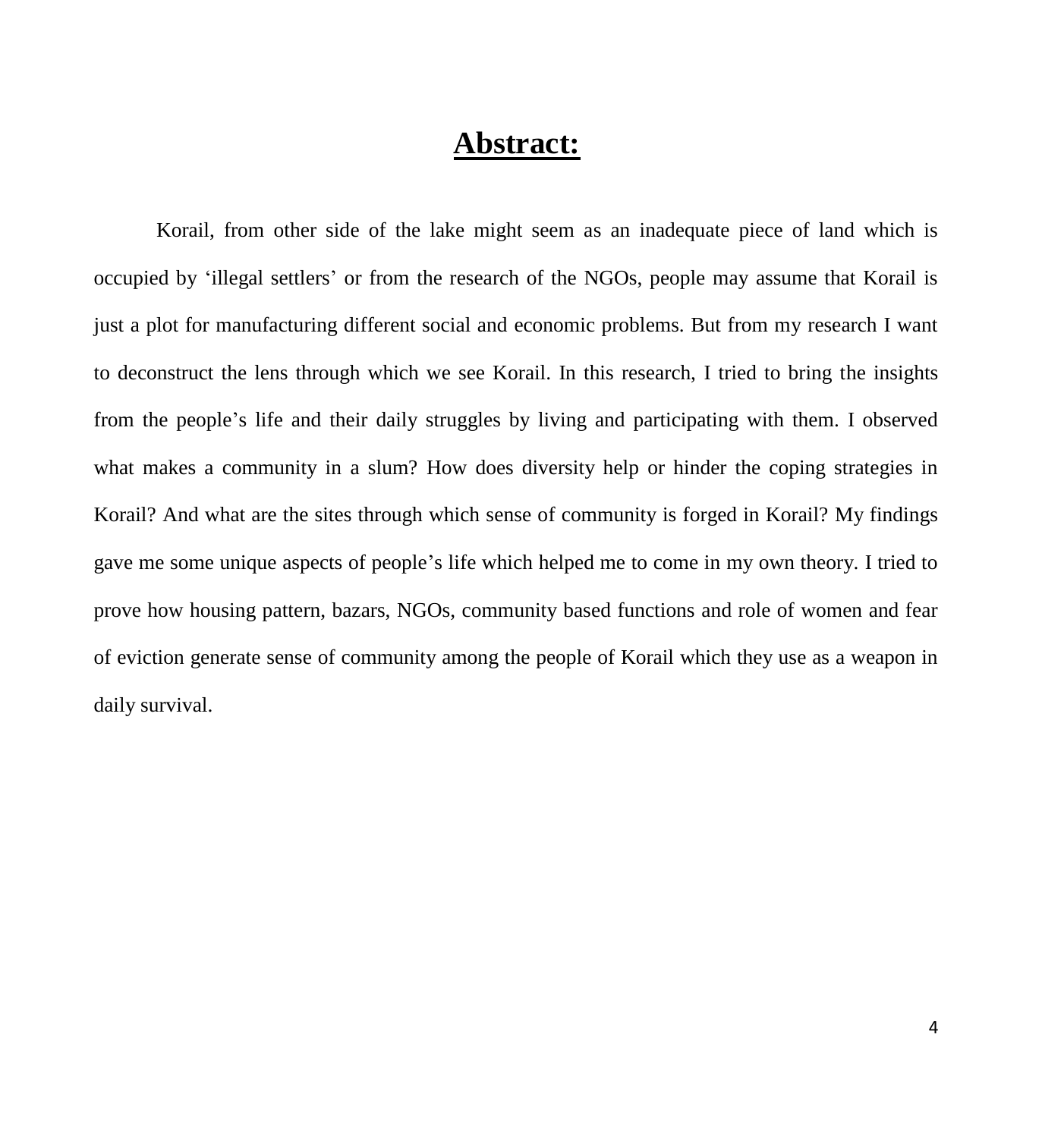# **Chapter 2**

#### **Introduction:**

Since I left my hometown Rangpur 4 years ago, warmth of people and the strong sense of community feeling are the things I always miss in this anonymous capital city that is until I discovered the beauty of Korail. Korail a place which is like an island surrounded by Elite neighbors like Gulshan, Banani and Mohakhali, might seem a piece of land parachuted to a 'wrong' place. But that piece of land characterizes so uniquely that it might not fit in any other part of the country, neither in a village nor in a city. This urban slum has its own place in this city. On paper, Dhaka city and Korail shares same attributes of population density, untidy roads, unplanned housing, water and electricity shortage but Korail is able to make it distinct by the people who live in it. Basically, Korail is a home for the people of lower income of the city who came from almost all the parts of Bangladesh. Some people came to Korail for losing their land in river corrosion or some have come for searching a better living and some have come for a cheaper resident in the middle of the capital. One may find every possible reason for people to answer why they live in Korail.

During my 3<sup>rd</sup> year of university life, I got a job of collecting data from Korail for a research project, later I got another job from a NGO to interview people about their experiences of daily life. I consider myself very lucky that I had the opportunity to explore Korail in those days. Since then, I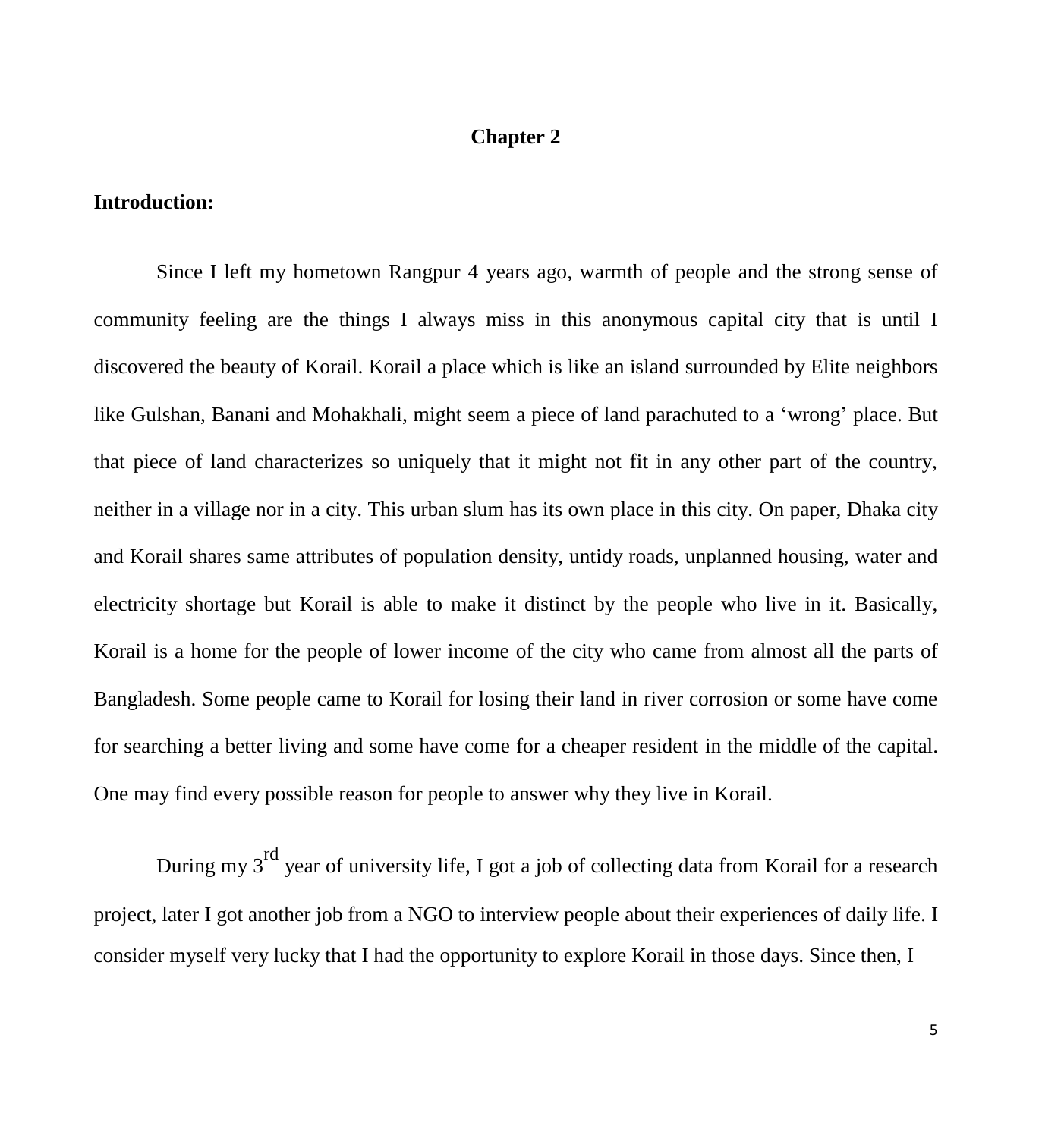have a relationship with Korail of almost 2 years. During this time I explored Korail and its people in sort of close way. I went from home to home to ask people about their condition of water supply and how they are using water, later I had the opportunity to be in their room and interviewing them about their personal lives, their past and their present. In those days, people of Korail surprised me a lot by their hospitality which remained me some things about village and suburb yet in very urban context. People are generous, humble and very social with each other which I did not found in the urban flat living culture. So, in my last semester when I need to choose a topic for my thesis, Korail was my first choice for my thesis work and I didn't have any second thought on the topic. I wanted to know about the people of Korail, what makes them the way they are now, why this cultural uniqueness of people from different parts of the country doesn't divide them, what components are playing a key role in the people's life as they make a beautiful harmony between them.

Being the student of Anthropology we have gone through so many theories on people and culture. So when we find some distinct area or people then we try to romanticize and think it as an exotic plot. I am not so indifferent but my theories seem an epic fail in the context of Korail. Korail is a great example of versatility and uniqueness. I can't find a certain pattern of people. People from a mixed backgrounds are present here, the dialect of languages are not same of everyone, home lands are different, religion might be same but it has very small role to play in everyday life hence it is very difficult to theorize this diverse group of people. In addition, as an student of anthropology I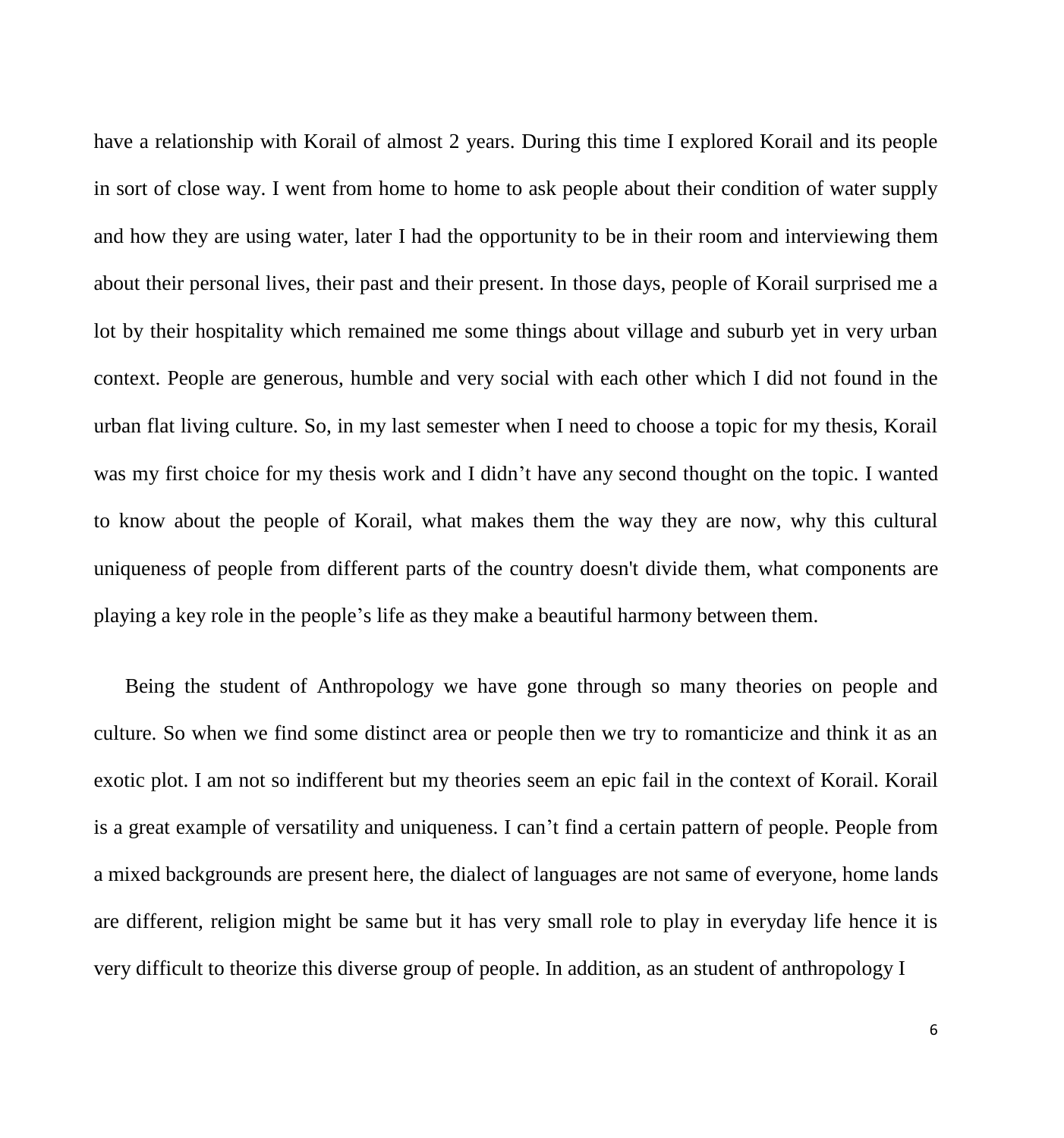also neither have the exotic stories like head hunter and rage in tribes of Indonesia nor any customs like 'Kula' trade form Trobriand Island in Korail. So my desire of being Malinowski faded away in Korail. I only got a group of very unique and versatile population to see what combines them in their daily activities that makes their community in such an uncommon place. My research questions are very specific and helped me to focus on the topic. My two basic research questions are,

- A) What makes a community in a slum? How does sense of community help or hinder the coping strategies in Korail?
- B) What are the sites through which sense of community is forged in Korail?

So, my ethnography aims to find out the hidden aspect of people's life from an urban slum to approach them from a different perspective. My hypothesis is very narrow and non-judgmental as a student of anthropology I was taught to be so in every situation of my life. I only have few established ideas of Korail as such, most of the people are poor and live in a very densely populated area and I have my experience about the people that they are different from the urban areas. These are my only supposition about Korail. And whatever comes later will be a result of my ethnography which will hopefully can deliver something unique in the knowledge of the world. Because, Korail has always been a center of attraction for the NGOs to conduct research hence in online libraries we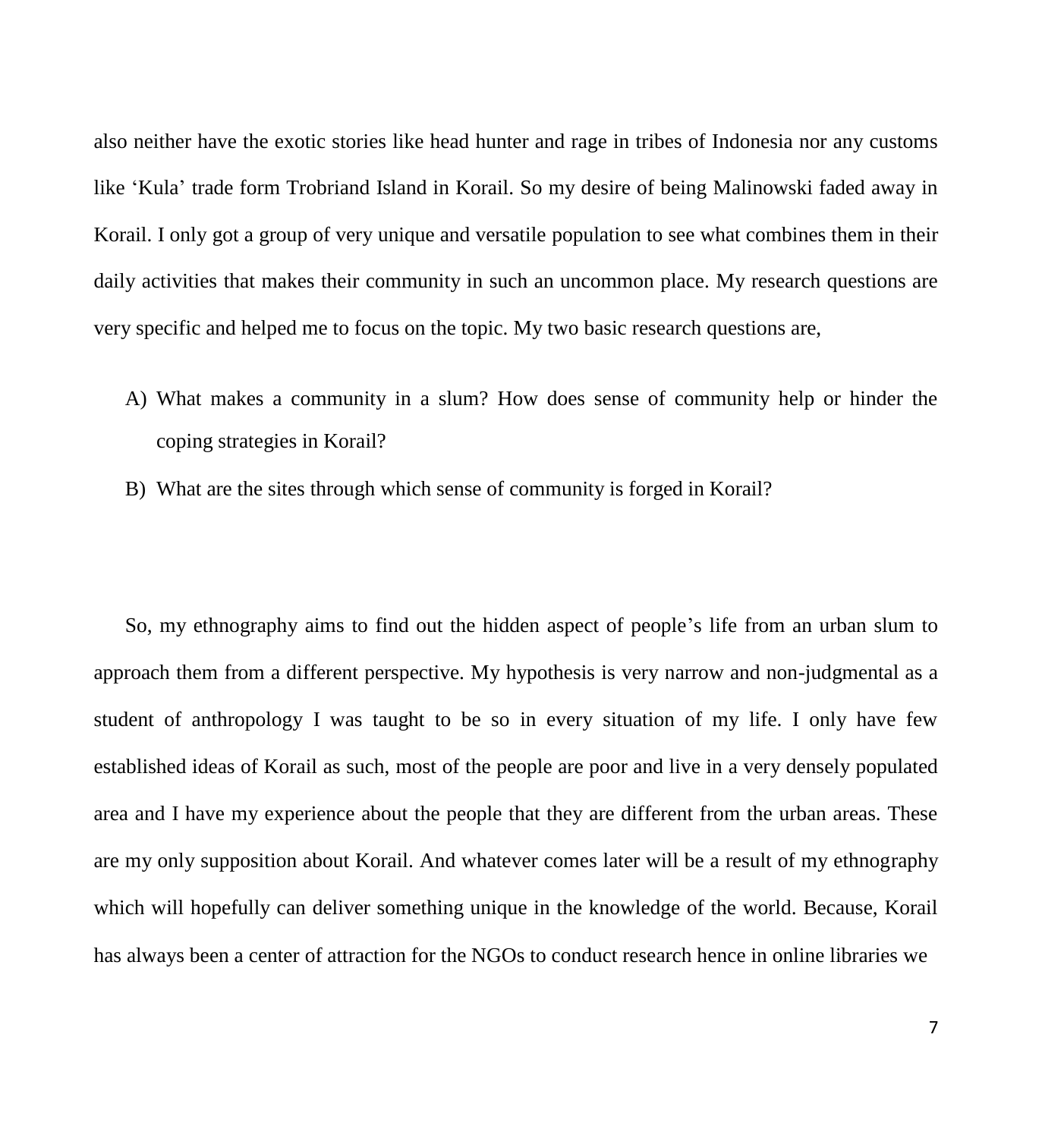can find tons of papers on Korail. But, all the research happened on Korail so far only focus on the quantitative elements of Korail like maternity health, education and poverty. But in my research I want to focus on the interpretative part of people which will bring the insights form people's life. So in this way I think my research can make itself distinct from other studies.

In my research, I found some limitation as well. First of all, the area of my research was huge and it was not possible for one person to cover all the area for this research. Korail has population of about 3lacks and the population density is unimaginable. So covering so many people was not possible. So for my research I chose two specific areas of Korail; Bou Bazar and Jamai Bazar. Though, there are some other partial lands which are also named under Korail but Bou Bazar and Jamai Bazar are the land which got the main essence of 'Korail Slum' in it. Next, the allocated time for this research was not sufficient for me. For undergrad thesis, basically 6 months of time is minimum required but I only got three and half month of time for my research moreover this was summer semester in which we had Eid vacation which hampered my regularity a little bit. Furthermore, I think in my research if I had a group of people then we could cover more area and people of Korail which could collect more data for my research. But I think in the given time I tried my best to bring some necessary data from Korail which helped me to analyze and come to my own theory.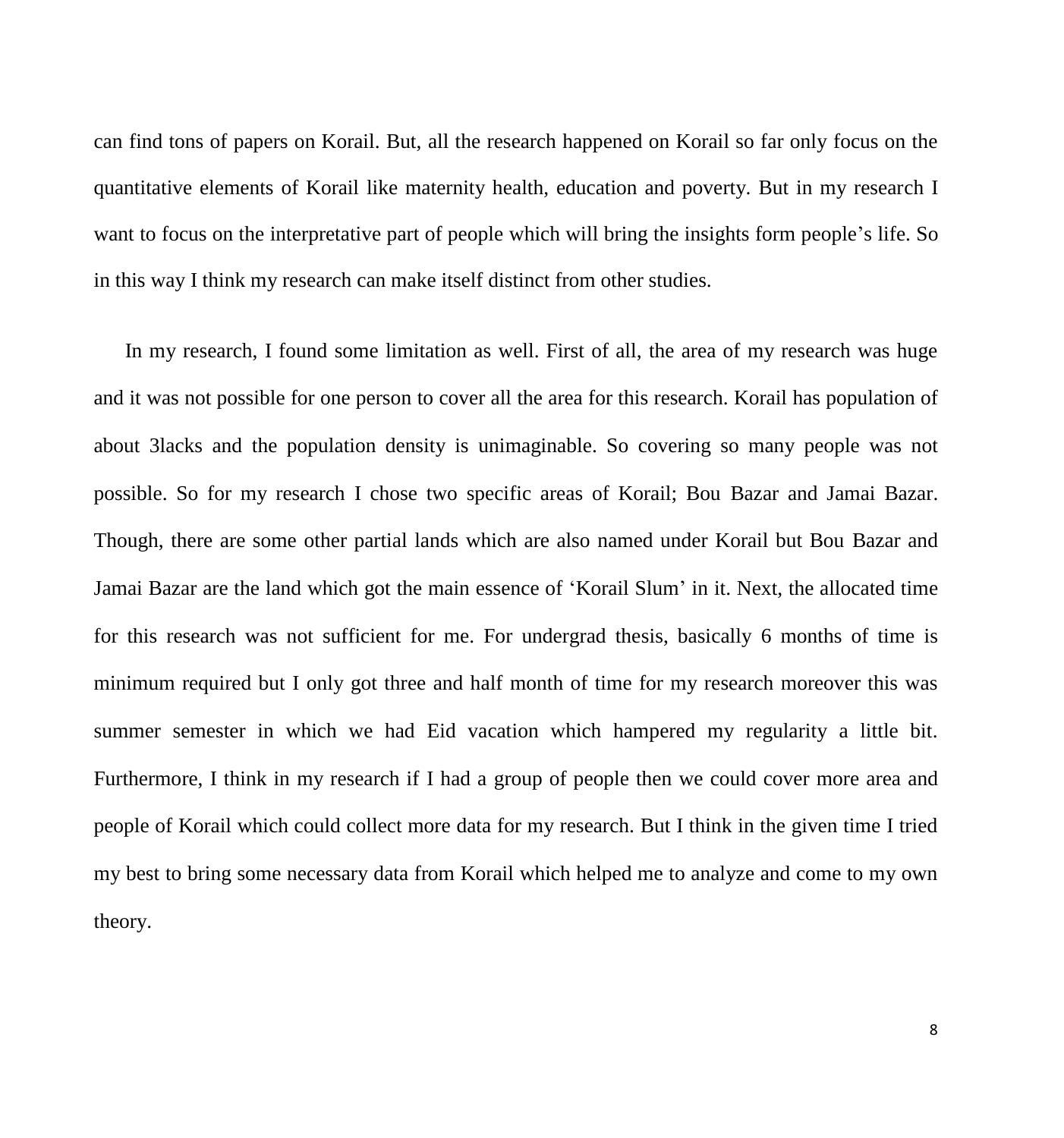# **Chapter 3**

#### **Background information on Korail:**

My research was based on both from primary and some form secondary data. After going to the field I have collected some background information about Korail. Because, having a historical knowledge is as important as present. As Foucault (1981) said 'History is not only about past, it's also as important in present.' Having a historical knowledge on the field gives the researcher a holistic understanding of the research field.

Korail is one of the largest slums in Bangladesh and is located under wards 19 and 20 of Dhaka City Corporation, adjacent to Gulshan-Banani Lake. Being so close to BRAC, the largest NGO of the world, no doubt Korail is the most studied 'bosti' of Bangladesh. The area of Korail is less than 1 square kilometers but the population density is unimaginable. It is very difficult to trace the actual population of Korail as people of Korail live a floating life but in different studies I found there might be 2.5 to 3 lakhs of people live in Korail with ratio of 50 percent men and 50 percent women. And the literacy rate is only 58 percent. The slum can be accessed by several roads or by water across Gulshan Lake. The main two units of Korail are known as Jamai bazar and Bou bazar. Within Bou bazar, there are four sub-sections known as Ka, Kha, Ga and Gha. In addition to the main Korail slum area, BeltoliBosti, T&T Bosti, BaidarBosti, Ershadnagar and GodownBosti a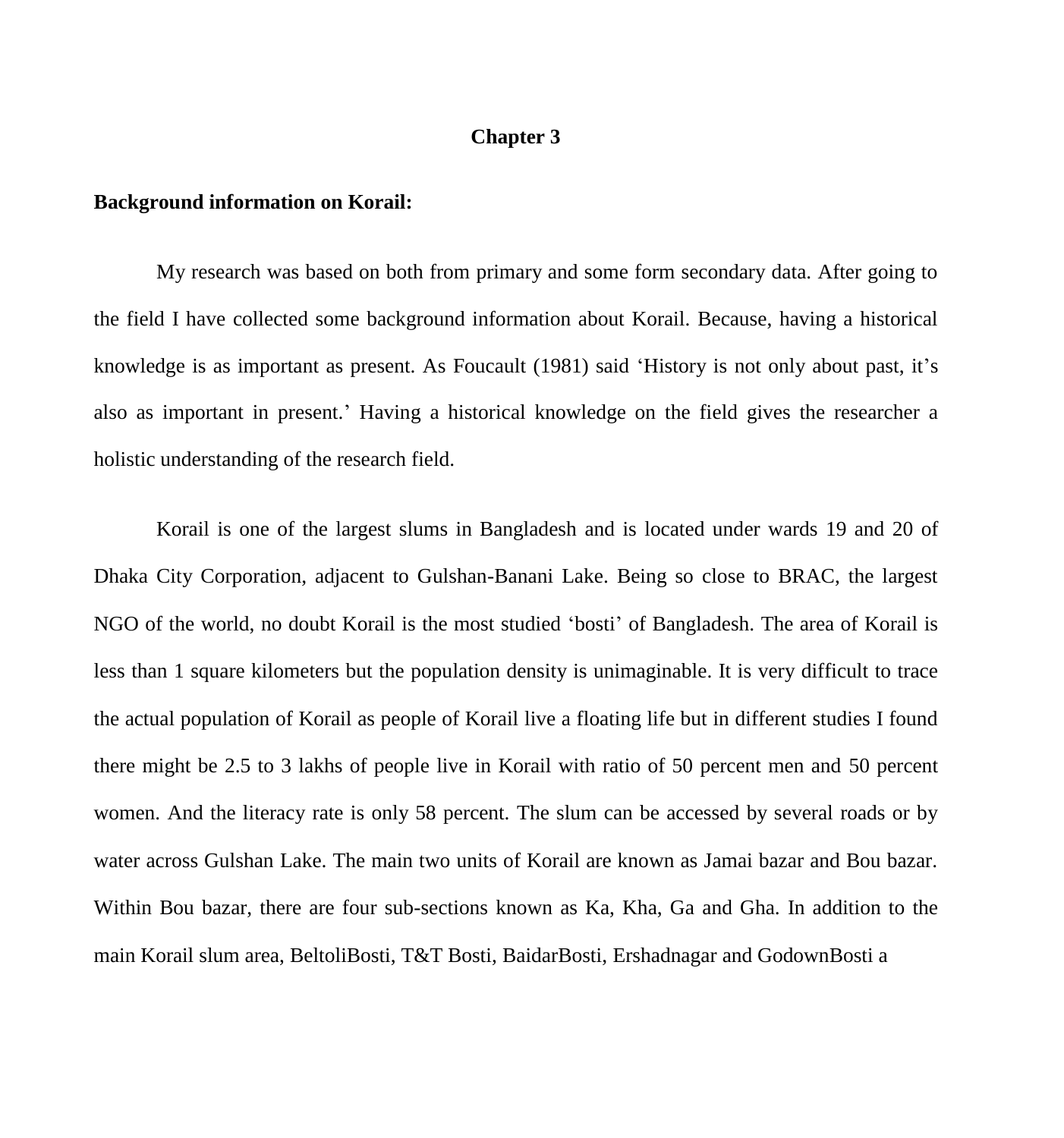also part of greater Korail. The slums are gradually expanding across the lake by land reclamation and through the dumping of waste and soil.

In 1961, the area concerned was acquired by Telephone and Telegraph (T&T), now Bangladesh Telecommunication Company Limited (BTCL). As communications technology progressed use of the land by BTCL for transmission equipment became increasingly obsolete prompting a large proportion of the land (90 acres) to be formally handed over to the Public Works Department (PWD) in 1990. This was allegedly in violation of a previously established agreement with former private land owners. Legal complications ensued and eventually BTCL reclaimed the 90 acres of land from PWD. Thus three parties have become stakeholders in the disputed ownership of Korail area: BTCL, PWD and the former private landowners (Working Paper, ICDDRB, 2009). In the early 1990's, as a result of the unresolved issue of ownership, various T&T affiliates, local mastaans ("strong men') and influential elites from different political parties unofficially captured sections of the uninhabited land. Occupiers went on to informally rent out the land and housing to impoverished city dwellers at low rates. With increasing urbanization and evictions in other parts of Dhaka city (such as Agargaon) the demand for low-cost housing increased. Under these pressures the number of inhabitants and expanse of slum housing at Korail grew to create the slum as it is today.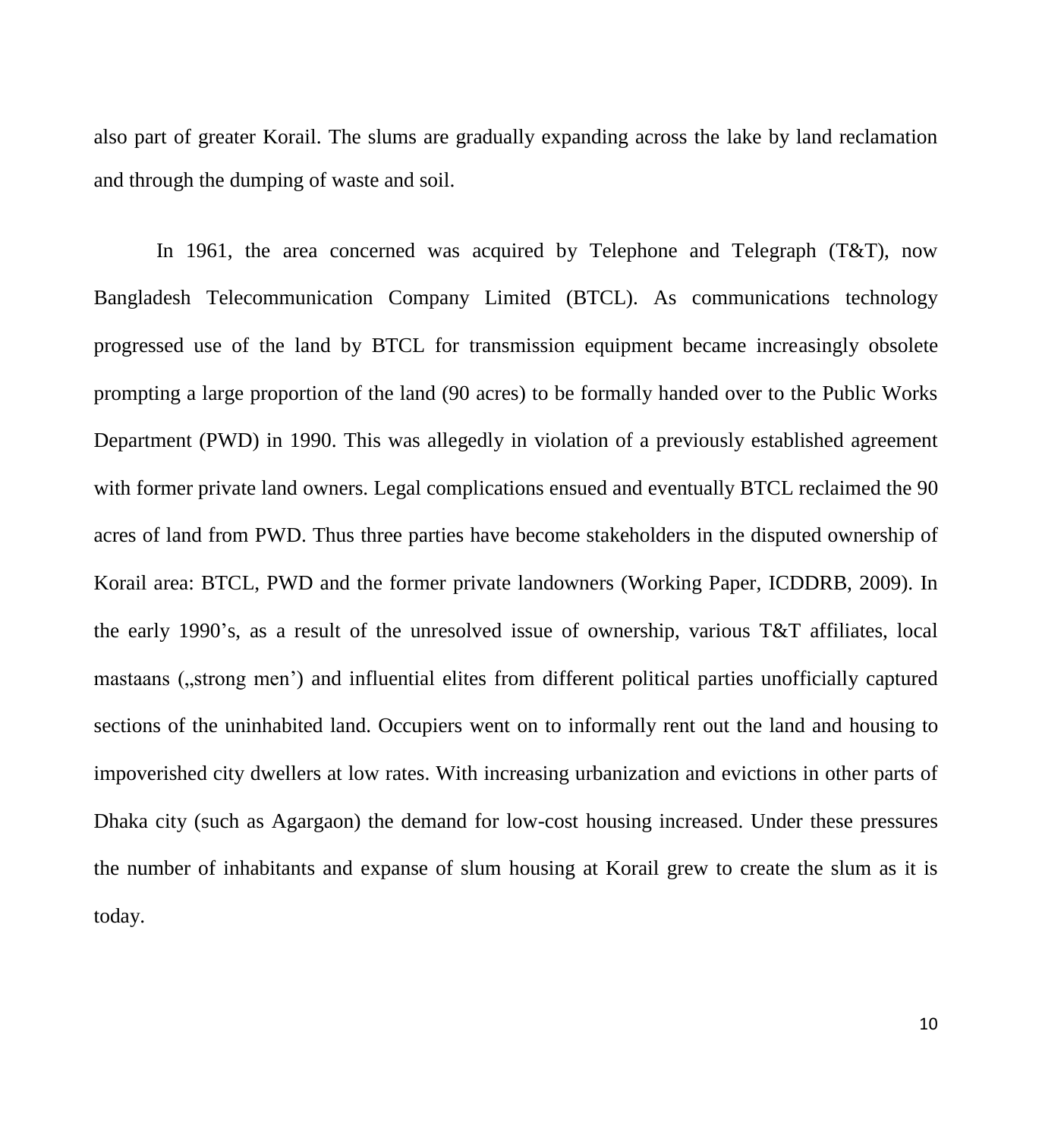More than 20,000 families now reside in Korail, comprising a significant element of Dhaka's work force in the garment, transportation, construction, land development, domestic help, waste management, small industry and informal sectors. We can find all type of labor in Korail especially child labor. Despite having some NGO schools for children in Korail, Korail serves highest number of child labor. Despite their significant contribution to the economy slum dwellers from Korail and elsewhere remain excluded from basic services principally because slums are considered to be 'illegal settlements'.

Korail also has all type of social institutions like school, mosque, madrasha, community health services and community clubs. In recent years, the number of schools and community health centers are boomed in Korail. NGO's like BRAC and JAGO foundation are responsible behind this rapid growth of schools and health centers. Besides, Korail is also home for many religions institutions like mosque and madrasha. According to survey of 2010, 95 percent of people of Korail are muslim so we will find a lot of mosques and madrashas in Korail.

Furthermore, in Korail we will also find few community clubs and political organizations. Basically, the community clubs contain some indoor games like carrom board where people enjoy their leisure time. Besides, those community clubs also arranges monthly or yearly meetings.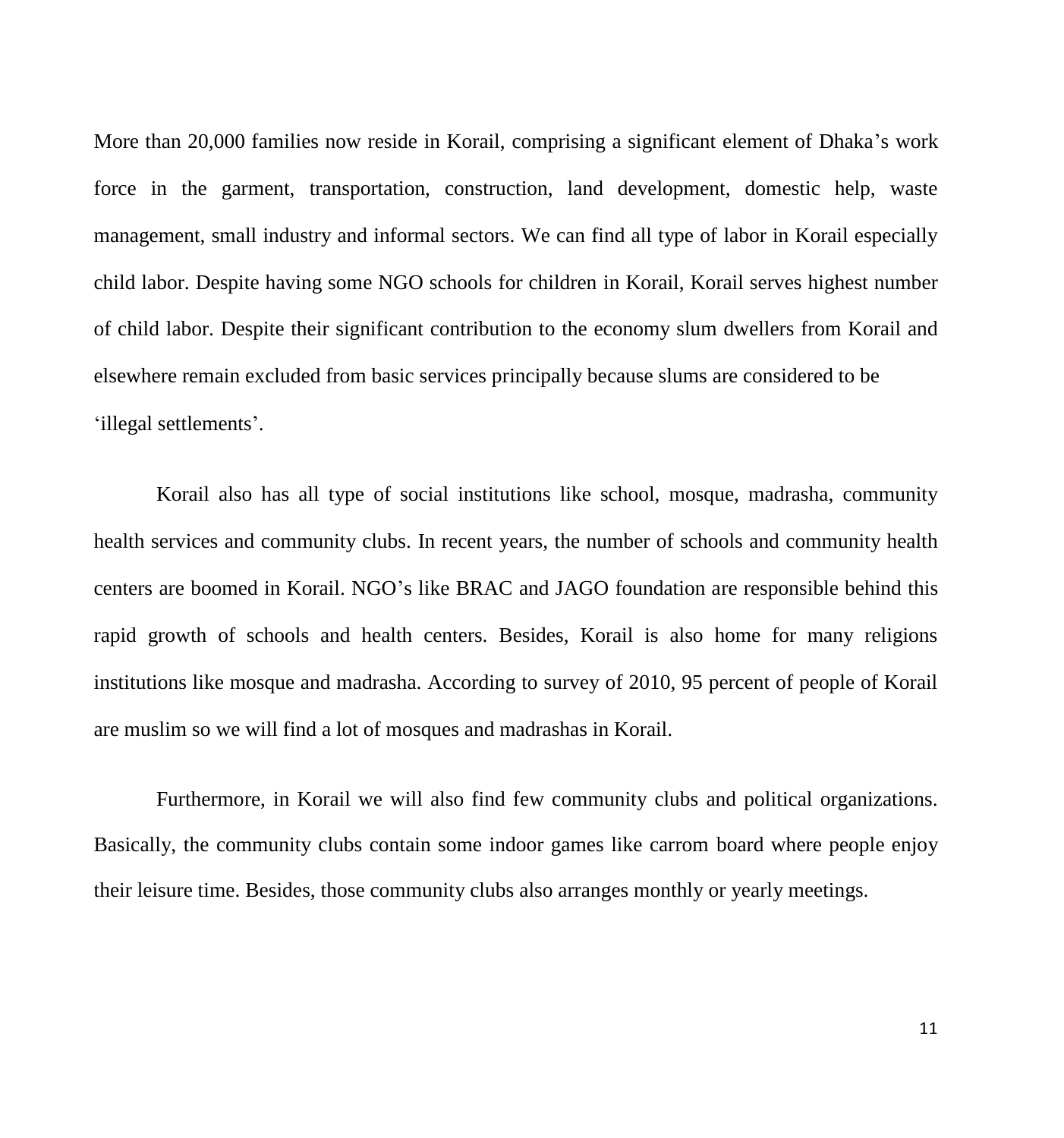# Below, a map of Korail is given to have a vivid experience on Korail.

# Korail Slum community resources map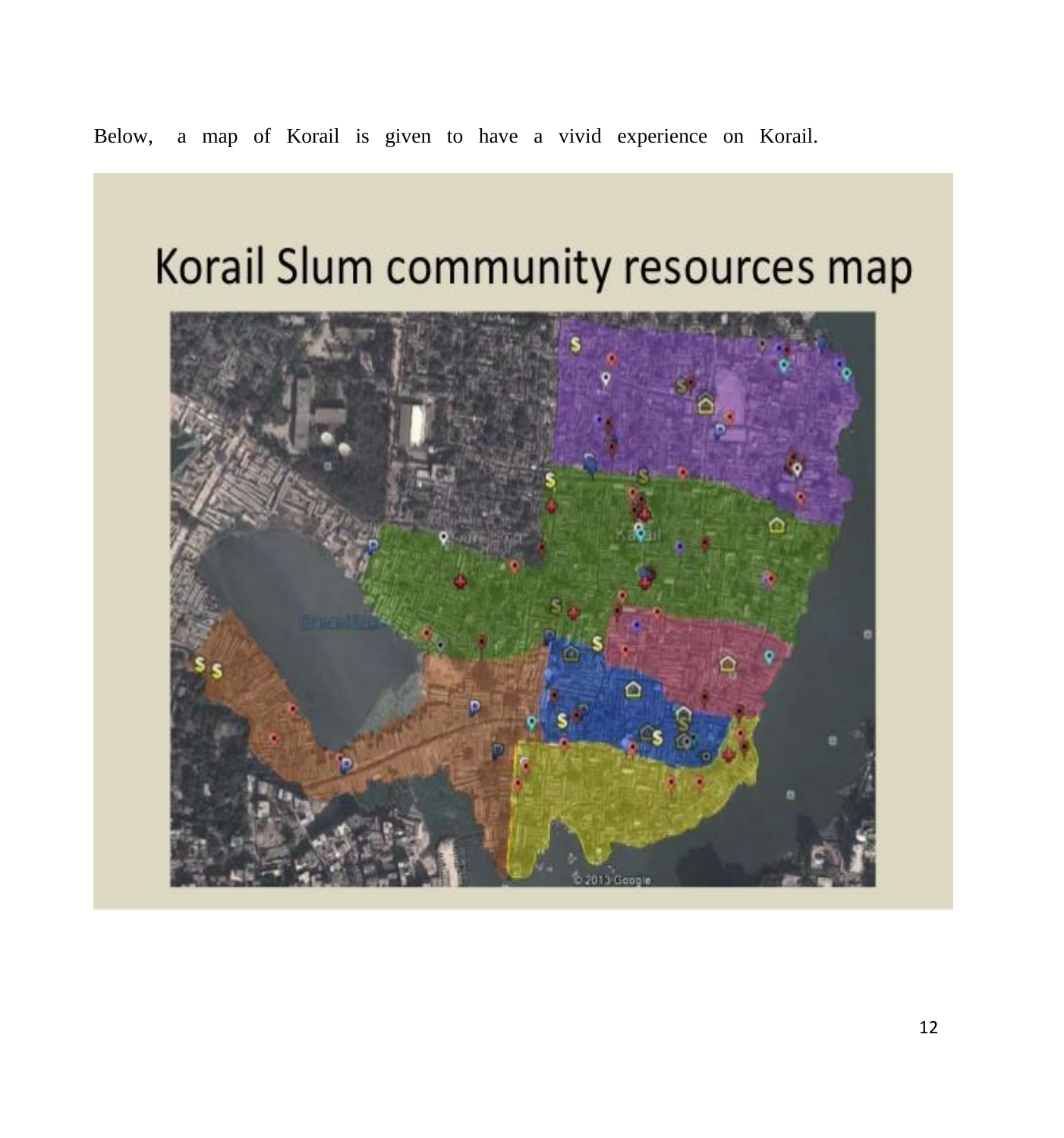# **Chapter 4**

# **Methodology:**

As a student of Anthropology I have learnt different forms of ethnographic models such as auto ethnography, qualitative ethnography and quantitative ethnography. Basically there are two attributes of ethnography those are ethnography which includes both qualitative and quantitative methods and ethnography which includes both classical and non-classical ethnographic approach (Whitehead, 2005). The argument for the first is supported by the fact that while methods that are considered to be qualitative have long been the dominant methods paradigm in ethnography, many ethnographers trained in anthropology have also long used quantitative methods as well, as the anthropological ethnographer learns to be opened to any and all methods that can help him or her best understand the cultural system in which he or she is studying (Whitehead,2005).For me quantitative research is not going to help me in this research as sense of community is a subjective matter which can only be understood by qualitative research.

Arguments for these two attributes were made to address first the perspective among anthropologists, that the primary difference in ethnographic approaches is qualitative versus quantitative. Secondly, however, because of the debate in anthropology, in which some methods are discussed as being truly ethnographic and others as not, I have found discussions of classical,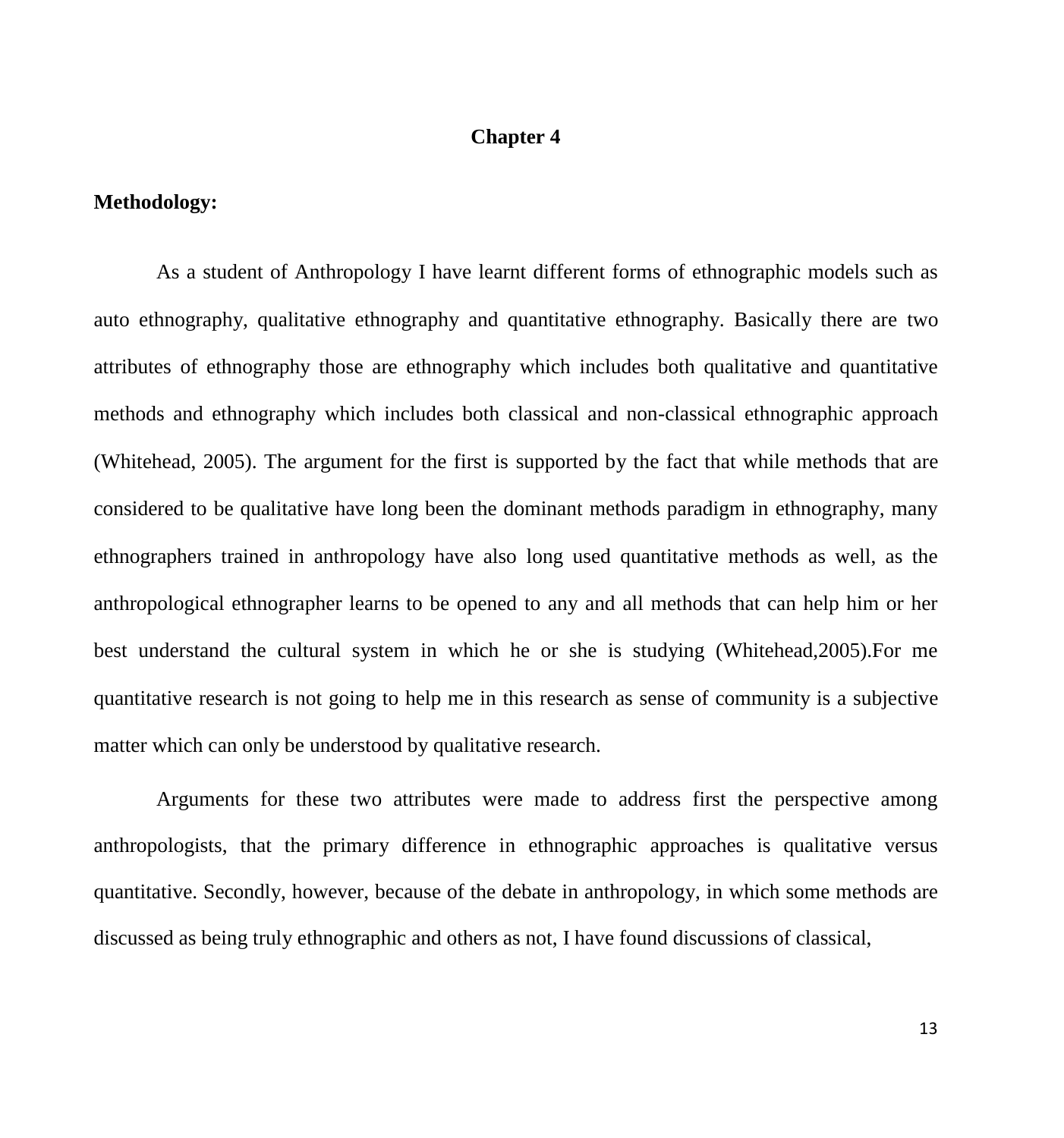Non-classical, and core ethnographic methods as helpful in differentiating the types of methods suitable to various ethnographic situations, while not excluding any from the range of methods that an ethnography should feel free to use so that they can adequately study the range of social setting to which ethnography is appropriate. For me, classical ethnographic methods are those that have been traditionally used by anthropologists, such as secondary data analysis, fieldwork, observing activities of interest, recording field notes and observations, participating in activities during observations (participant observation), and carrying out various forms of informal and semi-structured ethnographic interviewing. I also refer to these as Basic Classical ethnographic methods, to distinguish them from other classical ethnographic methods long employed by anthropologists, including the physical mapping of the study setting, conducting household censuses and genealogies, assessing network ties, and using photography and other audio/visual methods.

Actually, in my research I used the classical method rather basic classical method. As a student of anthropology I have read the story of Bronislaw Malinowski's adventure in the Trobriand Island and Margaret Mead's struggle in the Samoan island. Both are the classical anthropologist and considered as the founder of today's anthropology countering the armchair anthropological tradition of that time. In the research of Malinowski and Mead, they were keen in participating with their research population rather than just limiting themselves in formal interviewing sessions. Like, Malinowski and Mead I have shaped my research in a very informal approach. My primary method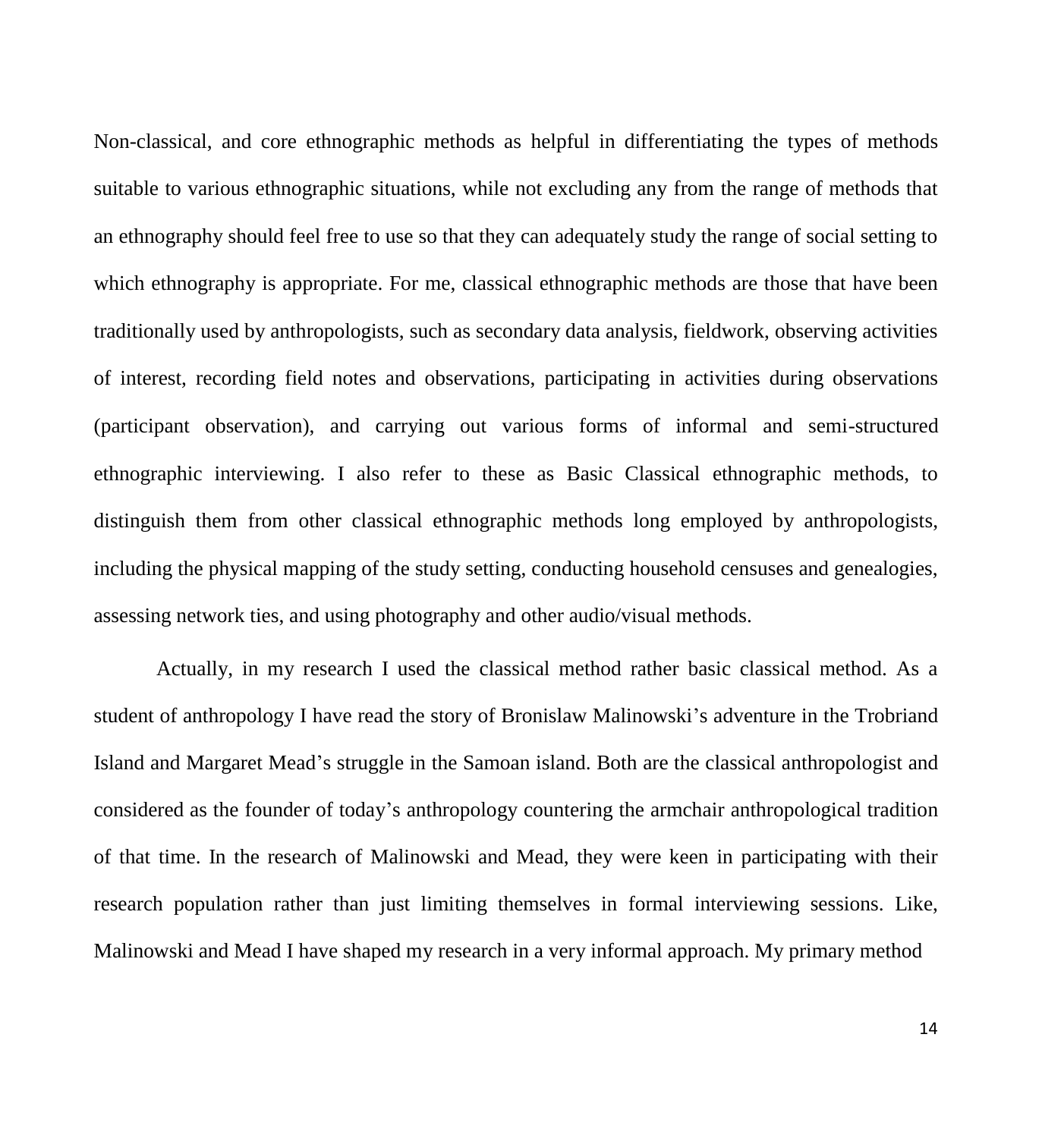of research is participated observation. Because, the difference between the larger category of classical methods and the subcategory of Basic Classical methods is associated with the social setting to be studied. The full range of classical ethnographic methods have been frequently associated with the study of communities or populations, while the Basic Classical methods are those that are administered not only to human residential communities and populations, but also applied to other social settings, such as organizations, institutions, meetings, and just about any setting in which humans are interacting (Whitehead, 2005).

For me, though my research was focused on a community of a 'same' culture where I thought cultural difference is not going to be a factor as the difference is only in class, I am proved wrong as my research moved forward. The kind of perspective which Malinowsky gave us where all the Whiteman has same culture and all the Trobrianders also follows same culture proved wrong here. First I thought, our difference is only in the class as I come from a middle class and suburb background but my research population the people of Korail are seen as poorer class people, which I think has a little role to play but I found Korail's culture is also very unique and distinctive from rest of the parts which the research of the NGOs fails to bring forward. Furthermore, our language might be similar but the dialects are so distinctive which criticizes my ethnography as auto ethnography. According to Hayano (1979) there are some criteria of being an auto ethnographer, 1) there could be identity matches (according to racial, social, ethnic, religious, residential or sex). 2) There could be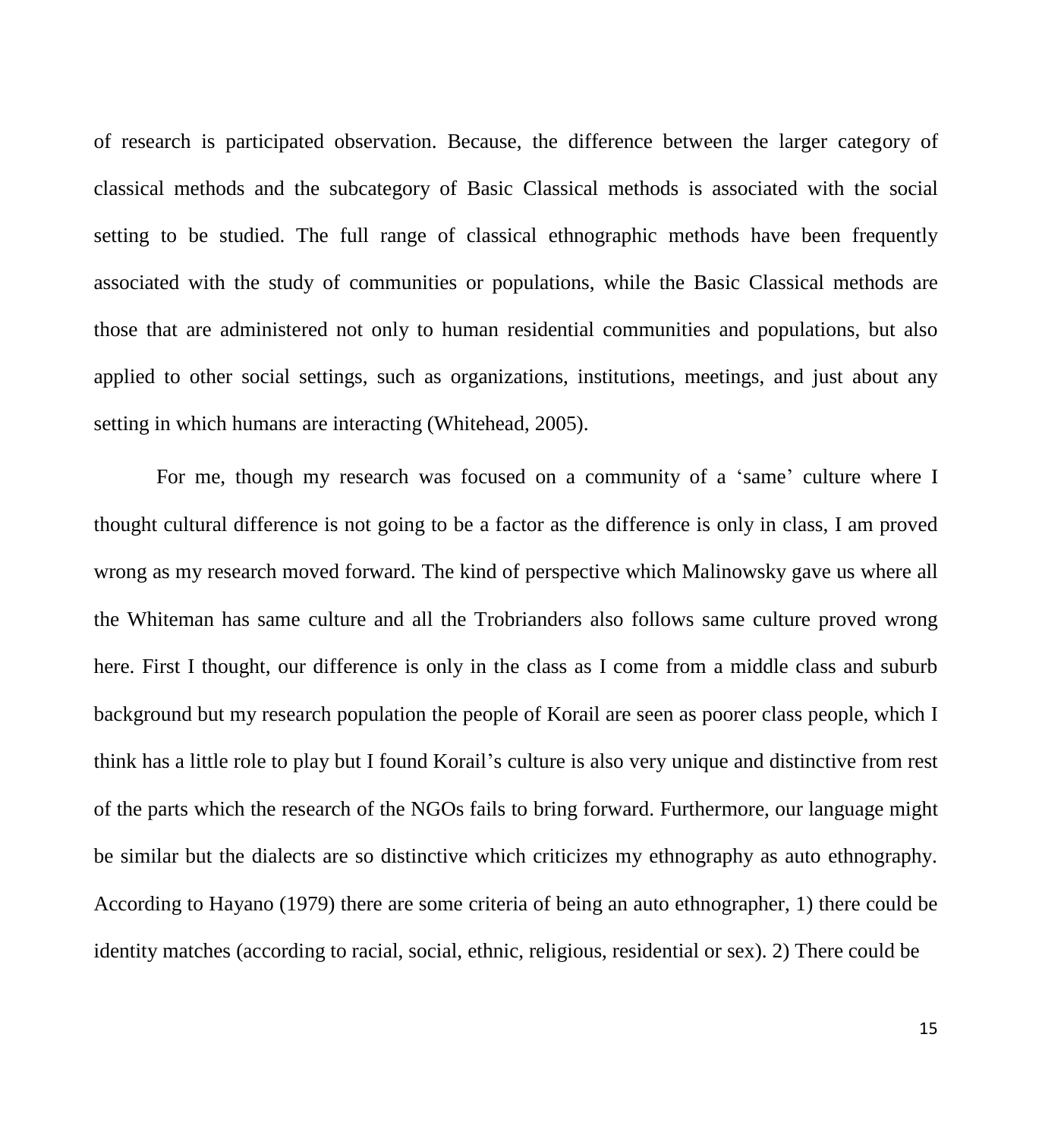similarities with some sub cultural, professional or recreational groups 3) the ethnographer could change his/her identity and then s/he do ethnography. In my research I have found that there might be similarities in our sex and religion but the kinds of life they lead here have made them socially, culturally and ethnically different. But in my two years of visit in Korail I think I managed to minimize those differences which helped me a lot in rapport build up and participated observing. I have participated with the people of Korail form very early morning till they finish most of their household works. I have seen them working with each other and also observed little things which makes them a community like sharing gas stoves, lining up for toilet in morning also quarreling for little things then again shorting things up.

In addition to participant observation, I have also done some informal interviews with people from all sorts of life like tea seller, domestic worker, vegetable sellers, laundry man and also random people sitting in a tea stall. My questions were not structured which gave me freedom to approach them in an easy way and getting answers from very informal conversations.

Another important aim of my research was to give a balance between the voice of male and female. Because, as a student of anthropology I have taught to bring the voice of the women in discussion as most of the classic and colonial writings are androcentric which is problematic because a society was never the way it is now without the role of women. Women play a very influential role in the social functions so bringing up their voices will give my research an additional impetus. In addition, in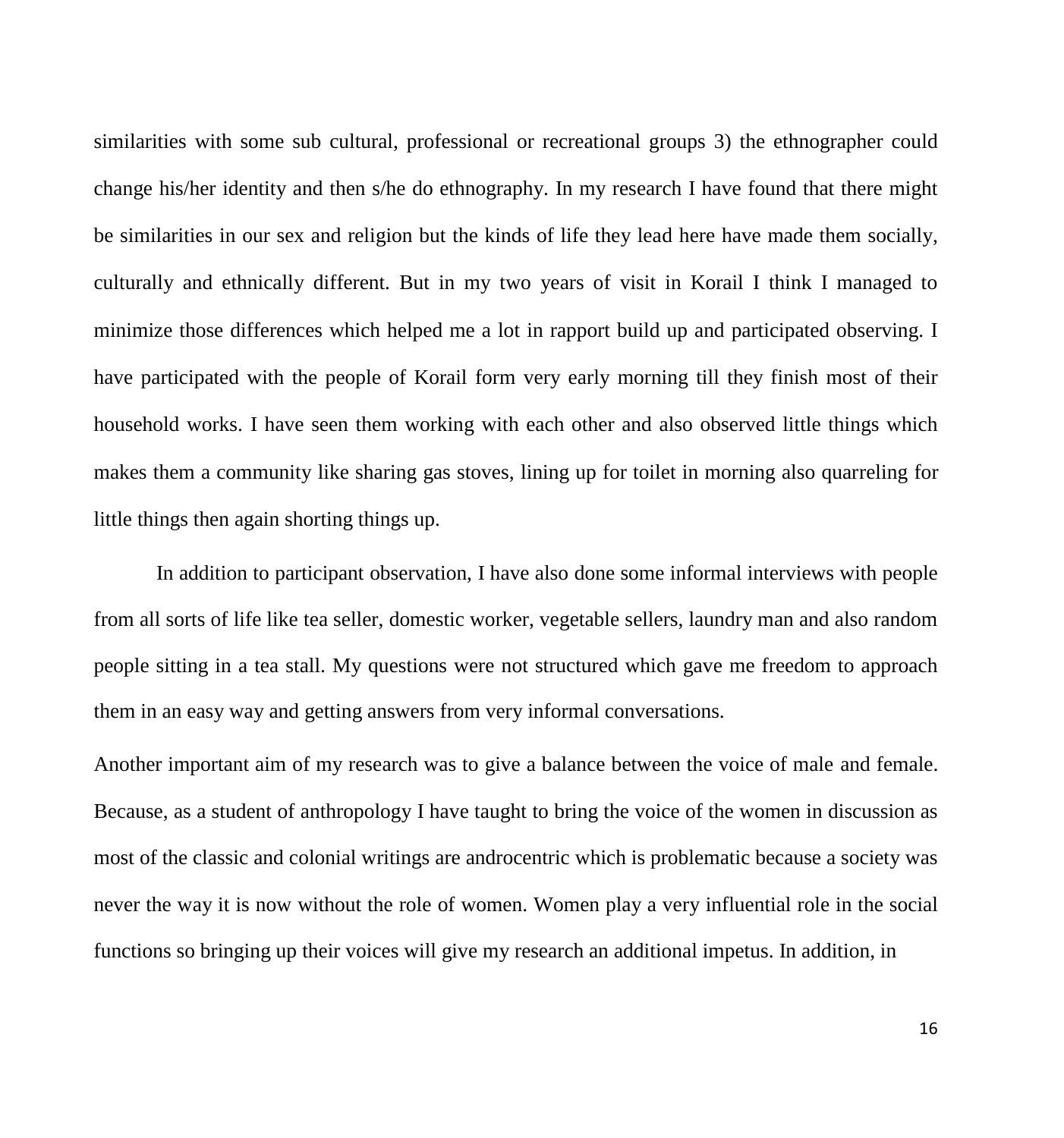Korail the ratio of men and women are the same and the most of the NGO's which are working there, are targeting women as the weapon for implementing 'development' projects. So, in this research I tried to listen to the voice of women and used their perspectives of community living and daily survival in Korail so that my research gets more quality in it.

Furthermore, I have also included some results and data from my previous research project which was on the NGO's working in Korail. From that project I had some good links in Korail which helped a lot in this research for example I have interviewed the leader of UPPR project of Korail who is a key person in Korail, about 50 to 60 thousand people are member of UPPR and all of them are under that leader. In that UPPR project we had a formal questioner which basically asked them about their life history in Korail, about the community living and their involvement with the NGOs. I basically focused on the questions which are related with community involvement. The research was on 120 people of Korail which basically asked questions about community development projects and saw how NGO's are using this sense of community to run different projects in this locality. From that research questioner I only took few questions and answers which focused on their community living and neighborhood. (See appendix for the questionnaires).

A part from those research people, I did my own interview with people to find out specific things about them and their survival by using community as a weapon. My questioner was much unstructured and interview was informal. I took interview of total 15 random people o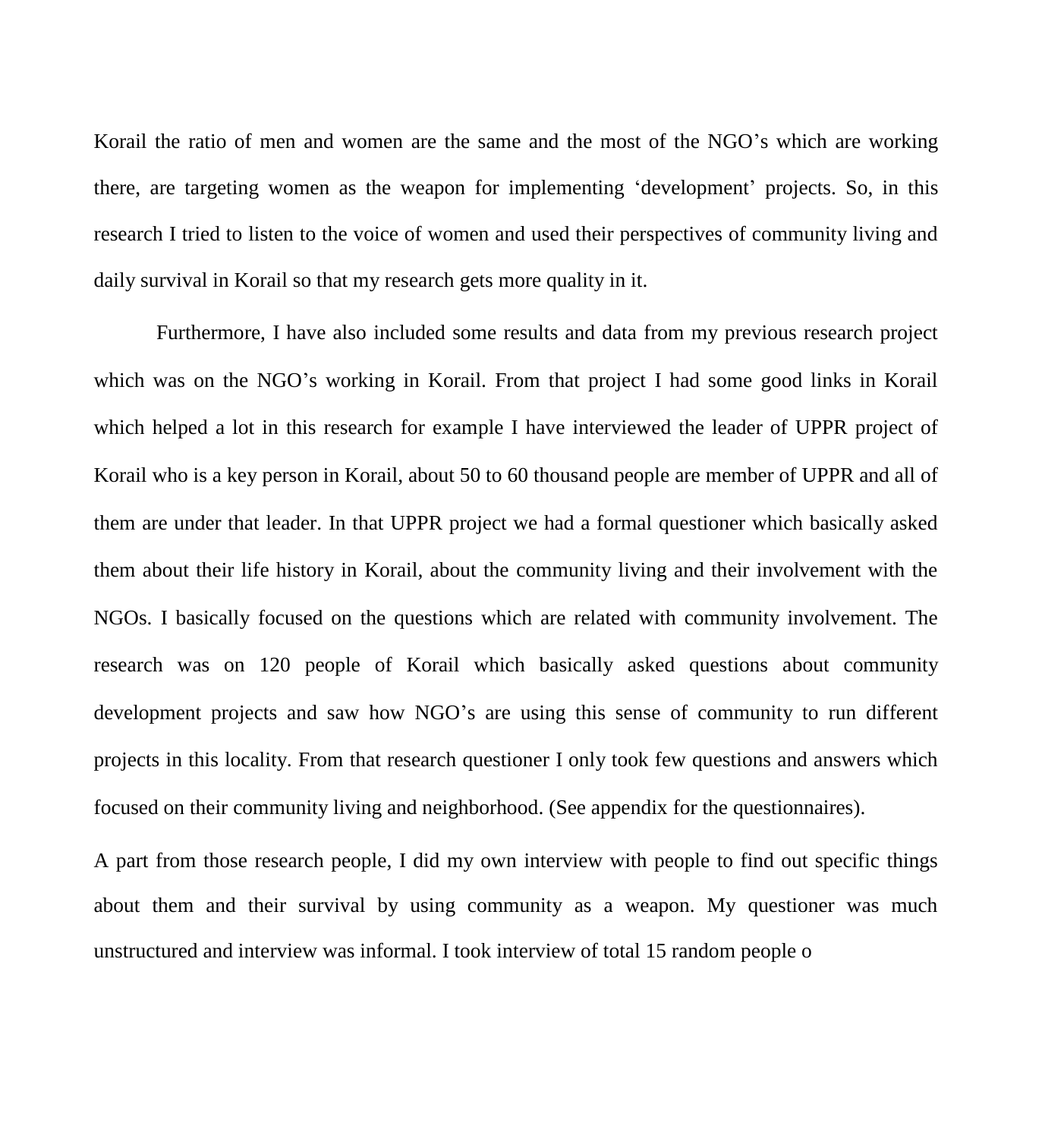Korail, which included 12 common people from tea shops, Bazars and from random houses. Other three people are basically public figure of Korail, first one a woman who is involved with Community Development Committee project in Korail which basically cover around 70 to 80 thousand people of Korail. Below, there is some of the question which I asked:

- 1) What are the difference you find in Korail and your homeland?
- 2) Do you think people are more close to each other here in Korail than you saw in your home land?
- 3) How many people you know in Korail and how do you interact with them daily?
- 4) Do you feel safe in sharing your emotions with each other?
- 5) Can you tell me any romour or myths of Korail?
- 6) What is your future plan in Korail?
- 7) If you got evicted, do you want to go back to your homeland, why?

Next, I also took interview form an official from BRAC NGO which is another very influential NGO is Korail and runs several project in Korail based on communities. Next, I took another interview of Assistant professor of BRAC University who lived in Korail for 7 years, interestingly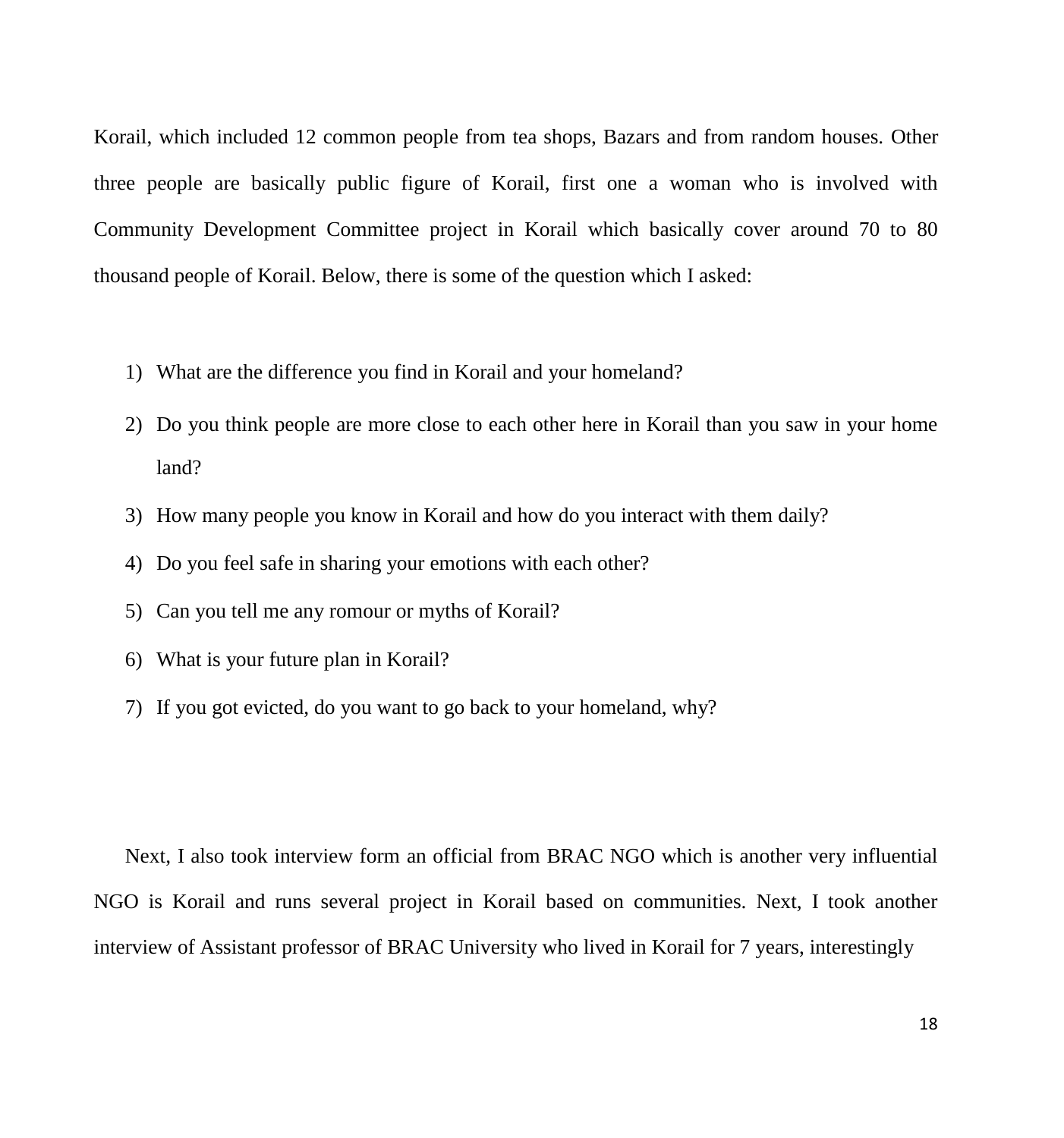not for any project but to enjoy the living environment of Korail. His point of views opened some new doors for my research and gave me some really good perspectives. Last but not least, I literally, did participant observation in Korail to see the housing pattern and the improvisation of the household people in daily life. For this reason, I chose a day and a house and went there at 6.30 am when the people start to work for rest of the day. I stayed there till afternoon once they are done with most of the household chores. I had an experience which gave me lots of insights of the people and their daily routine lives.

During those days of my research, I used to visit Korail in the morning. I used to take a boat ride instead of other vehicles. The boats are run by people of Korail and its another unique feature of Korail in the middle of capital. The system is very sound and everyone follow the rule. Every boat can only take 6 people at once and the rent is only two taka for each. After reaching to the mainland, I used to walk in the narrow road of the Korail and use to observe the essence of Korail. There are some occasion where I walked hours in Korail and did not take any interviews. In middle of walking I used to sit in any shops and took notes of what I was observing. Then sometimes I talked with people and asked questions about their life in Korail. I recorded the conversations and took notes of important point. Then after coming to home I listened the conversation and first I transcribed them in English later I used them in my findings.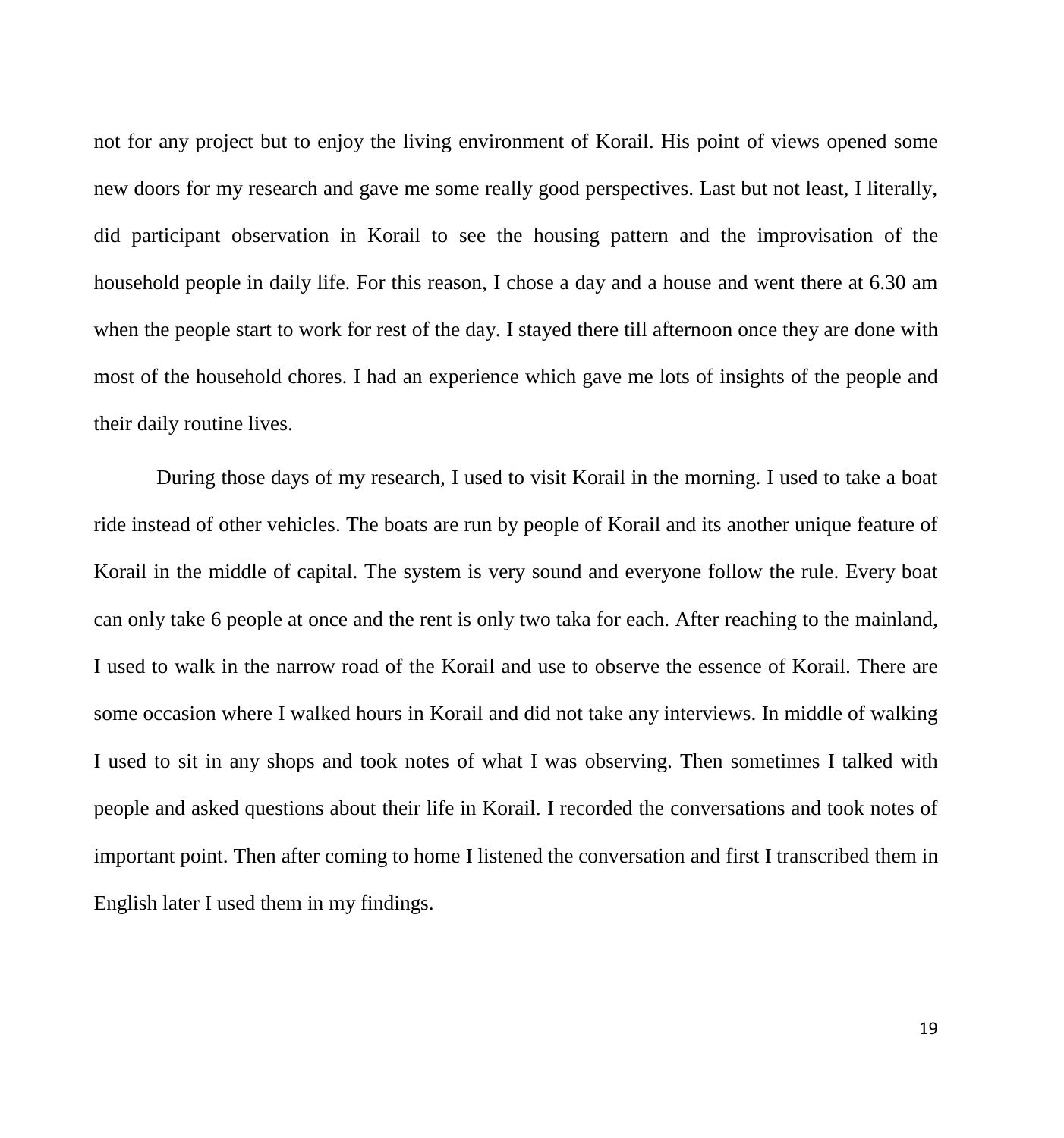# **Chapter 5**

# **Literature Review:**

In the literature review part, I made a balance in choosing the literature. Basically I focused on some classical theories of community and some previous works done on Korail and a psychological study on human psychology to understand how the sense of community forms in a human mind. First I chose three classical readings of Benedict Anderson's 'Imagined community', Ernest Renan's 'What is Nation' and Marshall Sahlin's 'What is Kinship'. The reason I chose these three classical theories is to articulate my theatrical frame work under those theories of nationalism and kinship. I know my research is related with sense of community not nationalism. But in some way, nationalism and sense of community both works in a parallel way. As Bernard Yack(2012) in his book *Nationalism and the Moral Psychology of Community* cites 'A nation is a community. In other words, a nation is a group of people who imagined themselves connected to each other as object of special concern and loyalty by something that they share. As such, a nation is more than a set or a species and less than an organization. The mere sharing of some characteristics or practice, such as skin color or a language, may make individuals members of a set; but until they affirm what they share as a source of mutual concern and loyalty these individuals do not form a community'. So in my research I tried to relate the basic of how nationalism forms among a group of people with the basis of how sense of community develops among slum living people.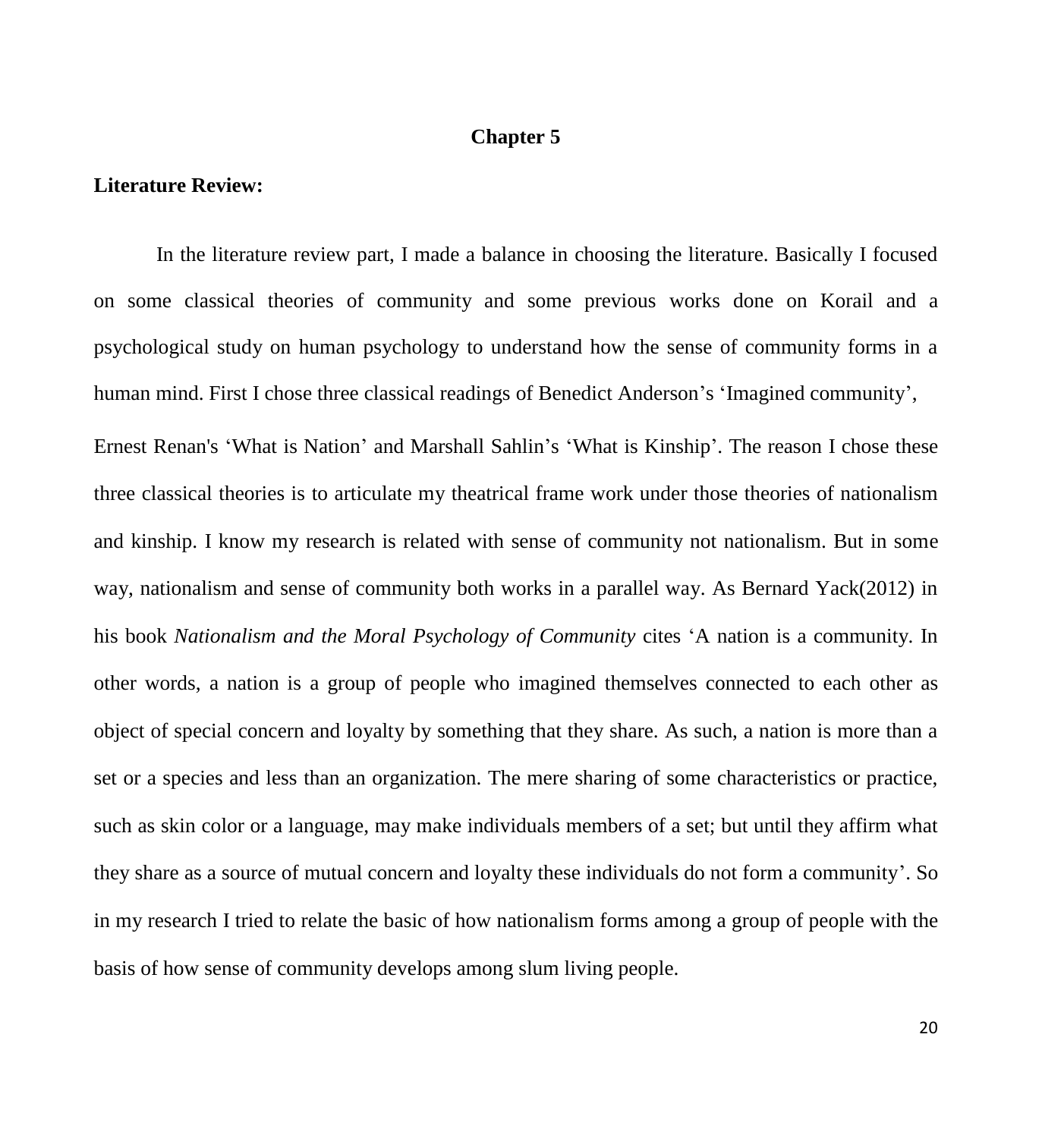Next, I also took some previous work on Korail to have a contemporary understanding on Korail. One of the big problems that I had in my research was a lack of qualitative research on Korail. All the online sources and online libraries got a handsome numbers of papers on Korail but almost all of them are quantitative. For example, BRAC and ICDDR,B has a good number of research on Korail like on maternity health, exclusion, poverty and education under supervision of Sabina Faiz Rashid but neither of them explains anything anthropological which relates the people, their living and the non-materialistic part of the people. This also gave me encouragement about my work. As my work can contribute something new for the readers and hopefully I can depict Korail living people form a new perspective.

Last of all, I also went through some physiological study on people which helped me to understand people being form a new horizon. I reviewed two papers for this segment, first 'Sense of Community: A Definition and Theory' (1986) by David W. McMillan and David M. Chavis and second one is Nationalism and the Moral Psychology of Community (2012) by Bernard Yack.

# **Imagined community by Benedict Anderson:**

Imagined community of Benedict Anderson Perhaps the most read book about nationalism. Anderson adheres to the modernization argument explaining the origin of nations. In other words,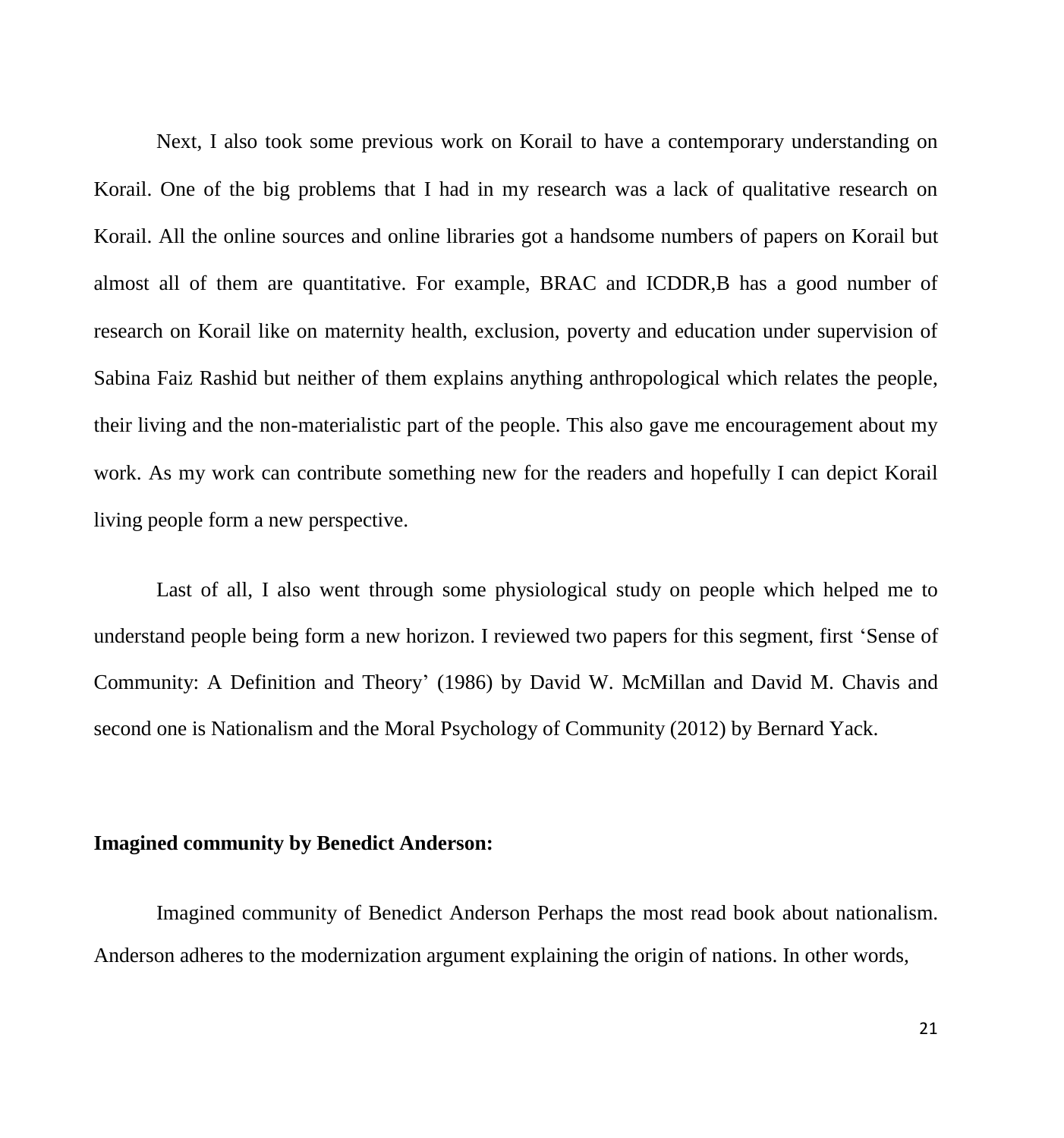nations developed as a necessary component of industrial society, though neither 'economic interest, Liberalism, nor Enlightenment could, or did, create in themselves the kind, or shape, or imagined community' (65). Breaking from Gellner (1983) as the first edition of Imagined Communities, Anderson places greater emphasis on the constructed nature of culture and on the role of print capitalism to the development of nations. On the cultural front, Anderson argues that pre-national culture was religious culture. Nations replaced this religious culture with their own uniquely constructed national cultures. Anderson places print capitalism at the very heart of his theory, claiming that it was print capitalism which allowed for the development of these new national cultures and created the specific formations which the new nations would eventually take.

The reason I took this classic theory to implement the theory of imagined community in the context of koaril. Do the people of Korail see themselves as an imagined community as they have a bounded geographical location and majority of people of same religion? Or they just see themselves as a temporary group of people without a common ground.

#### **What is Nation by Ernest Renan:**

Ernest Renan attempts to define nation in his essay 'What is a nation.' Renan endeavors to define a legitimate nation by reflecting on the uprisings led by nationalist leaders during the revolutions of 1848. He urges people to come together, and look to common bonding experiences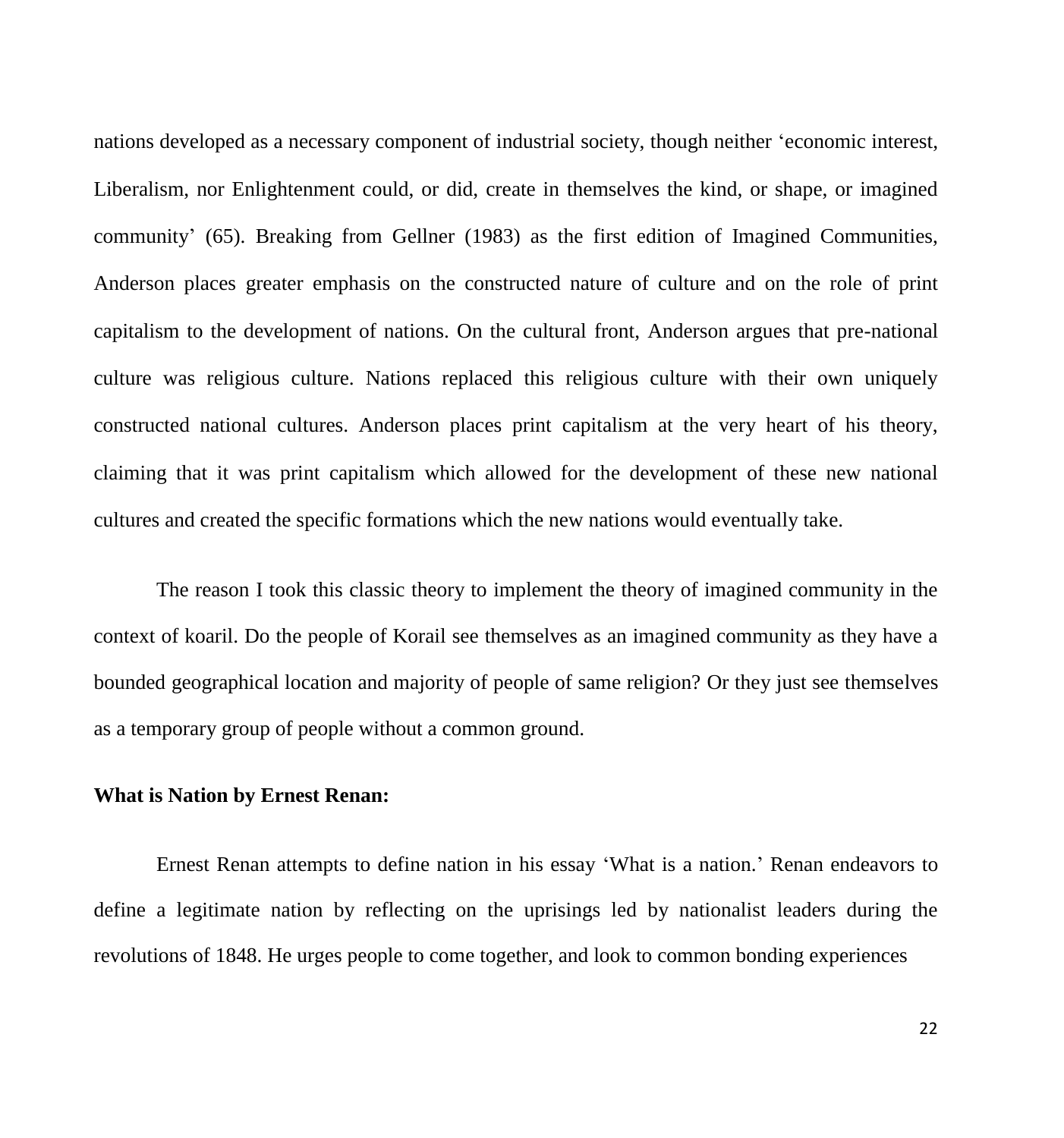that do not stifle progress and unity because of the differences in race, language, religion and geography. Ernest Renan's central argument is a nation is a conglomerate of people who share a common past and have derived a strong bond, with an agreement to stay together and be governed by mutual consent in the future. Renan believed that nation developed from the common needs of people consist of different social groups seeking a 'Collective Identity'. This Collective identity is subjective which varies from one nation to others. Renan discredits the theory that race is the basis for unification of people. For example, during French revolution, France was very a diverse state; people from different ethnic backgrounds were present in France though nationalism took placed in France. Renan also argued that neither religion nor language can be basis of solidarity because language invites people to unite but doesn't have the force to invent nationalism and religion has become an individual matter which lost the force to generate nationalism. Furthermore, Renan also emphasized on forgetfulness which has catalyst effect on nationalism. Similarly 'historical error' was essential in creation of nations where historical research for revealing unwanted truth can be endanger nationhood. So the core element of Renan's argument of forming nationalism is a 'Common Interest' among the people. This 'Common Interest' drives people to join and form a community which later becomes a nation. Member of a community feel as they have accomplished something great if they are able to survive in an adverse situation.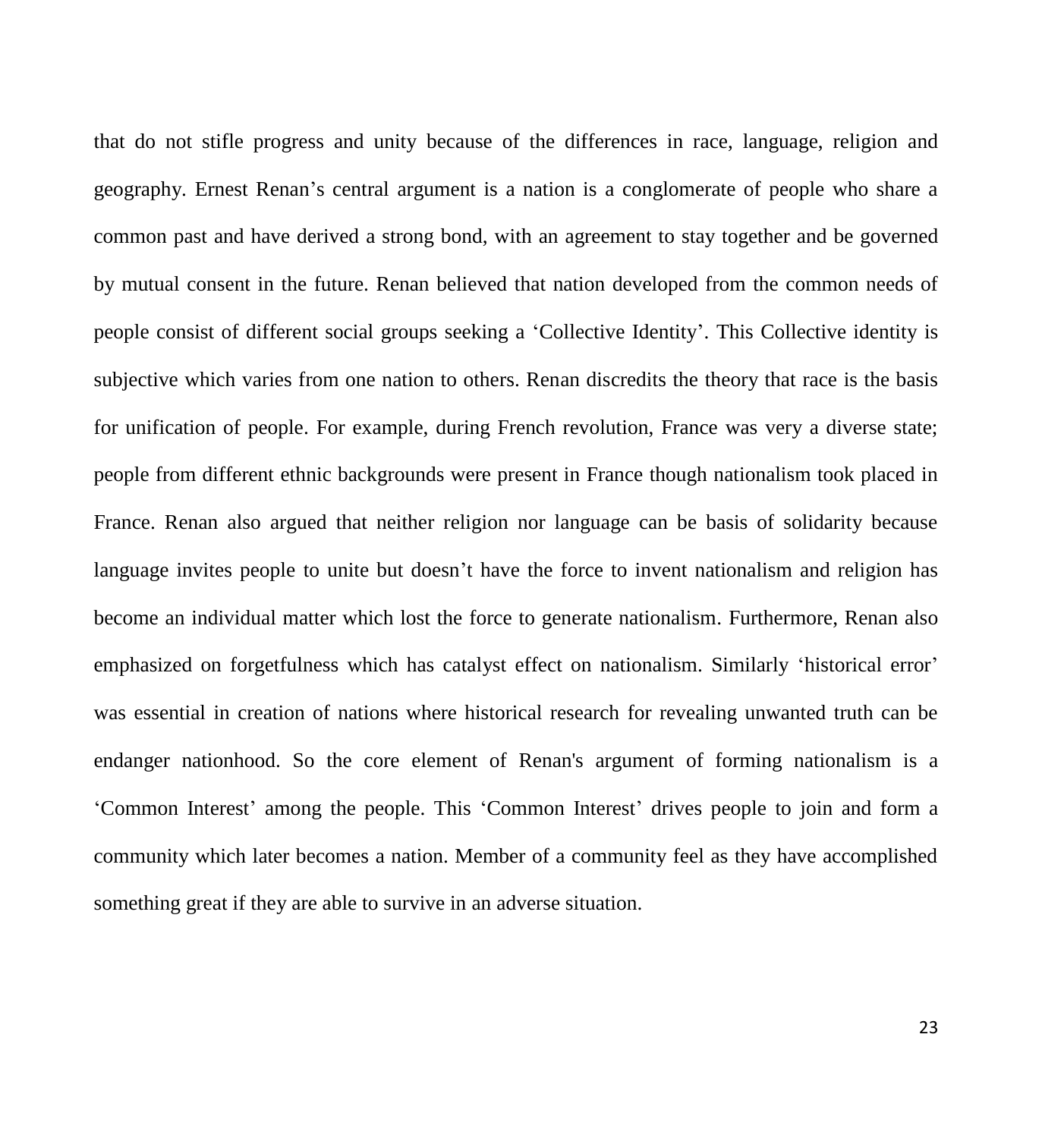The reason I reviewed this classical theory for my research to find out the 'Common Interest' among the Korail people. The point to be noted is my research have nothing to do with the nationalism as it's a political ideology but these classical theories explains a great dilemmas of how people gather and how they come to a common ground. In Korail, a huge number of distinct people living in a location surrounded by alienated elite class society, so what 'Common Interest' they serve together, what is the glue element among them, I am going to find out this question in my research.

#### **What Kinship is By Marshal Sahlins:**

Sahlins (2011) in his article 'What Kinship is' he introduced a new concept in forming community and kinship. He coined the term 'mutuality of being' in his discussion. For him kinship is not bounded within blood or marriage, rather kinship can be formed by body, feelings and experience. He gave lot of examples around the world to support his point of view. For example, in Kamea tribe of New Guinea people ignore the connection between child and the conceiver. A child is known by people who raise them. Next, in the Inupiat tribe of Alaskan North Slope, a child is named after a dead person of the family which makes them family member of the namers. Here kinship is not formed by begetter rather their namer. Next, brother and sister of Karembola people are rooted in one another. The brother can claim that he had given birth to his sister's son. Another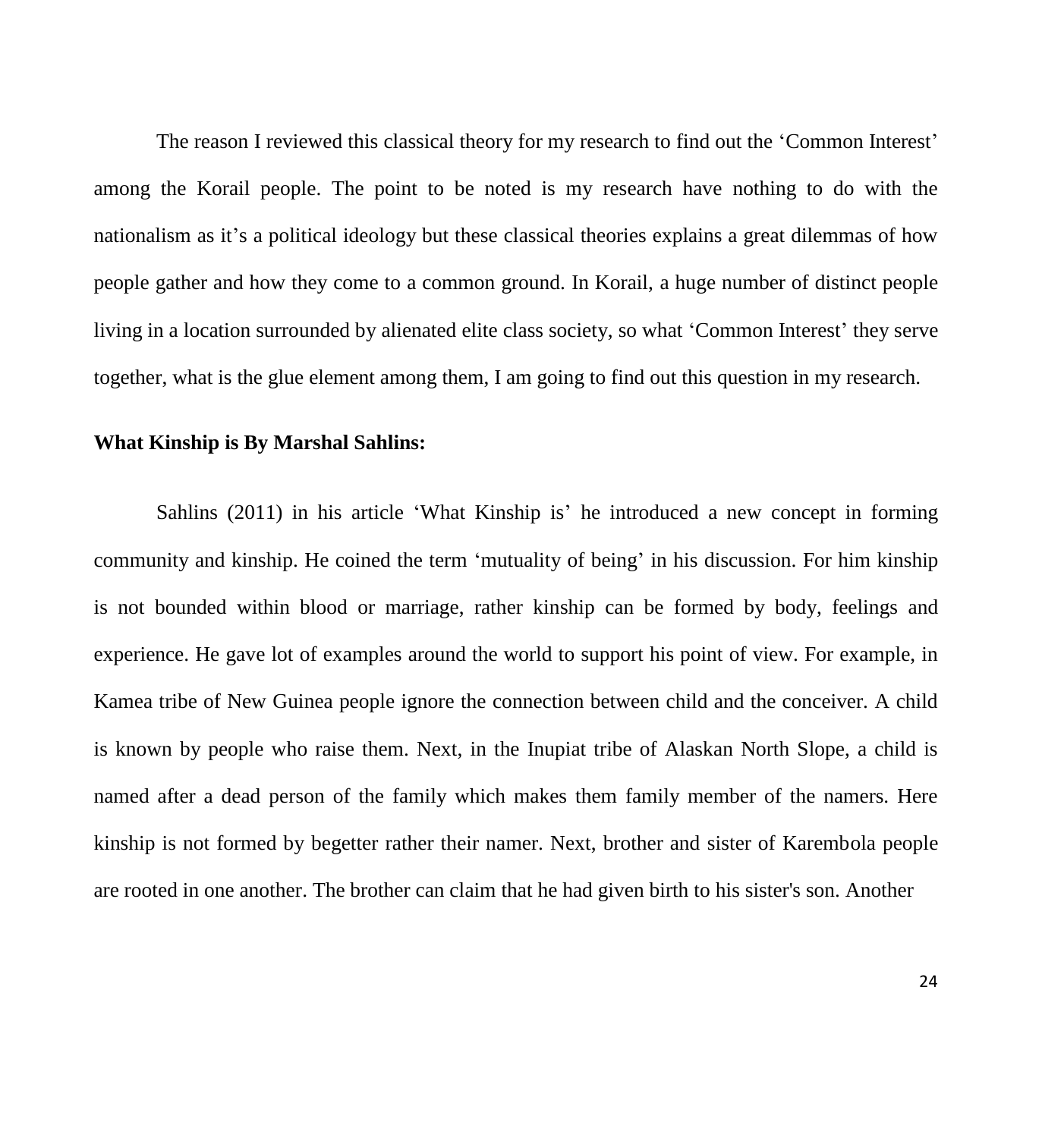interesting case of New Guineans of the Nebilyar valley is where kinship is produced by 'fat' an essential matter of living organism. It can be done by sharing foods like sweet potatoes or pork. If people shares food from same land which contains fat then that will make them members of that kinship. In addition, fat is presented both in the mother's milk and father's semen so it gives a new born child a substantial connection with its parents.

The reason I chose this literature to implement the concept of 'mutuality of being' in the context of Korail living people. I know in the context of Korail, kinship pattern among the general people is not applicable but I can take this essence to see how they are jamming together and whether sharing daily element have an impact on them in tying fictive kinship or not.

## **Sense of Community: A Definition and Theory by McMillan & Chavis:**

Among theories of Psychological Sense of Community, McMillan &Chavis's (1986) is by far the most influential, and is the starting point for most of the recent research on psychological sense of community. In their discussions of the construct of Psychological Sense of Community, McMillan & Chavis (1986) prefer the abbreviated label 'Sense of Community,' and provide the following onesentence definition: 'Sense of Community is a feeling that members have of belonging, a feeling that members matter to one another and to the group, and a shared faith that members' needs will be met through their commitment to be together.'McMillan&Chavis (1986) propose that Sense of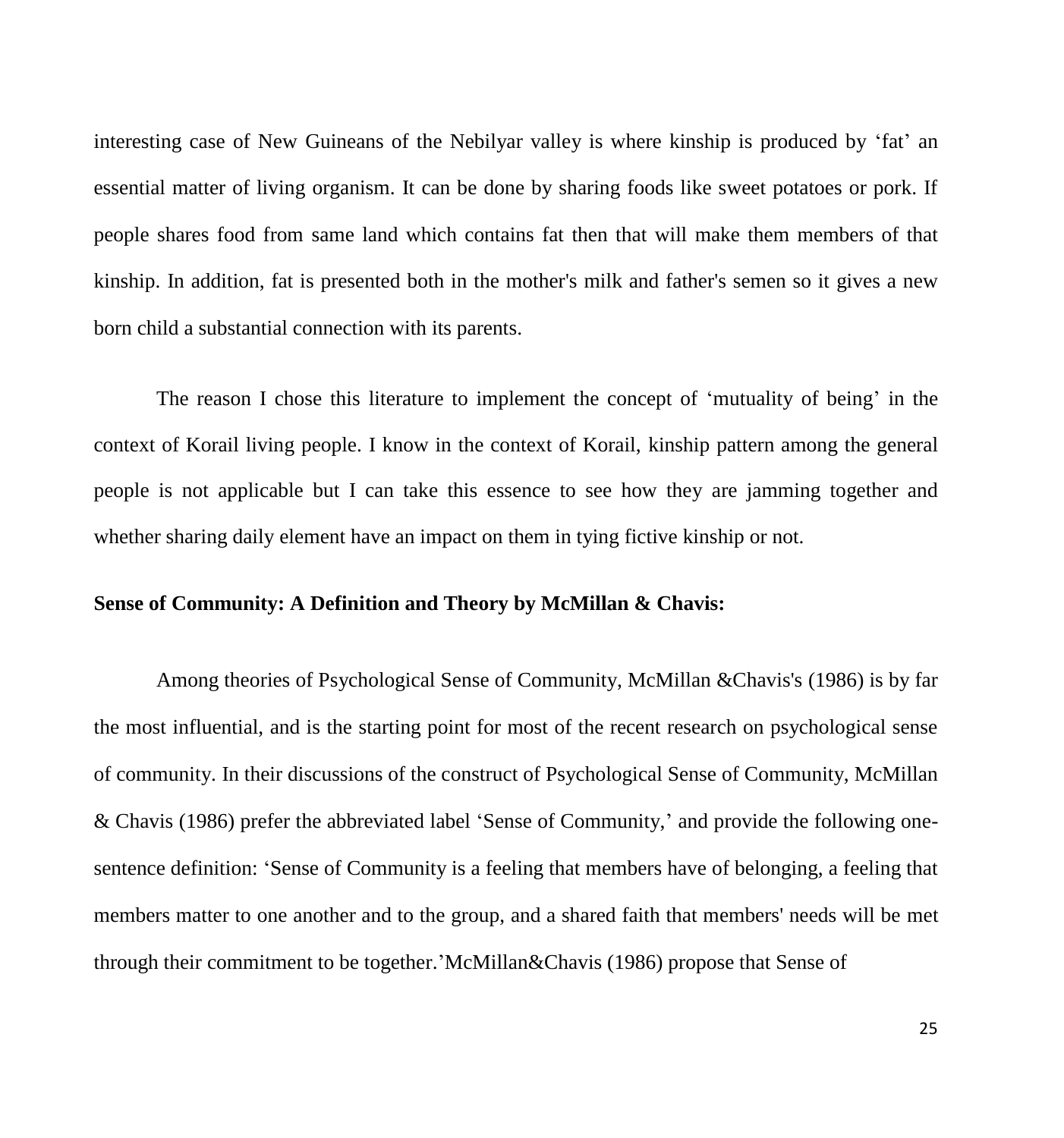Community is composed of four elements. 1) Membership 2) Influence 3) Integration and fulfillment of needs 4) Shared emotional connection.

# Membership

The first aspect of Sense of Community is membership in that community. Reviewing relevant literature on particular dimensions of membership, McMillan &Chavis identified five attributes:

A) Boundaries

- B) Emotional safety
- C) A sense of belonging and identification
- D) Personal investment
- E) A common symbol system

Boundaries' are marked by such things as language, dress, and ritual, indicating who belongs and who does not. Especially in groups that have boundaries that are less than clearly obvious, deviants or outsiders may be held in lower regard or even denounced or punished. The authors acknowledge that 'boundaries' is the most troublesome feature of the 'membership' portion of the definition, but point out that 'While much sympathetic interest in and research on the deviant have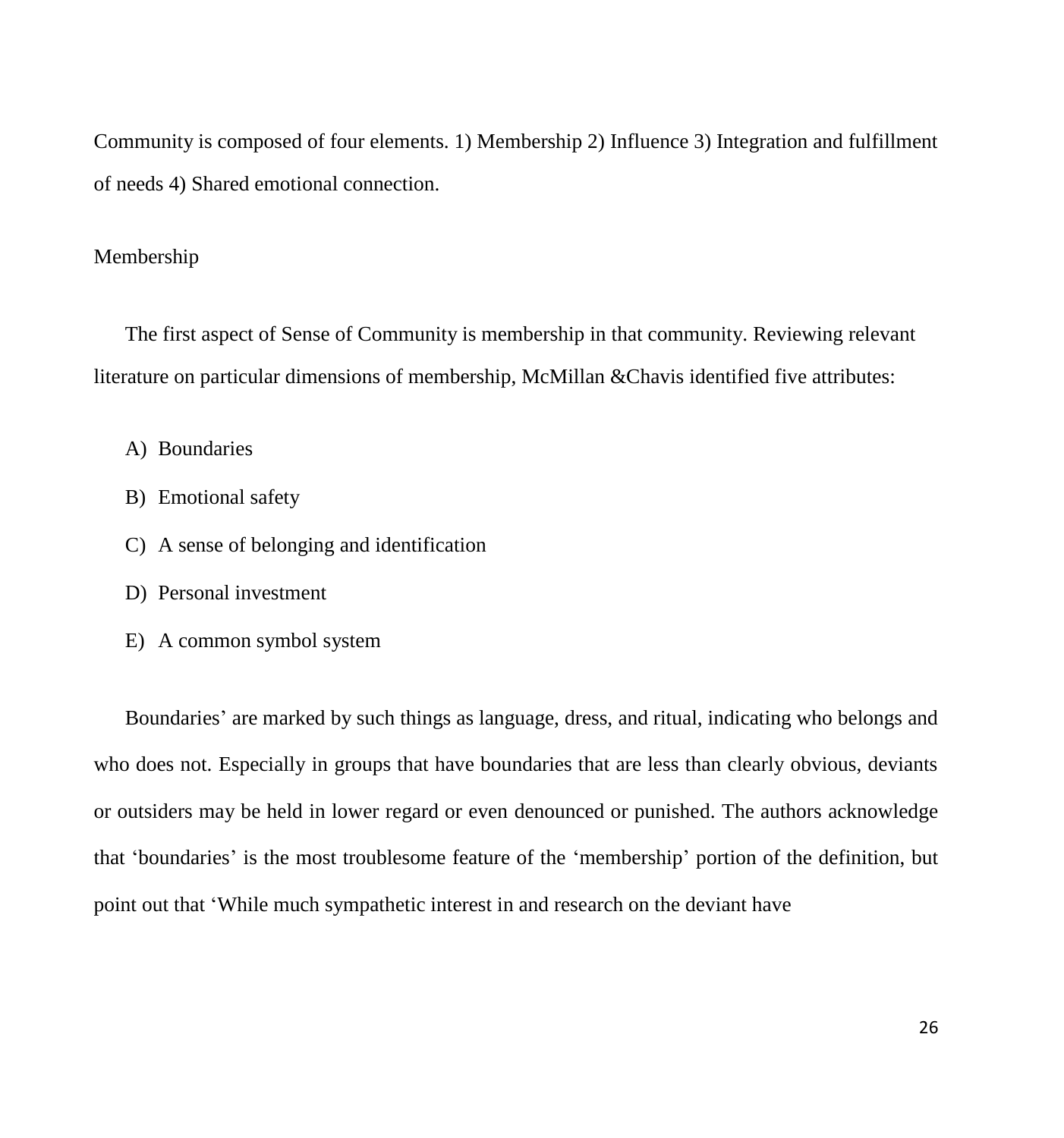been generated, group members' legitimate needs for boundaries to protect their intimate social connections have often been overlooked.

The other four attributes of membership are 'emotional safety' (or, more broadly, security; willingness to reveal how one really feels), 'a sense of belonging and identification' (expectation or faith that I will belong, and acceptance by the community), 'personal investment' (cognitive dissonance theorists), and 'a common symbol system.' Regarding this fifth attribute, the authors quote Nisbet& Perrin, asserting that: Understanding common symbol systems is a prerequisite to understanding community. 'The symbol is to the social world what the cell is to the biotic world and the atom to the physical world.... The symbol is the beginning of the social world as we know it' (Nisbet & Perrin, 1977, p. 47).

Influence: McMillan & Chavis (1986) point out that influence in a community is bidirectional: members of a group must feel empowered to have influence over what a group does (otherwise they would not be motivated to participate), and group cohesiveness depends upon the group having some influence over its members. The authors cite several studies that suggest that these two apparently contradictory forces can be at work simultaneously, and assert that: People who acknowledge that others' needs, values, and opinions matter to them are often the most influential group members,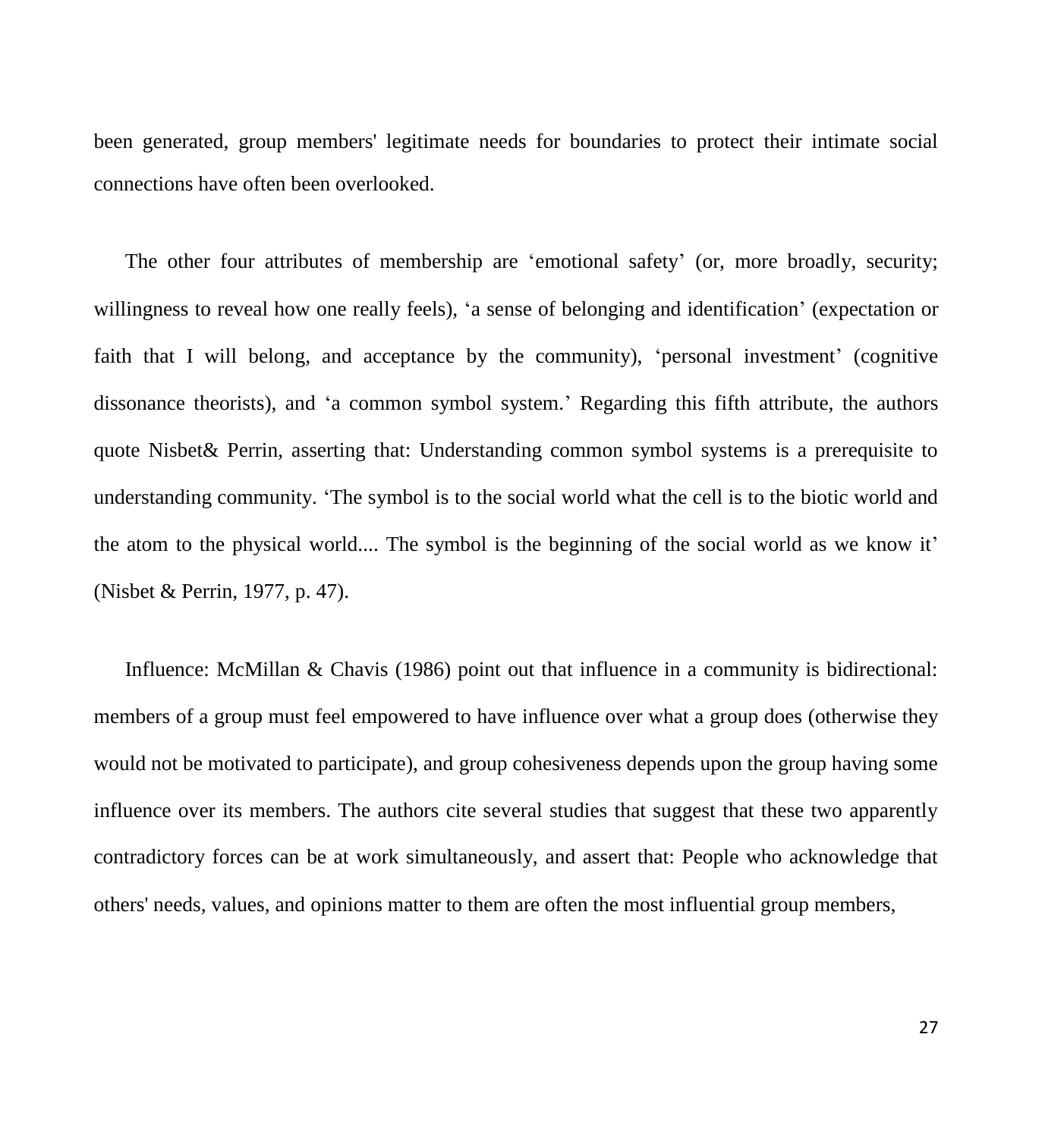while those who always push to influence, try to dominate others, and ignore the wishes and opinions of others are often the least powerful members.

Integration and fulfillment of needs:

McMillan & Chavis employ the word 'needs' here (as is commonly used among psychologists, though perhaps somewhat inaccurately) to mean more than survival and other needs as such, but to include also that which is desired and valued. Members of groups are seen as being rewarded in various ways for their participation, which Rappaport (1977) calls person-environment fit. Cited research indicates that this would include the status of being a member, as well as the benefits that might accrue from the competence of other members. 'Shared values' is discussed as a concept that can give direction to the issue of which 'needs' beyond survival will be pursued.

Shared emotional connection:

McMillan & Chavis's summary statement on shared emotional connection includes the assertion that 'it seems to be the definitive element for true community' (1986, p. 14). They mention the role of shared history (participation in or at least identification with it). McMillan adds that 'shared history becomes the community's story symbolized in art' (in a very broad sense).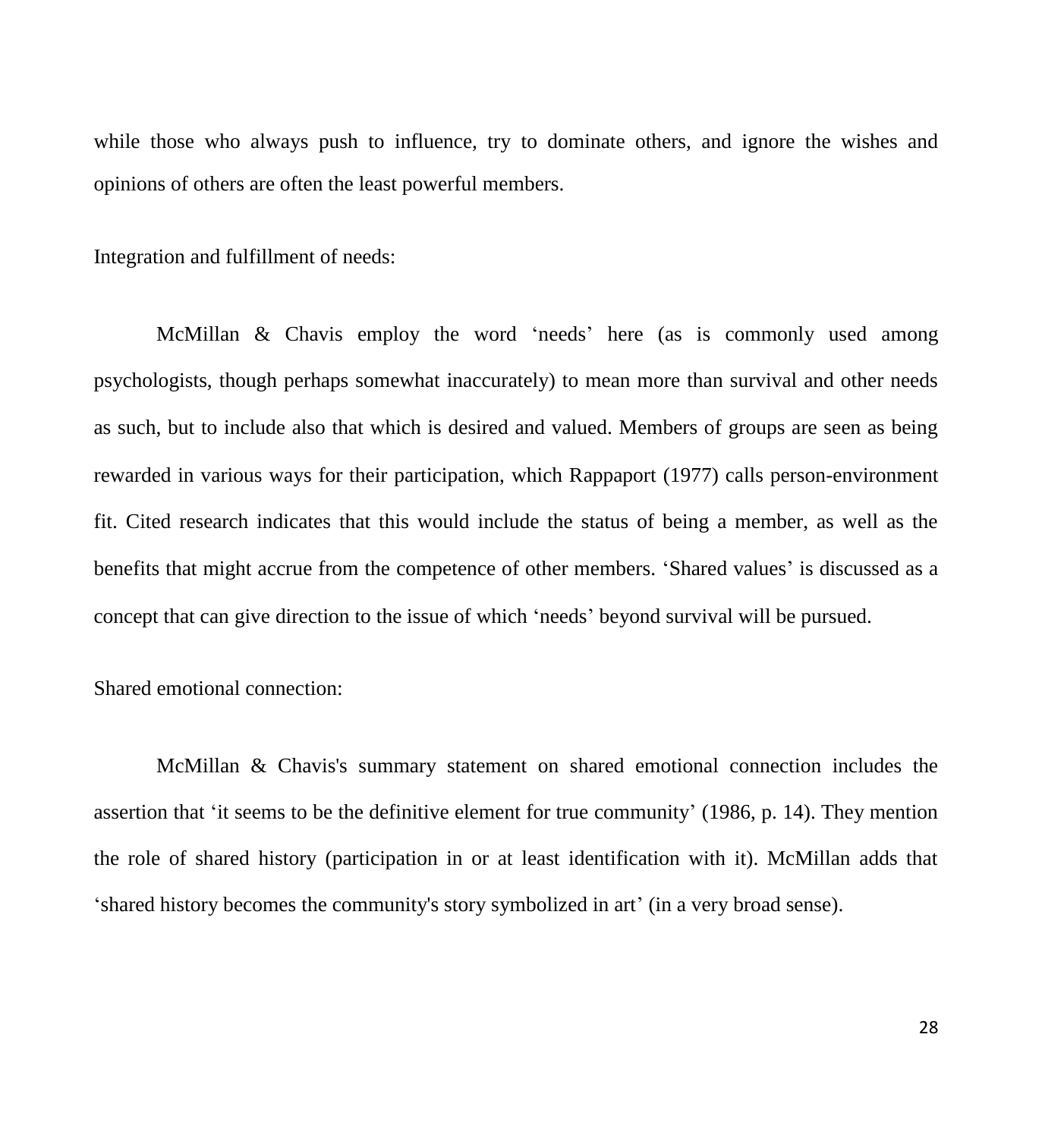The reason I reviewed this article, is to match all these aspect of community with people of Korail. Korail is not a permanent settlement for the dwellers yet there has been series of event happened in the people's life that can make them a community. The above four points membership, influence, needs, connection all might have a key role in a the slum dwellers life which I am going to find out by asking them questions about their lives and what they think of their surrounding people and vice versa.

#### **Nationalism and the moral psychology of community by Bernard yack:**

'Nationalism is one of the modern history's great surprises': why has the nation risen to such unprecedented political importance in what should have been the age of the individual? The question has continued to trouble scholars of nationalism and it provides the starting point for Bernard Yank's book, Nationalism and The Moral Psychology of Community. Most theorists of have answered the puzzle by arguing that nationalism is something other than it seems: it is either an intruder from the pre-modern world (Grosby, 1994, p 164-71), or it is a purely modern phenomenon (Gellner, 1990). Yack however contends that there is something wrong with our understanding of community and modern society.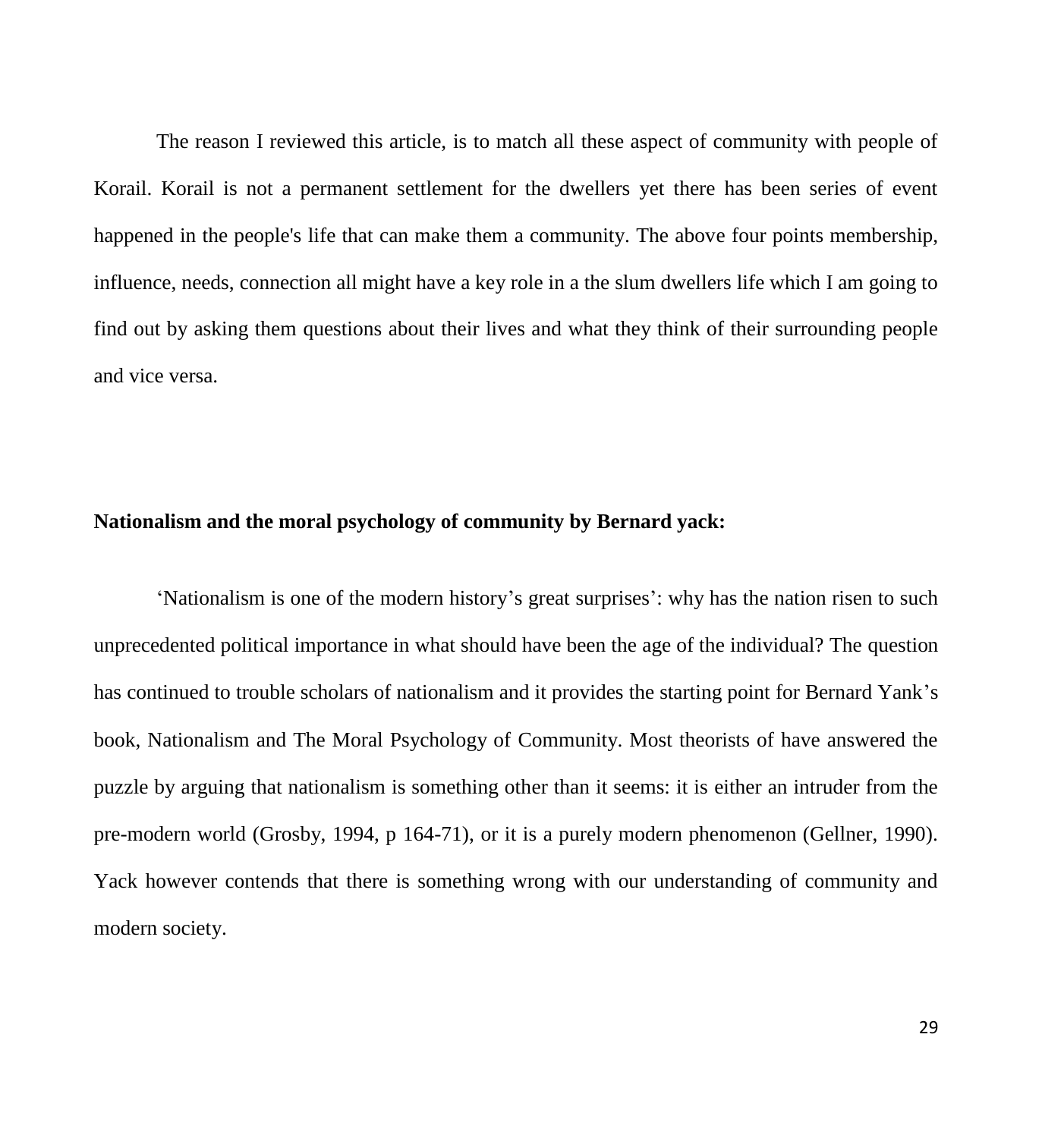One of the key objective of the book is therefore to develop a broader and more flexible theory of community, 'one that treats community as a generic component of human association', rather than a special product of traditional family and village life. Yank (2012) does not deny that nations are imagined or constructed, but he argues that they are 'imagined or constructed by people trying to make sense of intergenerational connection that they have received rather chosen'. The nation therefore does not owe its existence to natural necessity or human choice; it develops out of the contingencies of history and human development. Yack (2012) consequently views the nation as a relatively old phenomenon. Nationalism, however, is relatively new.

Form Yack articulation of Nationalism I will try to find the intergenerational connection of community in Korail and will try to find the question whether it's received or chosen.

# **Worried Lives: Poverty, Gender and Reproductive Health for Adolescent Women in a Slum in Dhaka, Bangladesh by Sabina Faiz Rashid:**

In the research paper of Sabina Rahsid, she basically studies urban slums of Dhaka where Korail played a significant role to find out the reproduction health and the effects of early marriage for the women. Her findings basically show that, rapid urbanization, social and political-economic inequalities are reshaping the dynamics of reproductive behavior in the slum. Ethnographic data was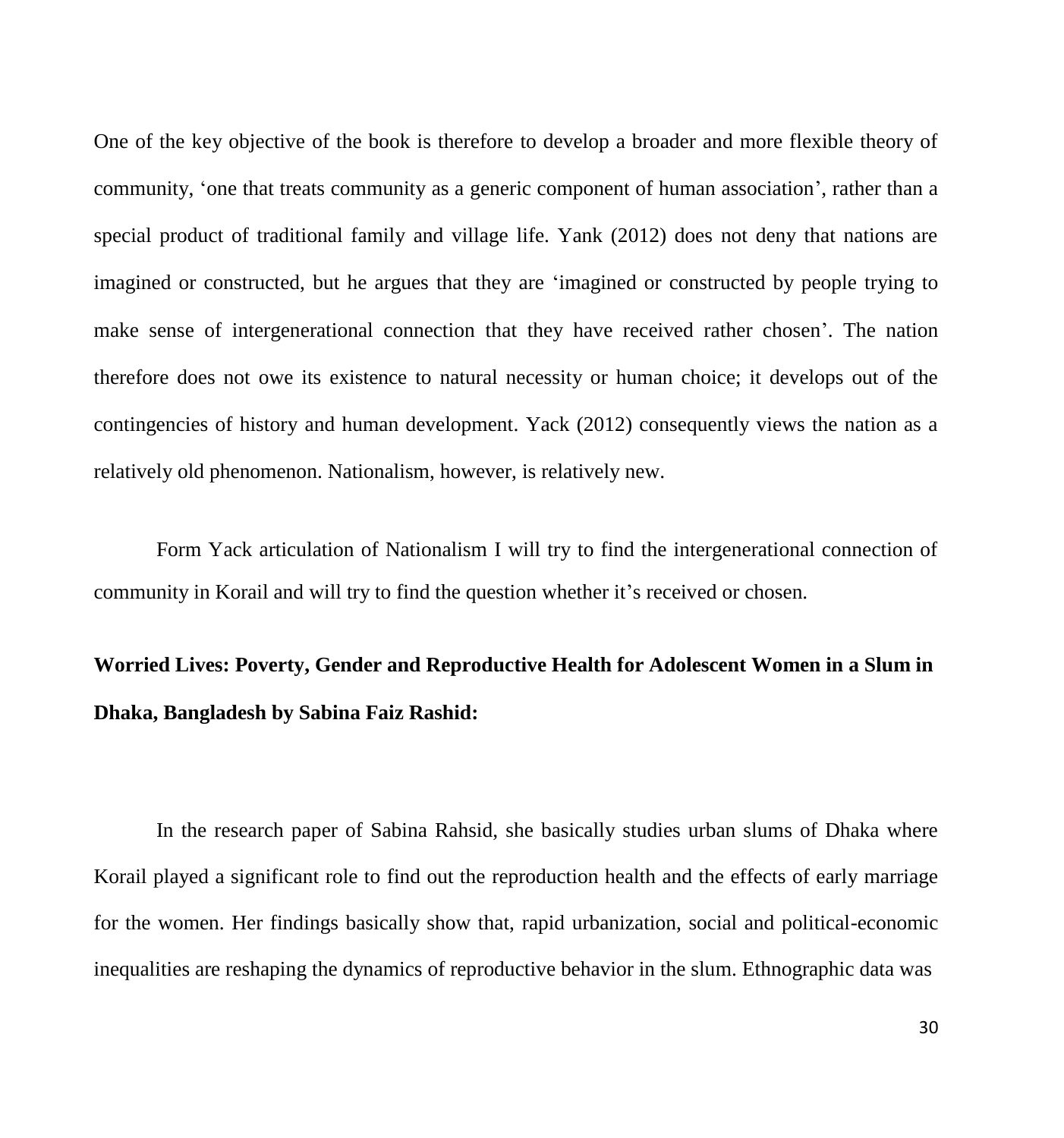collected for this research over a 14 month-period, using a variety of methods: 153 surveys, 50 repeated in-depth interviews and 8 case studies with adolescent women and their families. Out of 153, 72% of married adolescent women were forced to bear children before they were ready. Young women recognize that children are a necessity, a practical requirement as marital breakdowns are increasing and young women hope that they can rely on their children for financial support. Institutional and systemic inequalities, socio-cultural norms and harsh political economic conditions reinforce the need for sons in the slums. Unlike females, males are unconstrained by the ideologies of pardah and can work at a relatively young age, without fears of sexual harassment. She found that there are more employment opportunities for young males in the city. Although children are valued, chronic poverty also means that there is this tension around fertility and in the 50 in-depth interviews, 20% of young women were also forced to terminate their first pregnancies. Reproductive micro politics of unpaid dowry, desertion, polygamy and rivalry among family members, in-laws and co-wives, and overall competition over limited resources are many of the reasons given for forced terminations. Unequal gender and power relations combined with structural and politicaleconomic inequalities force many poor married adolescent women go along with decisions, which adversely affect their reproductive bodies and health, but they do so to gain advantages under conditions of extreme destitution and limited options.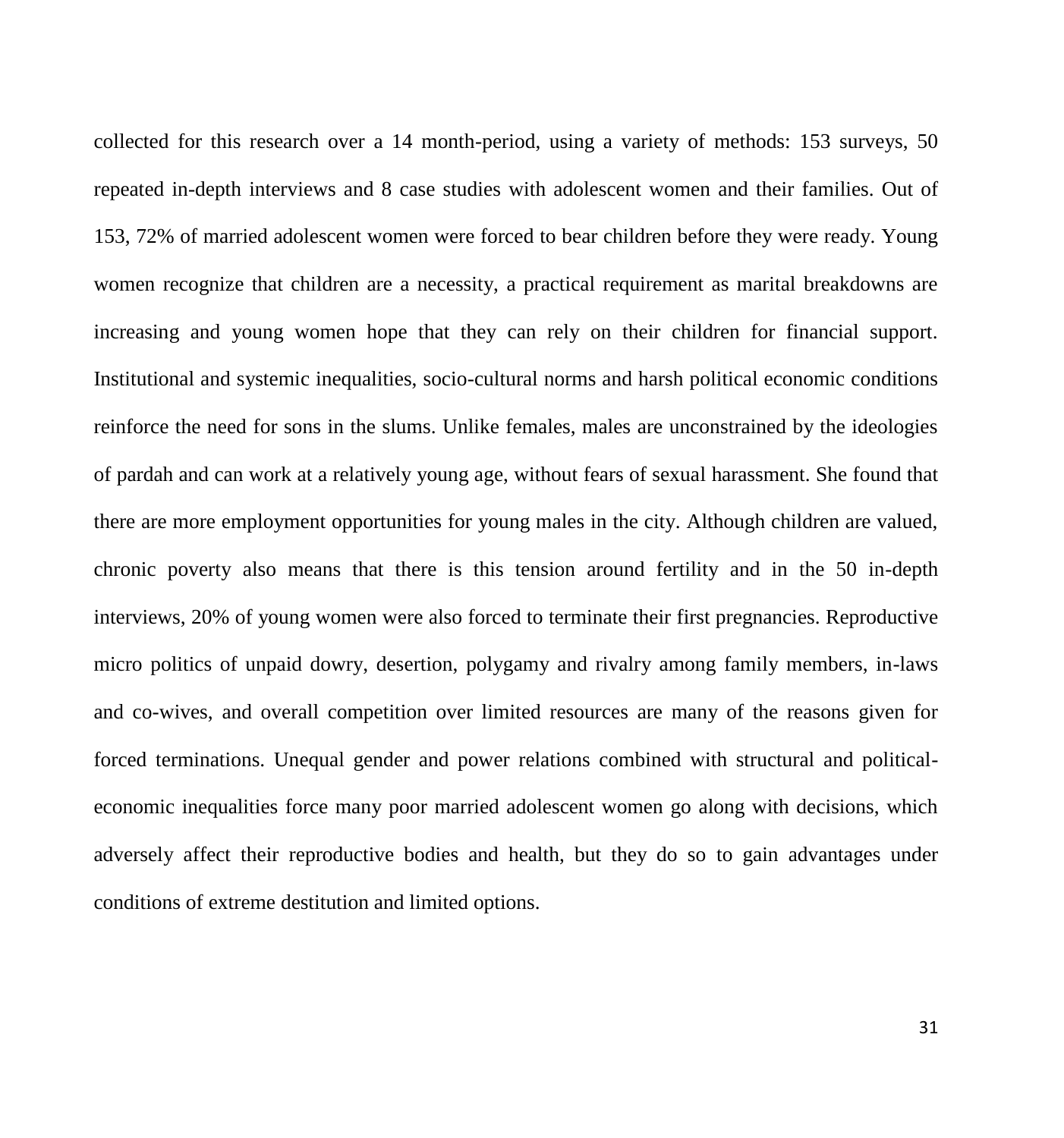The reason I chose this paper is to give an example about the works which are available on Korail. Most of them look for the problems and reasons related to Korail which I think miss a very important segment of Korail which is its people and its community. I think the reason my work will be different and will add something new in the knowledge is I tried to find the insights of peoples life and I listened to their voice unlike the NGOs.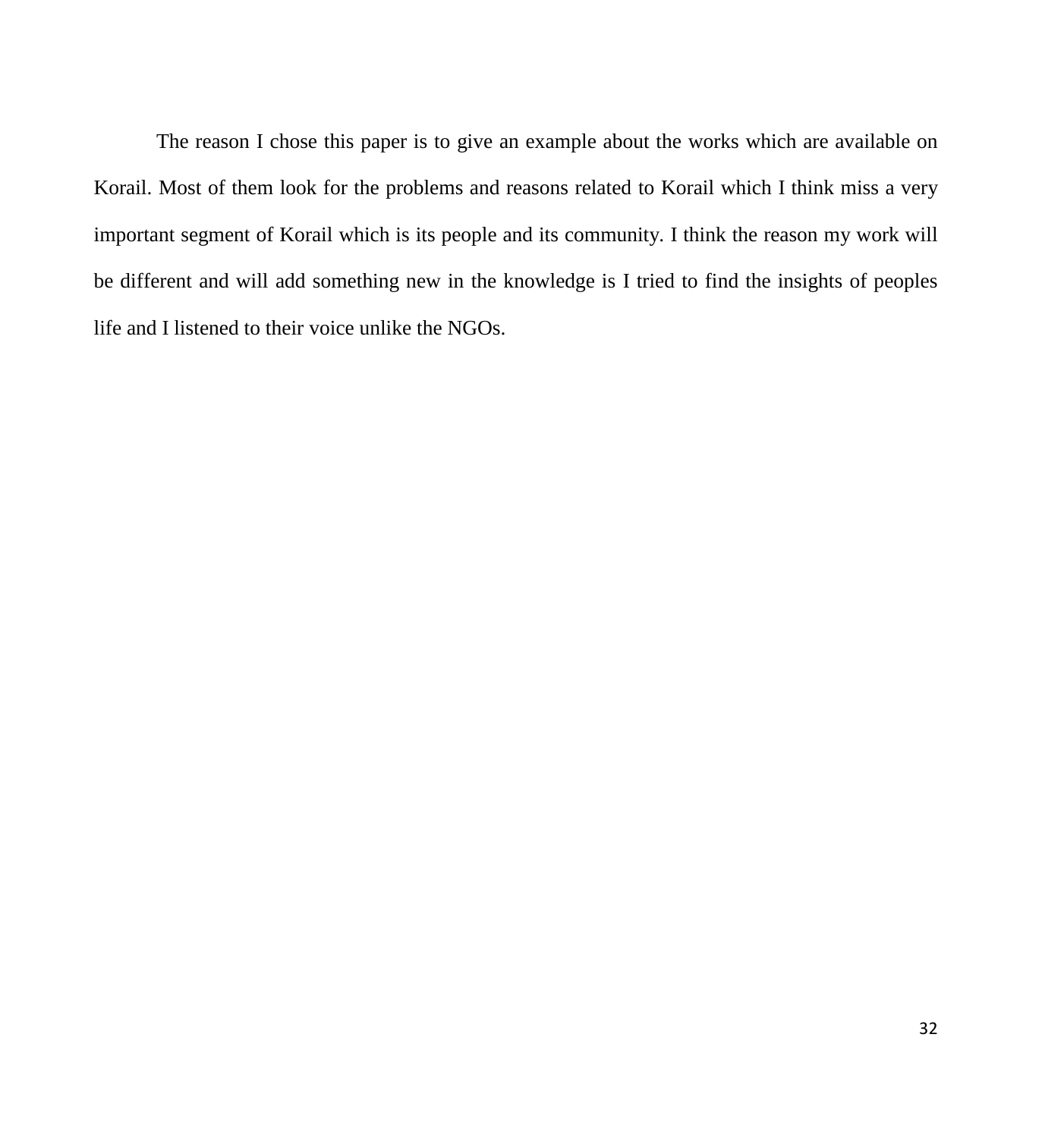# **Chapter 6**

# **Findings:**

The findings which I got from my observation and participant observation are given below:

#### **Influence of Housing pattern in generating sense of community**

The two of the mostly populated areas of Korail are JamaiBazar and BouBazar which were my focus for my research as almost 80 percent people of Korail live there according to Tonni Apa who works with Community Development Committee in Korail. In Korail, I had a very hard time in finding any harmony and pattern among things. I mentioned earlier that it's the heterogeneity and mixture of different colors which made Korail so different in the middle of the capital but the only thing which is common is the housing pattern. It's a unique kind of housing pattern I found in a Bosti. The houses that I went to collect data, all of them have almost 5 to 15 rooms, one or two toilets and a kitchen. All of them are cramped in least possible space. Each of the rooms is not more than 90 square feet for each family which contains members from 3 to 7 people. For example, one of my interviewee Motiyar Rahman (46) live with his wife and 4 children, the elder son is 20 year old and elder daughter is of 12 years. All of them live in 12 feet by 9 feet room. Moreover, in their house there are 9 rooms for 9 families and one toilet, one shower and only one kitchen where they have 3 gas stoves and only one water line where water stays for few minutes in the morning. I went to that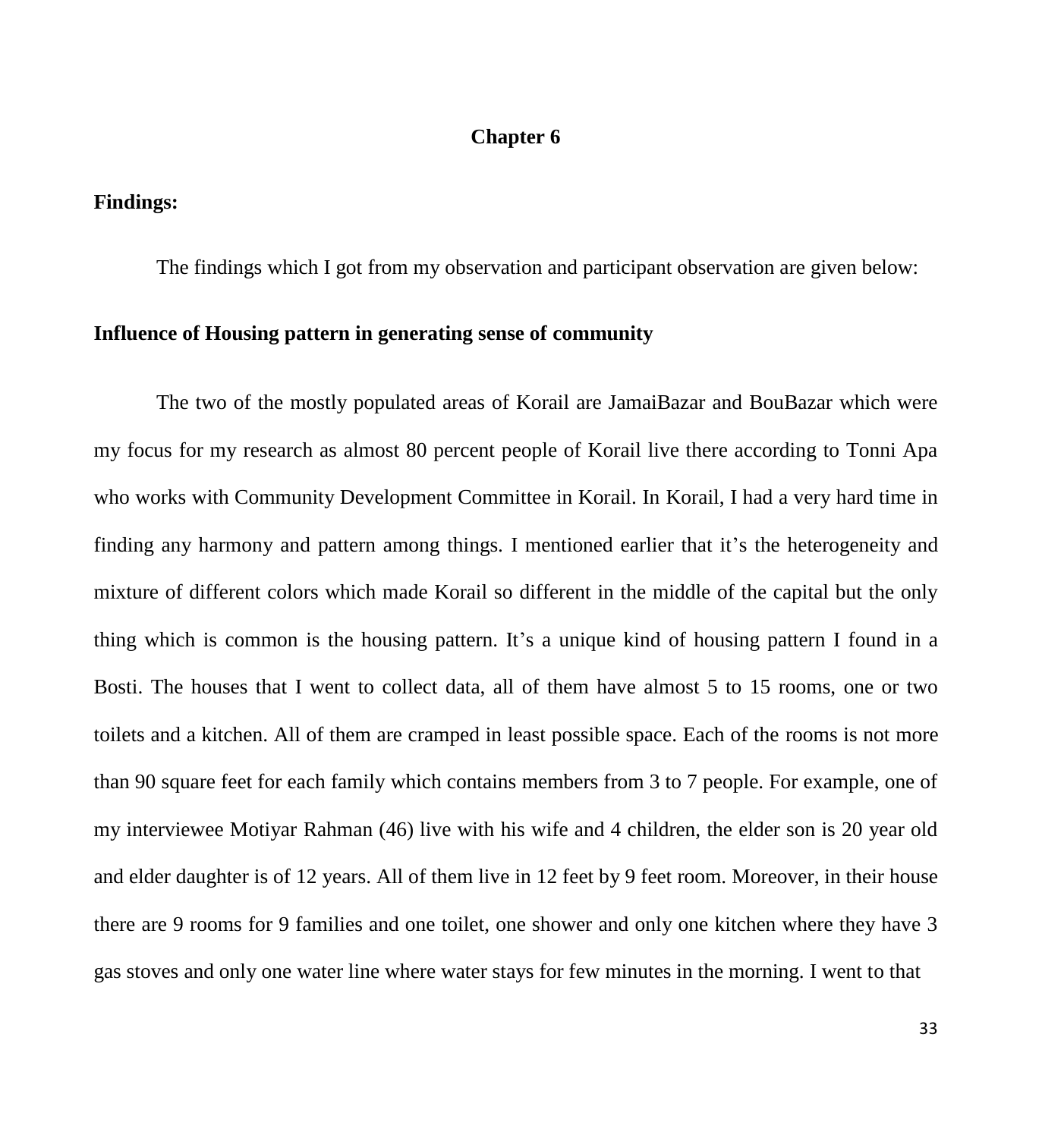house very early in the morning for observing how they manage to work with this limited amount of resources. When I went there at 6.45am, Korail was just staring to warm up. In the house where I passed a half day to observe the daily activities of the people was a tin shed house though it was a two floored house where they use wood to build the floors and bamboos for pillars. Like most of the front of the houses in Korail, that also had very small space but filled with water drums and water line pipes and was very untidy because of the continuous leakage from the water lines and drains. In my observation I found within the small land people are living in very systematic way. Usually they manage to do the entire household works by supporting each other which is a great example of harmony. A part from the supporting each other, sometimes disagreements also happen among people of a same house. For example, one of my interviewee told me about an incident when all the seven families divided into groups and stated quarrelling with each other for water. Water supply was having problem in that time so all of them collected water in the drums but someone spoilt the water as a reason they faced shortage of water at the night. My interviewee told me that the quarrelling went for todays and some of them did not talk to each other for a week. But after a week and half, situation got normal automatically. This is very common in living in Bosti as people will not survive if they divide themselves. They know that they only got unity and their community as their weapon of survival.

#### **Queue in the toilet and shower**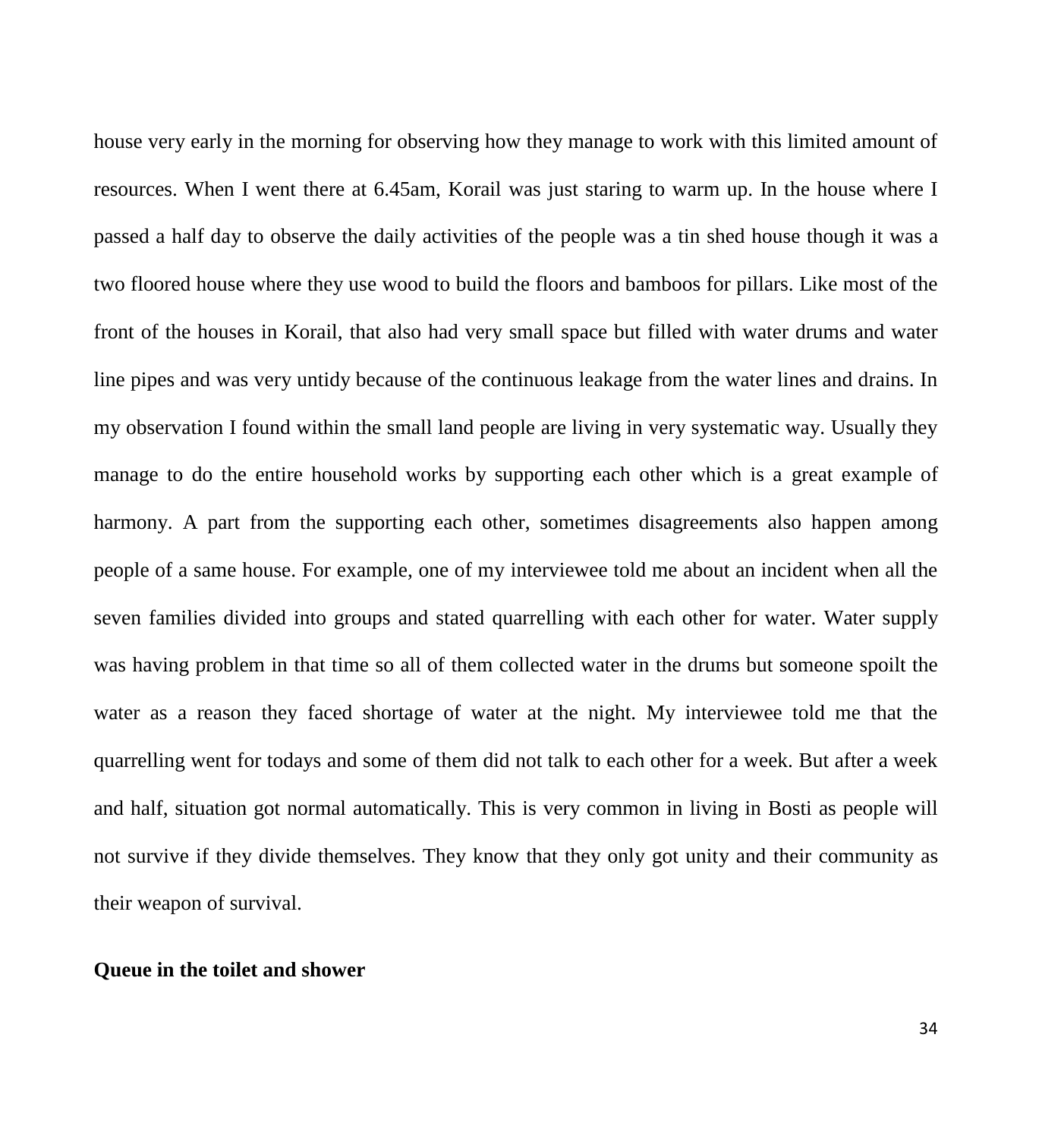The toilet and the shower were separated like most of other houses of Korail because of using them separately. In the morning there was a very common scenario of queue in the shower. There are people from different professions live in Korail so they have different timings for their jobs but all of them start their day very early. Like, Md. Alam who is a driver and works for a NGO, basically he goes to work at 11 a.m. which gives him time to wake up late but when I asked him why he starts his day so early then he replies, 'In Korail, it's never very early or late, I need to take a shower in the morning because by 8 there will no water'. Some of the people were also waiting for their number in the toilet as well but neither of them looked disgusted or impatience. When I asked Mst. Hasina about it, she replied, 'it is not a big issue for me, in morning all of us know that we all in a hurry so everyone takes least time in the toilet'. Then I further asked her about this experience and her village condition then she further replied, 'In village it was different, the quality of life was better there but you know in Korail we are here for better standard of life'. Then, I went inside the shower and noticed a very unusual thing for me, there was a mid-aged man who was taking a shower on the side of the shower and on the other side there was another woman who was giving shower to her little son. I observed that here was no shyness between them in the shower and it seemed so obvious for them. These practices are outcome of fictive kinship ties among the people. People who are living with each other from a long period of shares most of the private things with each other and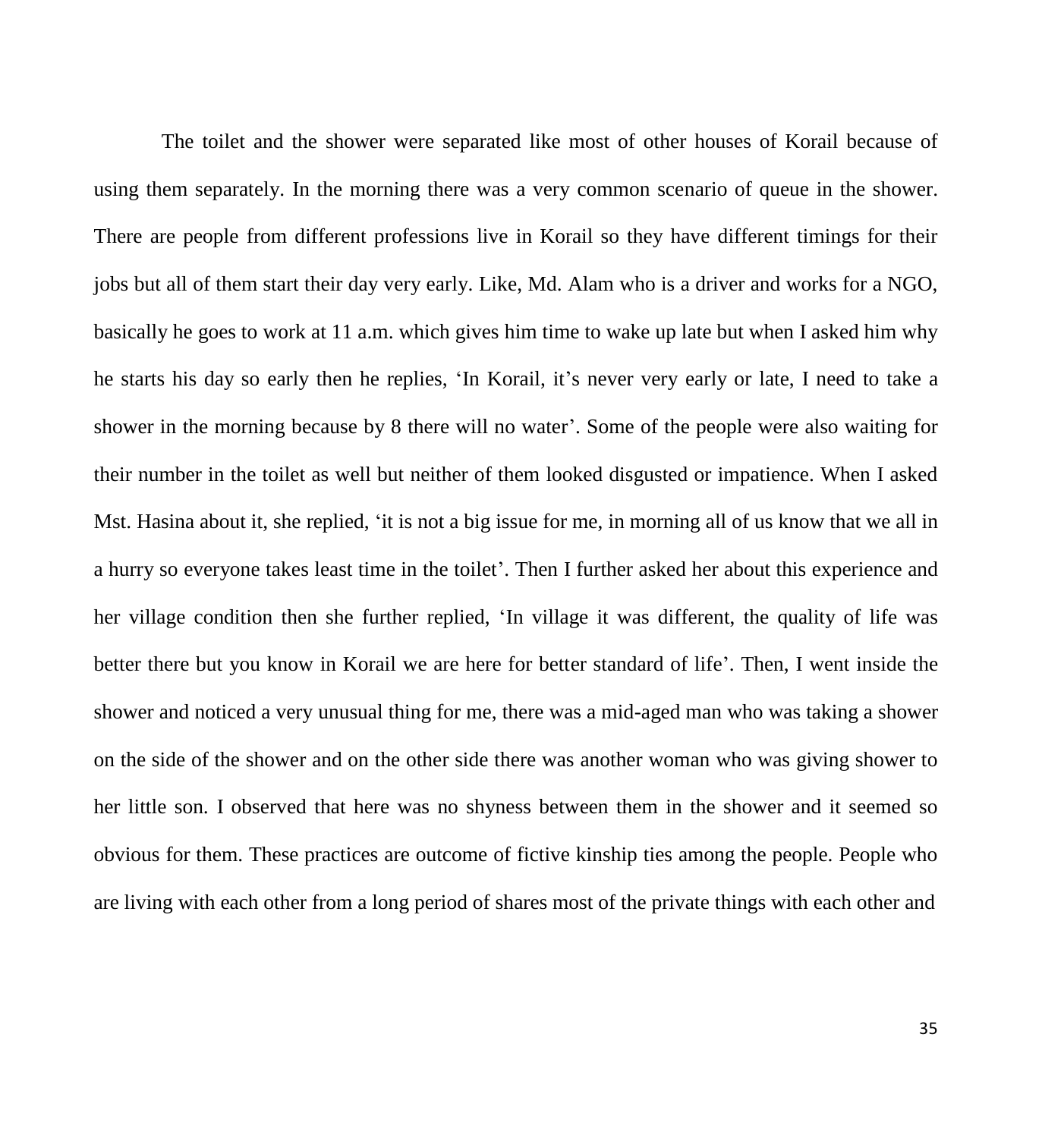finds an emotional security in them which leads them to ties fictive kinship with other. This fictive kinship bonds make those people a community and generates the sense of community.

# **Sharing of Kitchen**

Later, when I went in the kitchen I found there were only three gas stoves for 7 families and two women and one man were cooking rice on the stoves. I sat there and talked with them for a half an hour. First I asked them how they manage to cook for 7 families only in one kitchen. They replied that they have divided times for each family in the kitchen according to their need. For example, Rahima khatun who works in a garment has to go for work at 8 in the morning so she uses the kitchen first and makes breakfast and lunch both at the same time for herself and her husband. Then, another family gets to use the kitchen. But then I asked them, in morning all of the people need to make breakfast early so how do they manage? Rahima showed me the person next to her who was cooking something and said that in morning all of us are in a curry so we share to cook food. For example, the man was cooking rice both for his family and someone else's family in the same pot. They gave him only the raw rice and he cooks for both families. I asked the man, how do you divide

the rice after cooking? He replied, 'We do not divide our food, we share the rice together'. But they prepare additional curries separately for their own family. This is a system which is unusual for me. Though all the seven families are from different parts of Bangladesh, neither of them are relatives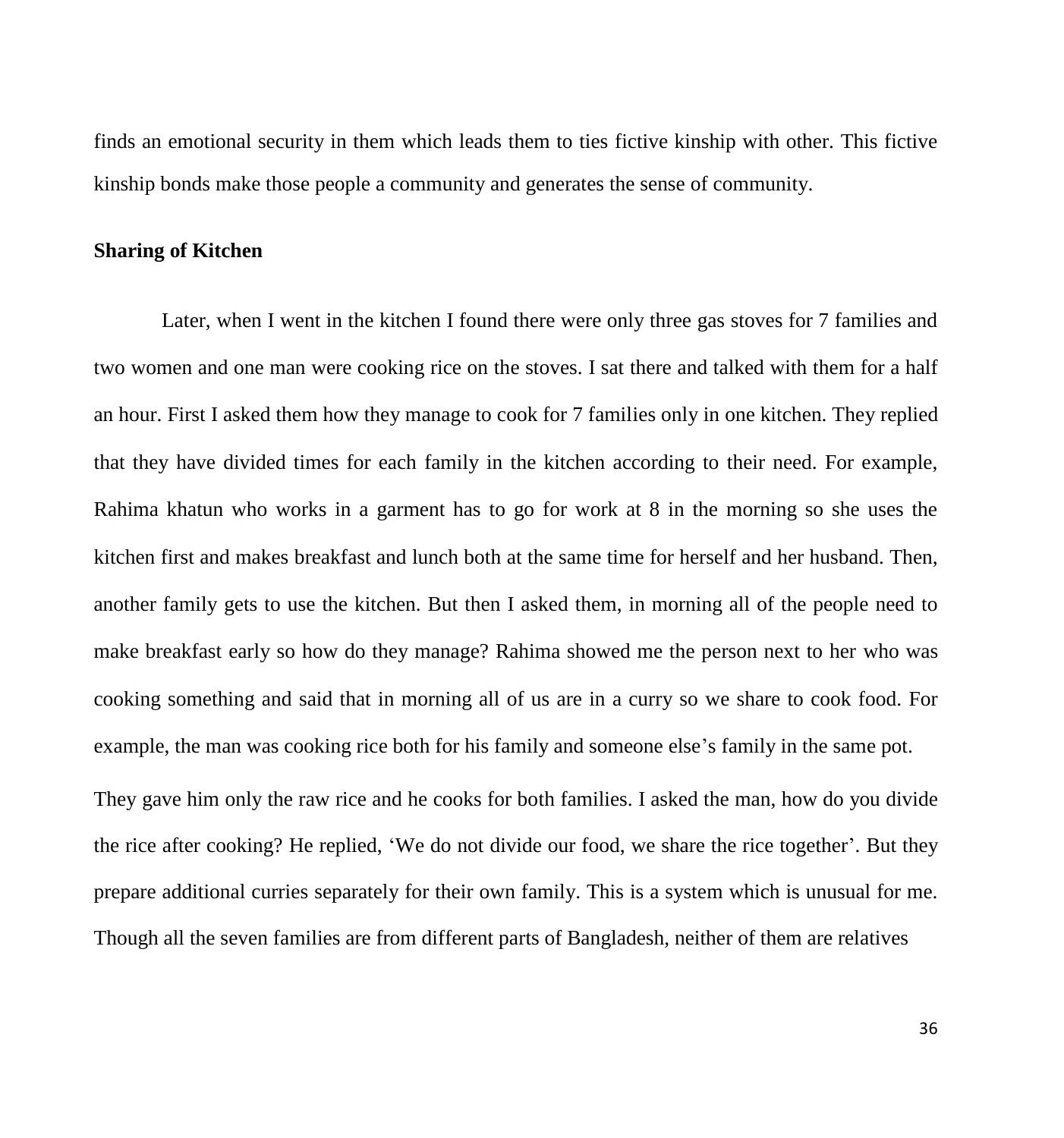nor know each other from great number of time as they are renters but somehow they got adjusted in this way where they do not find any problem in everyday life.

In my research I also talked with my interviewees about their previous lives before coming to Korail. I wanted to know about the difference between the previous life and life in Korail. How do they differential these two lives and whether they want to go back to village or not. I found that people came in Korail because of mostly economic necessity and most of the renters do not have any land left in their villages. For example, my interviewee Matiyur Rahman (36) sold his land in Thakurgoan for her wife's treatment and then he came to Korail in search for income for his family. My another interviewee Jamal (30) also lost his land in river erosion in Khulna 18 years ago then came to Korail. These people are now like natives of Korail. They have no personal land to go back in there village. I asked them whether they miss their villages or not. They said they miss their land but I observed very little emotion of nostalgia on their faces, the struggle of life I think faded the remaining emotions from them.

# **Bazars melting spot for males**

Another observation of Korail was its bazars. Korail can be easily called as Korail Bazar, as someone may get confused whether it's a bazar in Bosti or a Bosti in a Bazar. They main two areas of Korail are named after Bazars; Bou bazar and Jamai bazar which literally mean Bride Market and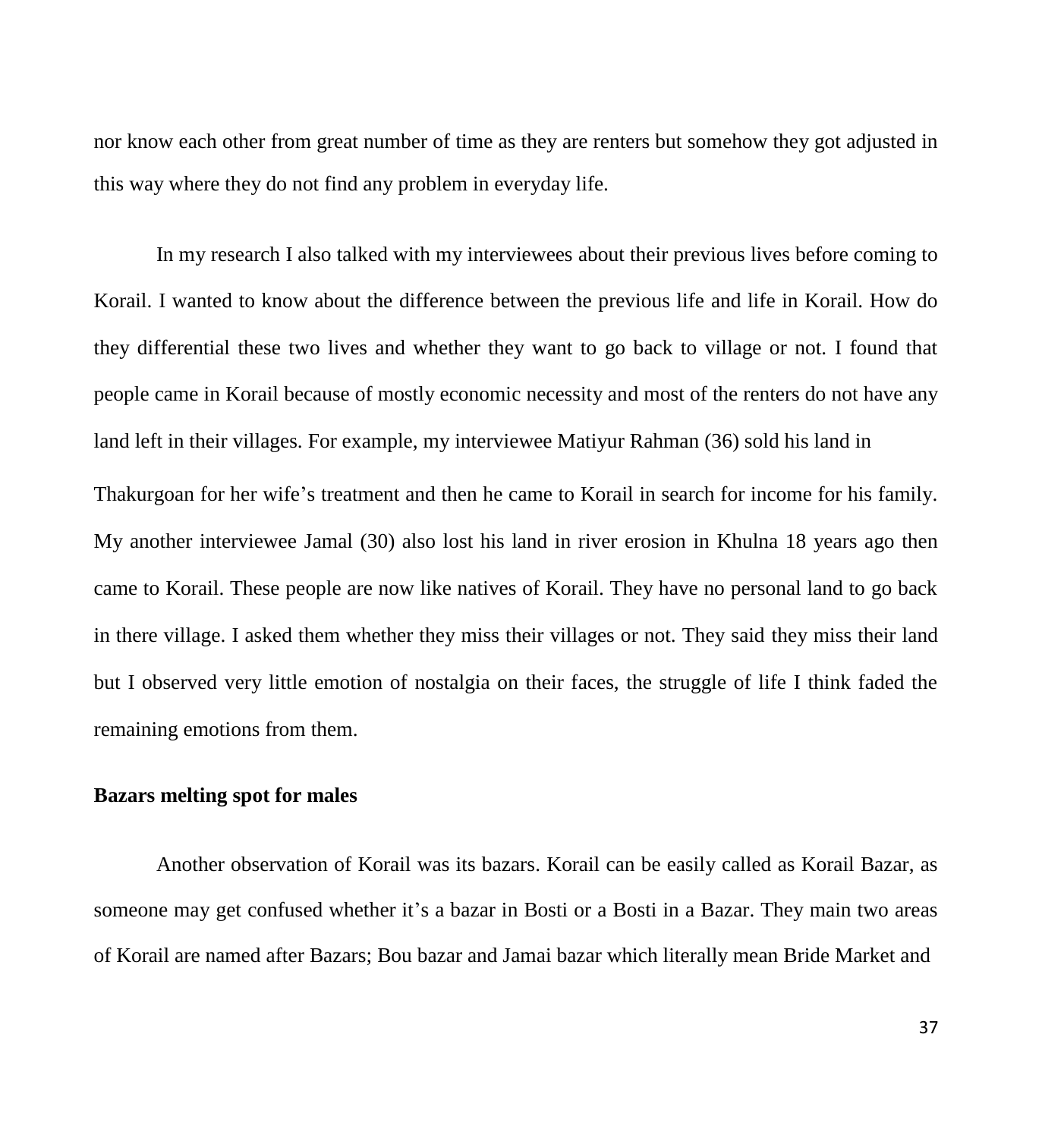Groom Market. I spent a whole day only in the bazars of Korail which was my most difficult day of the research. The Bazars are not a separate place for trading in Korail rather the Bazars are everywhere in Korail. All the narrow and main streets of Korail contain thousands of shops. I did not find any locations which do not have at least 5/6 shops. I asked the people of the Bazars about the interesting naming and find out that the names were there since Korail's establishment. The general reply from the people was, in Bou bazar most of the buyers are women and in Jamai bazar most of the buyers are men so the names came from there. But in my observation I did not find any difference in the buyers, both the areas are always crowded with both men and women buyers most of the time. But the bazars are basically the melting spot for the males. Males gather in the shops of bazar during work or after daily works and used to have 'Adda' sessions which is not unique but a very influential actor in generation sense of community among them. In my interview of professor Kabir from Architecture department of BRAC University who spend 7 years in Korail also highlighted the uniqueness of bazar in Korail. He mentioned that the bazars are the center for all poor people not only from Korail but also people of Banani and Mohakhali as the people get all sort of things in every possible quantities. In the bazars I spend time in tea shops where I found that tea shops are like a gossip place for men. Rahmatullah (40) who owns a tea shops in BouBazar has spent his major part of life by sitting in the shop and selling tea. It might sound boring work selling tea from 7 am to 10 pm but I observed a very different scenario. Those little shops of Korail are playing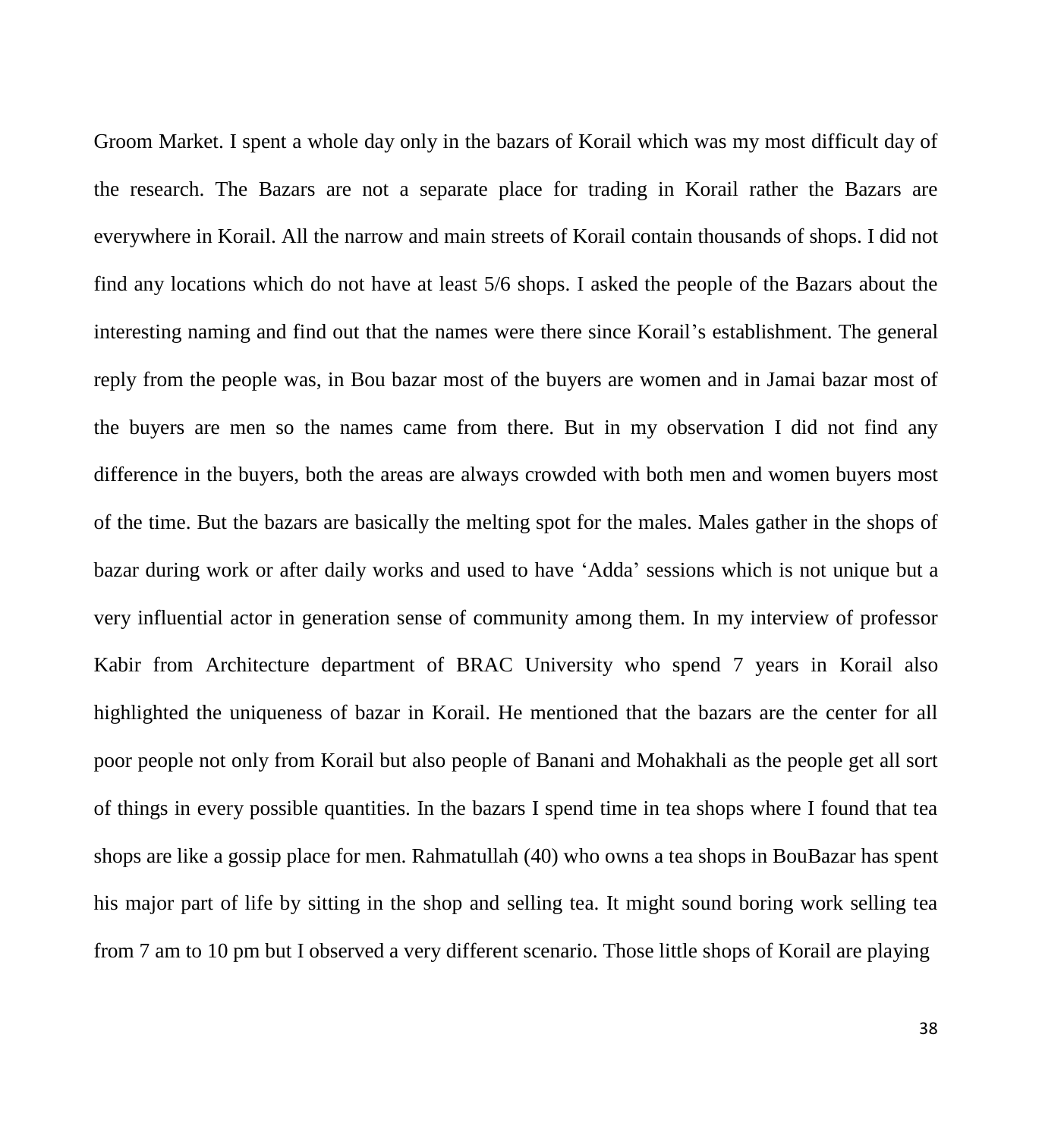a core role in the development of sense of community. In the shop of Rahmatullah, 'Adda' is a 24/7 matter and free cup of tea is very common. People were sitting there either taking rest from work or talking about their life. During my talk with Rahmantullah, he said he never goes out of Korail not even in holidays. He keeps open the shop 365 day of year as it is his entertainment of life. I observed that during my talking of 45 minutes, about 8 to 10 people were sitting in the shop and tried to be part of our conversation and added a lot in my findings. In those conversations, I could feel the unity and the feeling of belonging among them when they share tea and cigarette with each other.

The income from these shops is not always enough for the family so most of time both husband and wife has to work. Sometime the wife works as domestic worker in Gulshan or Banani or in garments like Motiur Rahman's wife works in a garment factory as a cleaner. Also in some other cases I observed there are some shops which were run by females like Kohinur Akter who came from Faridpur and works in her husband's shop when her husband goes for lunch or for other works. I asked her about whether her husband helps her in household chores or not. She replied negatively and added that 'She and her husband both run this shop. She also does all the household works and look after her children. Though she was working more than her husband but she does not feel any problem with that, because it's all for sake of her family'.

#### **NGO meetings the melting ground for the women**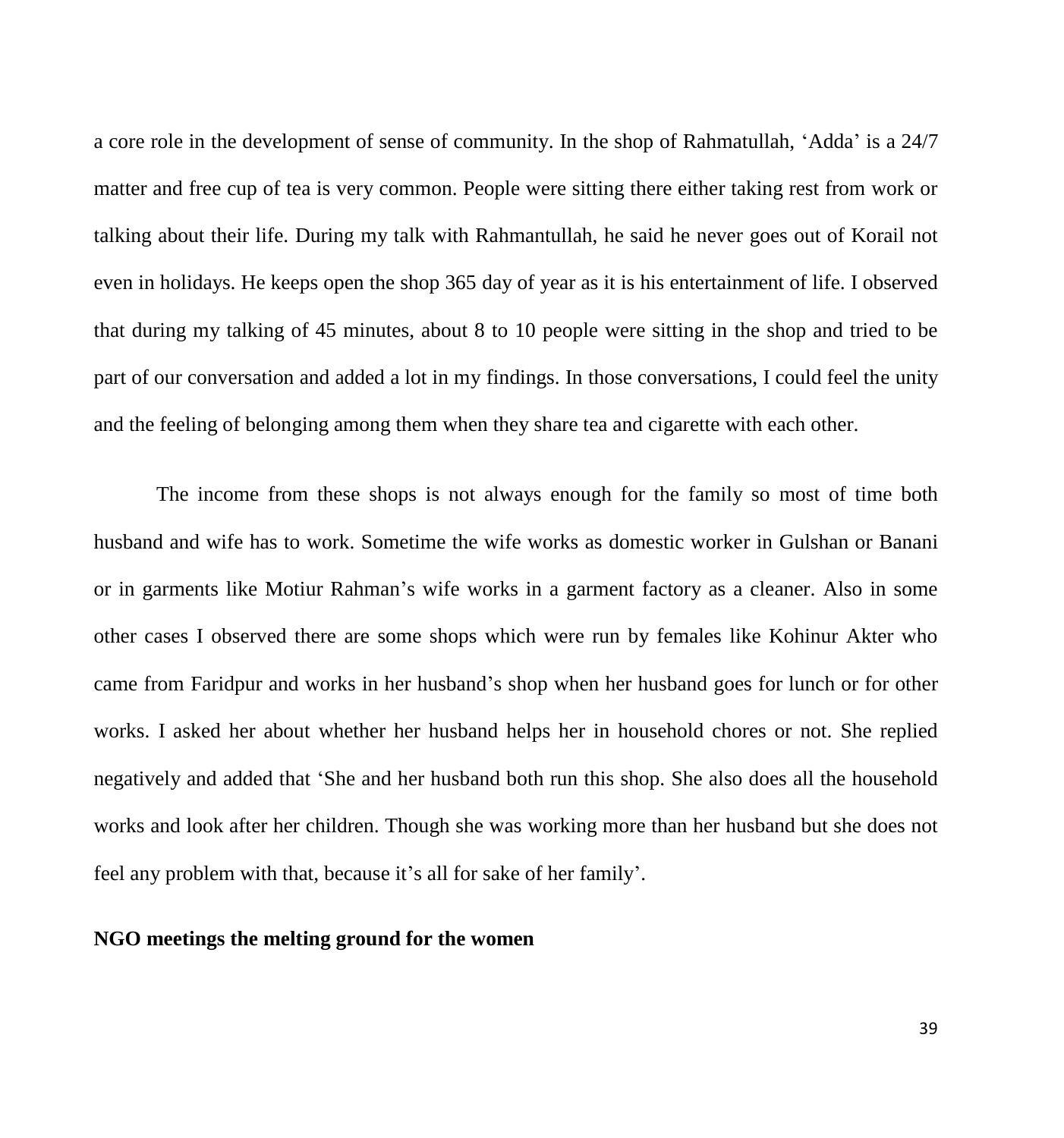Usually, like all the other patriarchal societies Korail is also a place which I think run mostly by women yet the role of women is ignored like always. Like, Kohinur Akter (37), I observed the women are doing basically all the household chores and daily negotiations with life. Life in a slum is not just all about economic struggles, a family has to go through a lot of other situations as well for example collecting water in the morning, boiling the water for drinking, negotiation with other families of the house for toilet serial and serial in the kitchen and other usual chores which in my observation were done mostly by women. I have the examples from my day long stay in a house. Despite doing most of the works women's roles are not reorganized.

In a society the role of women to bringing out sense of community is significant that's why different organization and NGOs target women for different projects. BRAC is a NGO which runs different project in Korail. One of the projects is related with micro-finance. Like all other part of the country, in Korail only women are the part of microfinance program. So as a reason, women get opportunity to meet with each other and have discussion on daily events. Like BRAC, Community Development Committee also emphasized women in their projects. During my interview with CDC leader Tonni Apa she told me how CDC is working in Korail and why women are the focus point of CDC, according to her, 'There are about 16 local CDC leaders in Korail. There are total 37 CDCs in Korail. Here CDCs are having 250 to 300 members. About 100 thousand people are involved with CDC. CDC doesn't have any male member. I asked her about why they only chose women for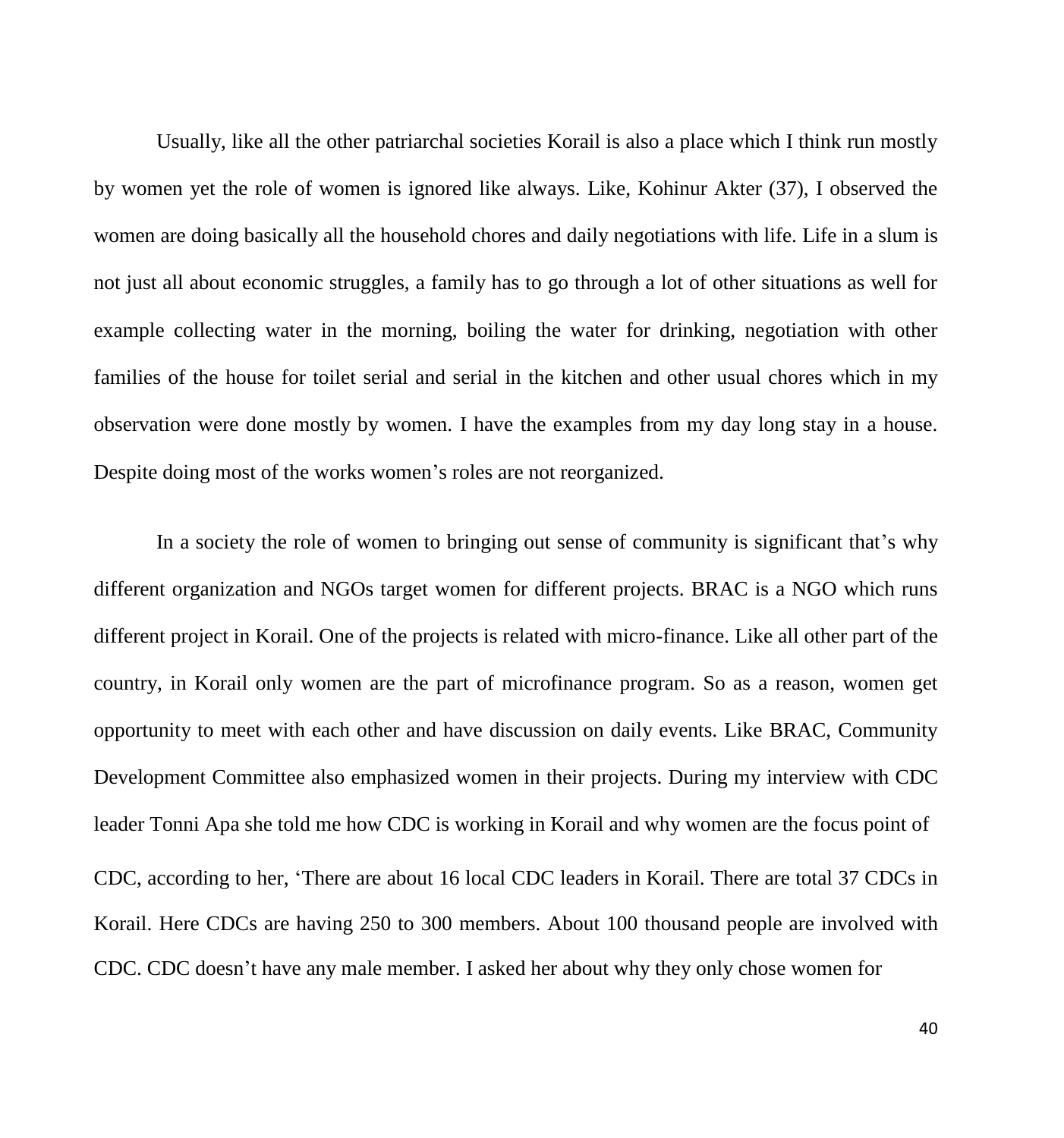running their projects. Then she replied, 'Community development projects are designed for maximum benefits for the community so involving women in the projects provides loyalty to the projects'. For this reason women in Korail get more opportunity to meet up in the NGO meetings and can discuss social issues which I think has a lot do with increase in the sense of community as women run Korail mostly. Though Lamia Karim in her book *Women in Debt in Bangladesh*, mentioned that microfinance programs are dividing women in the rural Bangladesh by competing with each other. But in Korail which is an urban slum I observe a different picture. For example, Tonni Apa took me to her next room where I man was sitting on the bed who lost his leg in train accident. His wife took a load of 15000 taka form CDC but due to her husband's accident she was unable to repay the loan. So when the neighboring people get to know that they collected 15000 taka form all the members of CDC and repaid the loan for him. This is very unique example of solidarity and sense of community in Korail. Women of Korail are taking the advantage of the NGOs to create a community among them which is helping all the people of Korail.

# **Role of community based functions in generating sense of community**

Furthermore, another important factor of Korail which I think the most important in the development of sense of community is 'community based functions'. Korail is basically government's land so the land and the people living on it are illegal migrants. A land which is home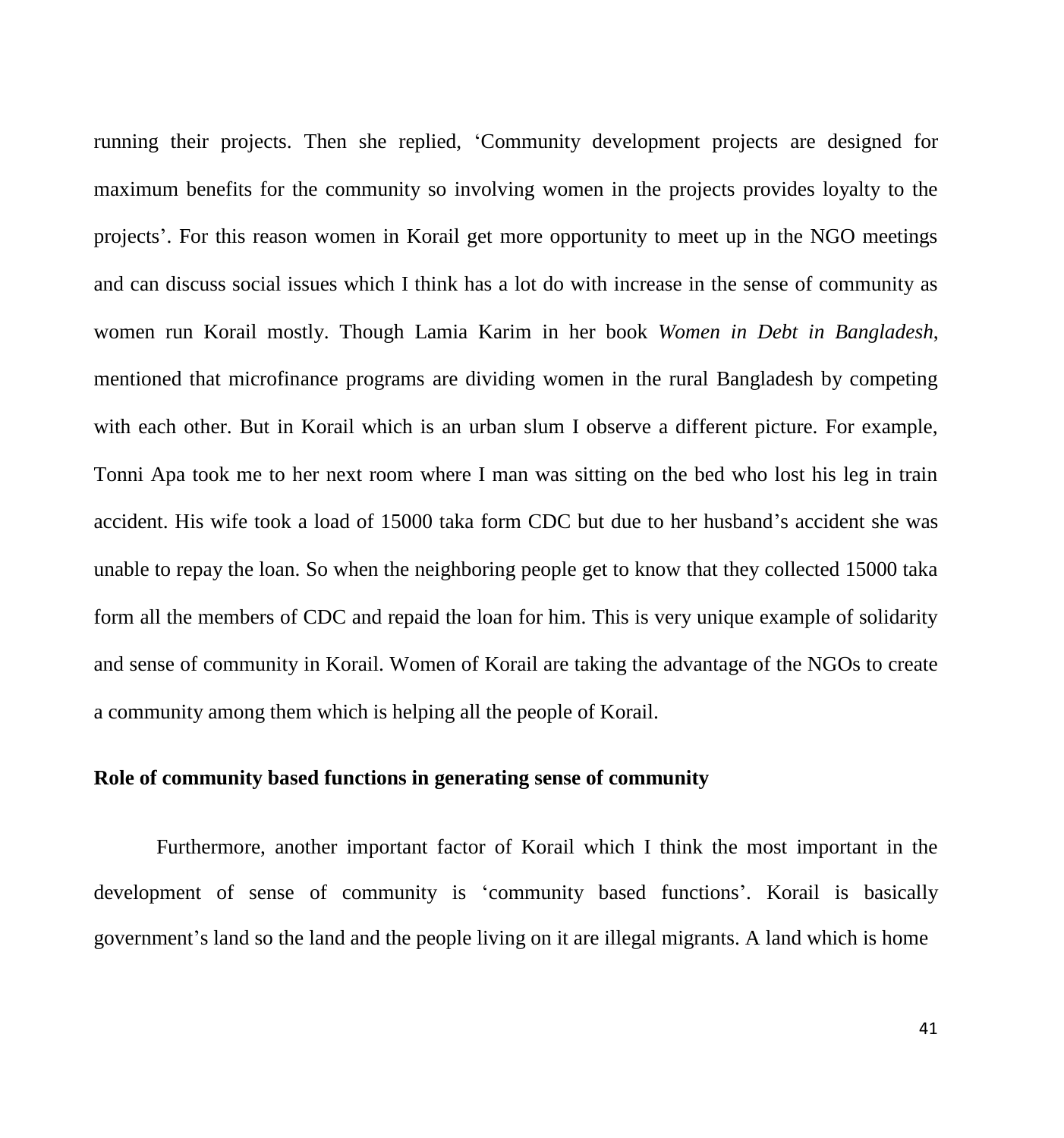for around 3 lack people can't survive without the government's infrastructure and help. But in my research I found Korail is an exceptional. There is no formal government provided electricity, water, policing, drainage facility, school and sanitation in Korail till now but the amazing fact is people of Korail did not wait for government to provide them those facilities. They introduced those facilities privately. Government does not help them rather government creates obstacles for them, though a huge number of people living in Korail in a very systematical way. All the electricity, water and sanitation, policing and schooling system are the outcome of the community good will and community based NGO's working there. In my interview with Professor Kabir who gave his architectural point of view on Korail, advocated a lot about the model of Korail. According to him, Korail can be a role model for the whole city. His observations first seemed very theoretical but later I found them very logical. According to him, 'Undoubtedly, Korail is a good example of community living. We want to design a community without automobile; Korail is a community without automobile. Any car or automobile vehicle can't enter there. Look at Gulshan or Banani or other sophisticated area of this city, one person is riding on one car, this is not environment friendly. As planners we don't want a city like this.' He also added that, 'The people of Korail are using the lake beside Korail for transportation and it's amazing that how they manage it. There never occur any problems or disorganizing incident. There are 100 to 150 boats at most, in the morning, when it is rush hour, every boat carry just six people, not a single person more than six. They are doing it in a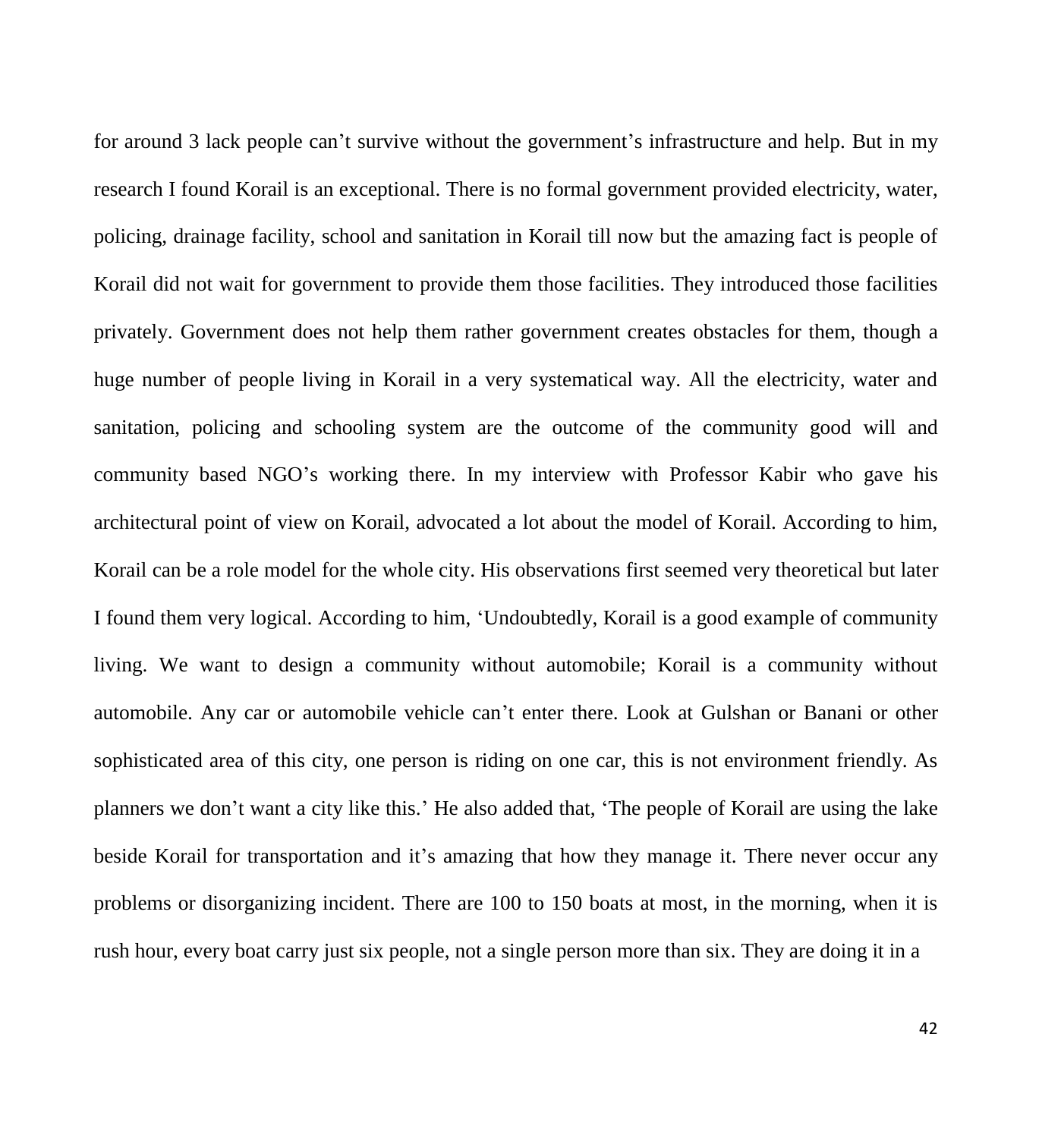cost effective way as well.' Professor Kabir pointed out 'self-organization' a very unique feature of Korail which I missed in my observation. Everything in Korail is working in systematic way as the people who runs them synchronized themselves in this way. They do not have any government or police to look over or control them so they have their own kind of way of living, where everything works in proper way for their own betterment. In order to manage these facilities, people should have a harmony among them which in my research I found as sense of community.

#### **Fear of eviction**

Fear of eviction is one of the few things which are presented among all the people of Korail. This is a possible situation which everyone is always aware of in their daily activities. Every beginning of the year the city-corporation announces about eviction which leaves the people in great terror. Eviction happened in Korail more than once but not in the heart of Korail. Korail constantly expands as a reason sometimes it grabs the lake by dumping wastes or it grabs official land. As a reason every year, a minor eviction happens in Korail. In 2011 a major eviction happened in Korail. First the eviction took place just at the outside of Korail but later people got to know that government was planning to evict the whole Korail. As a reason, all the people of Korail raised their voices and came in the street. They occupied the Mohakhali-Banani main road of an hour later after the surety from government official they went back and eviction was stopped. I also have another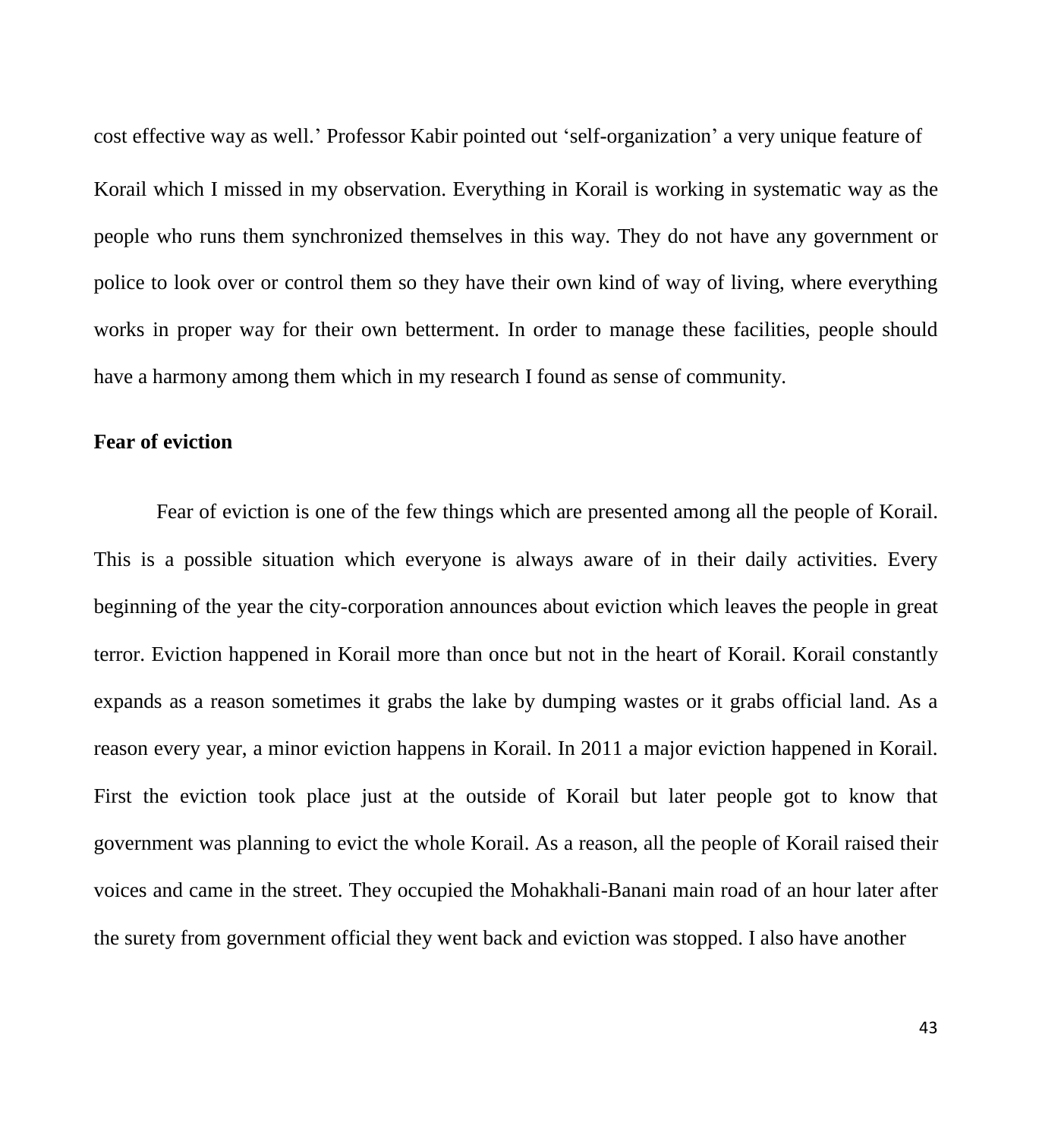example from my previous work on Korail. While I was working in Korail for another project, I went to interview a woman but she was not in the situation of giving interview. She built her house on the lake as a reason city-corporation gave her notice to move her house otherwise they will break the house. I found the woman madly crying and screaming. The neighbors were there to help her in moving her stuffs from the house.

These are very common story of Korail. Every people of Korail knows that someday they might need to face another eviction as a result they cannot afford division among them. They only have their community to hold their back. So I think this fear of eviction gives them a common purpose to unite and share the sense of community.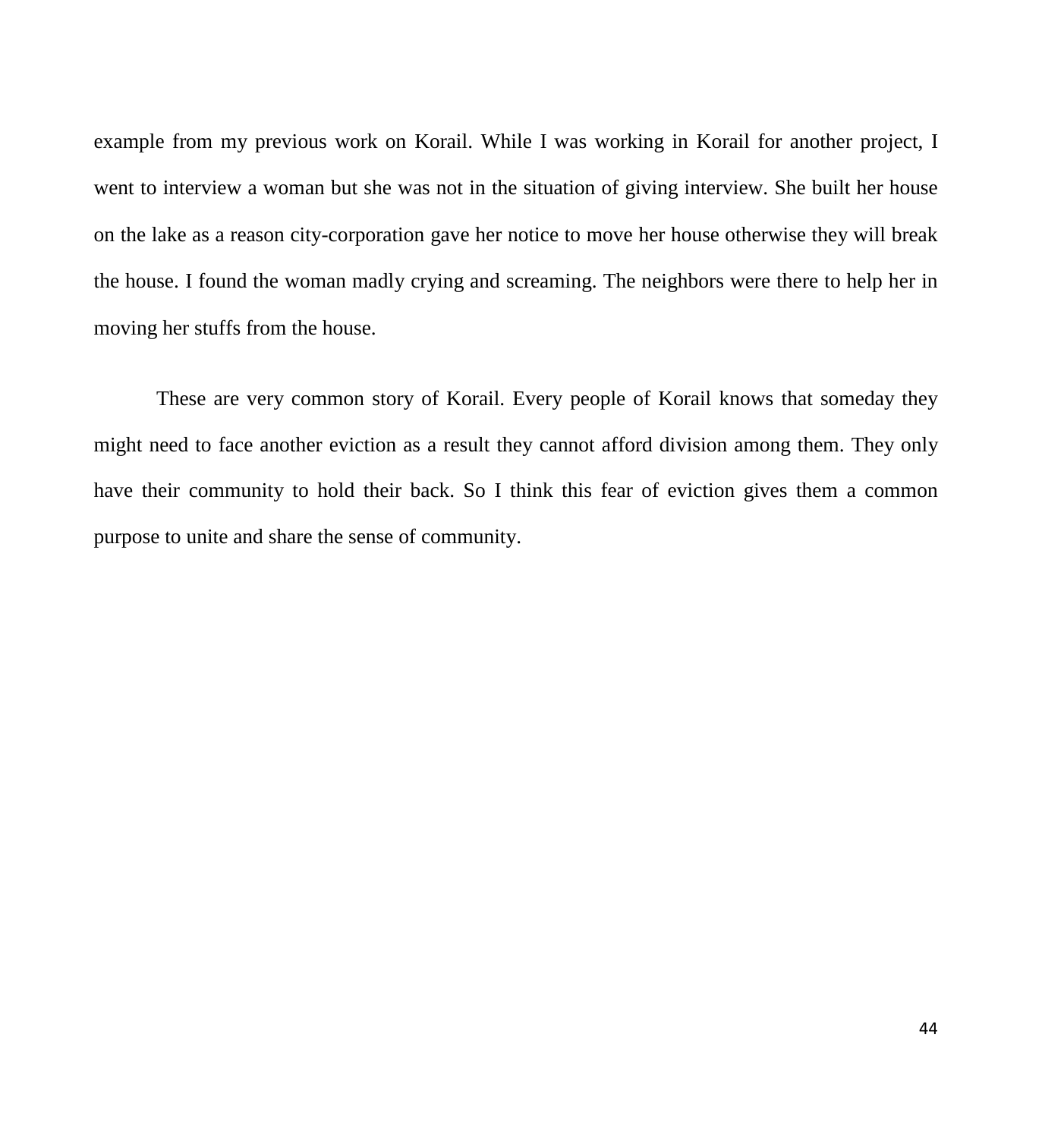#### **Chapter 7**

#### **Analysis:**

I mentioned earlier, Korail's diversity and multi-cultural trade was something which not only attracted me but also gave me hard time in theorizing Korail. In theorizing I first looked for Earnest Renan's 'common ground or the common interest' among the people. My hypothesis about Korail People was, they are poor so first I tried to use 'Poverty' as the common ground for the people which join most of them. But in my findings I proved wrong. In Korail I found that not every people are poor in Korail. People may assume that all the people of Korail are dealing with poverty but in some cases I found that some house owners are earning about one lakh a month from the room rent. Though poverty has many other dimensions than income, I only took income to characterize poverty as in Korail most people comes for economic survival.

So, that led me to find that once essential element which combines my whole population to come in a common ground and have that essence to imagine as a community. In my observation, in Korail every single person whether s/he was a day labor or a child playing in narrow road was dealing with one common thing which was 'Struggle'. Korail a place where people are living for a reason not willingly, struggle was a common element which was present in most of them. That 'Struggle' is an outcome of a long term process and has lots of ingredients. First, the fear of eviction

45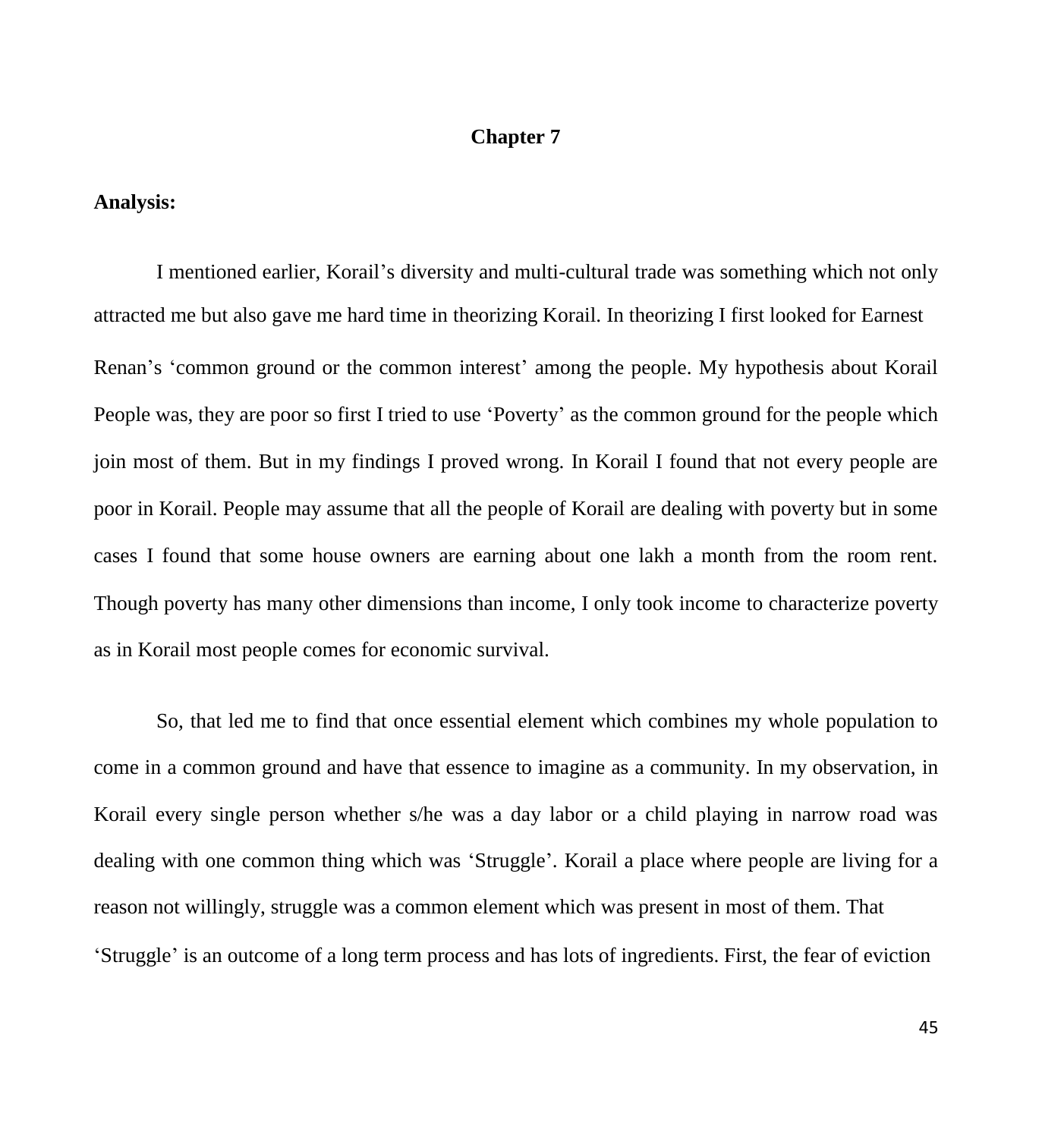is the core element behind the daily struggle of the people. All the people of Korail have the fear of eviction always in their minds which leads them to a great insecurity. According to Professor Kabir,

'I think the people living in Korail are not able to share the full potential of a community feeling because most of them don't have any ownership here, if they do they can get attached to this place in a stronger way. Banani is beside of Korail; if you want to make a comparison the people of Korail are having the feelings of community more than the people of Banani. The people of Korail are living in a society of mutual sharing; it's the good side of Korail I think.' This insecurity of eviction is a daily struggle for the people of Korail which is present among all the dwellers. Second, the civic facilities of Korail are very pitiable as all the people are deprive of safe water, electricity, good sanitation and drainage system. In addition the housing condition and density of population are also not suitable for living. These facilities are the basic needs of the people which all the people of Korail are deprive of. Even if, the wealthy and local powerful leaders can afford those things in Korail but without the goodwill of the government, people of Korail still have a long way to find those facilities for free. So, these daily deprivations of basic needs for those people became a daily matter of negotiation form life which combines them and gives them a common ground in life to see themselves as a community.

Furthermore, the daily sharing of 'Needs' tied those people in a fictive kinship pattern. We know according to Marshall Sahlins that apart from blood and marriage there are many other way of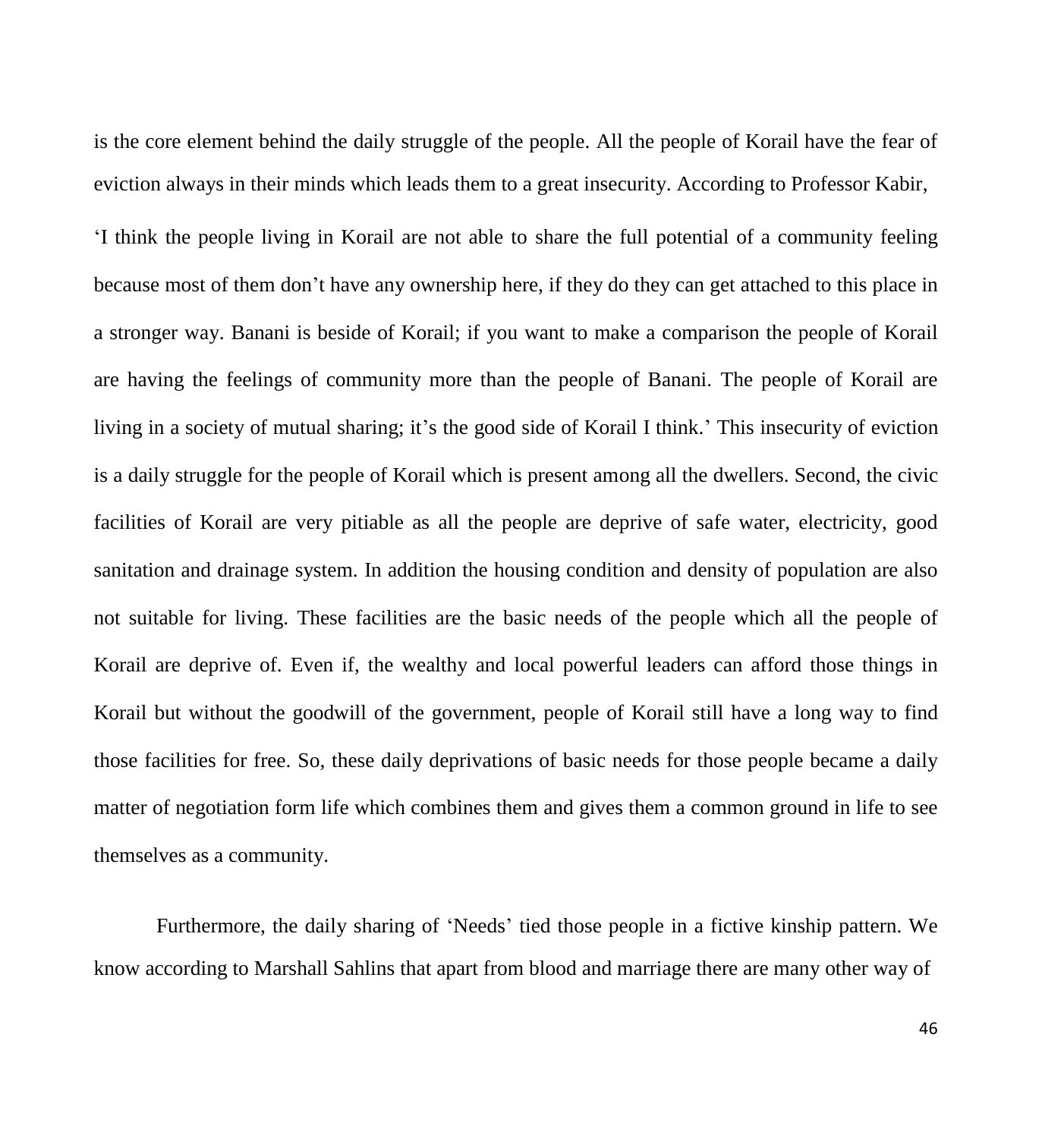tying kinship which he called 'mutuality of being'. In the people of Korail these mutuality of being formed by daily sharing and improvising in daily struggles together. In Korail, the primary relationship between people has always been the most featured aspect in my observation. People who do not know each other from a long period of time yet they address each other as brother, sister or uncle, aunt. This fictive kinship gave them a ground to see each other as their own people in this anonymous place. So in my analysis I think the 'Struggle of the people' and 'Fictive kinship ties' among the people are the main elements in generating the sense of community in Korail which is the only weapon for their daily survival in this wonderful piece of land.

# **Conclusion:**

Form the day one to till today, Korail reminds me a lot of vibrancy in its characteristics that's why I think there are a lot of possibilities in this place. A land which is surrounded by a ton of problems can be an example for the rest of people. In this research, apart from all the findings, I got some personal findings for myself which showed me that a land is nothing without its people. A land gets its identity through the people who live in it not by the surroundings. Besides the 'common struggle of the people' and 'the fictive kinship ties', I think there are more hidden elements are unpacked there and need to be explored. So, from my research I like to give this message to the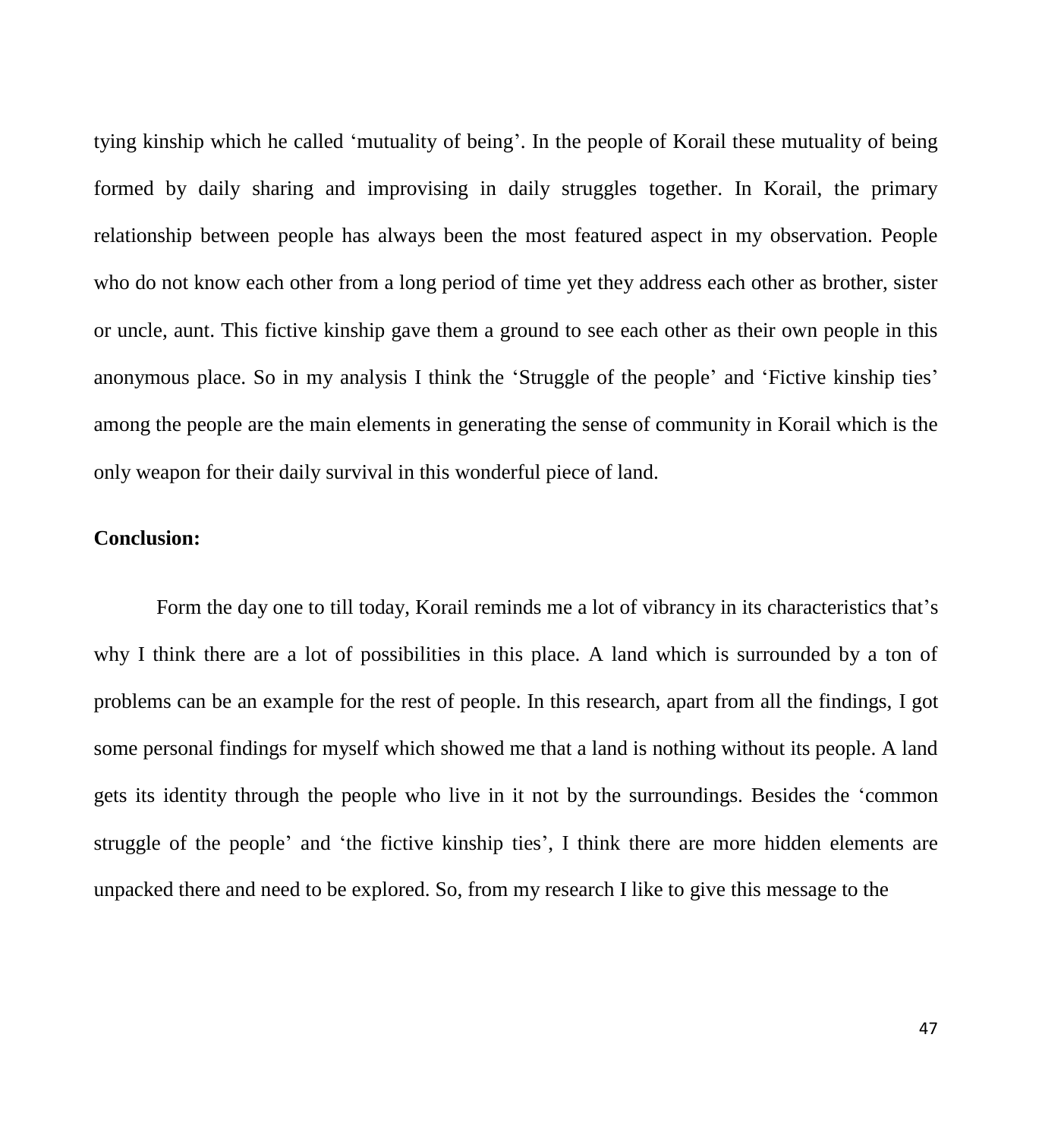world that, we should change our lens to see something unique otherwise we may ignore the beauty we have so close to us in search of exoticism which is far from us.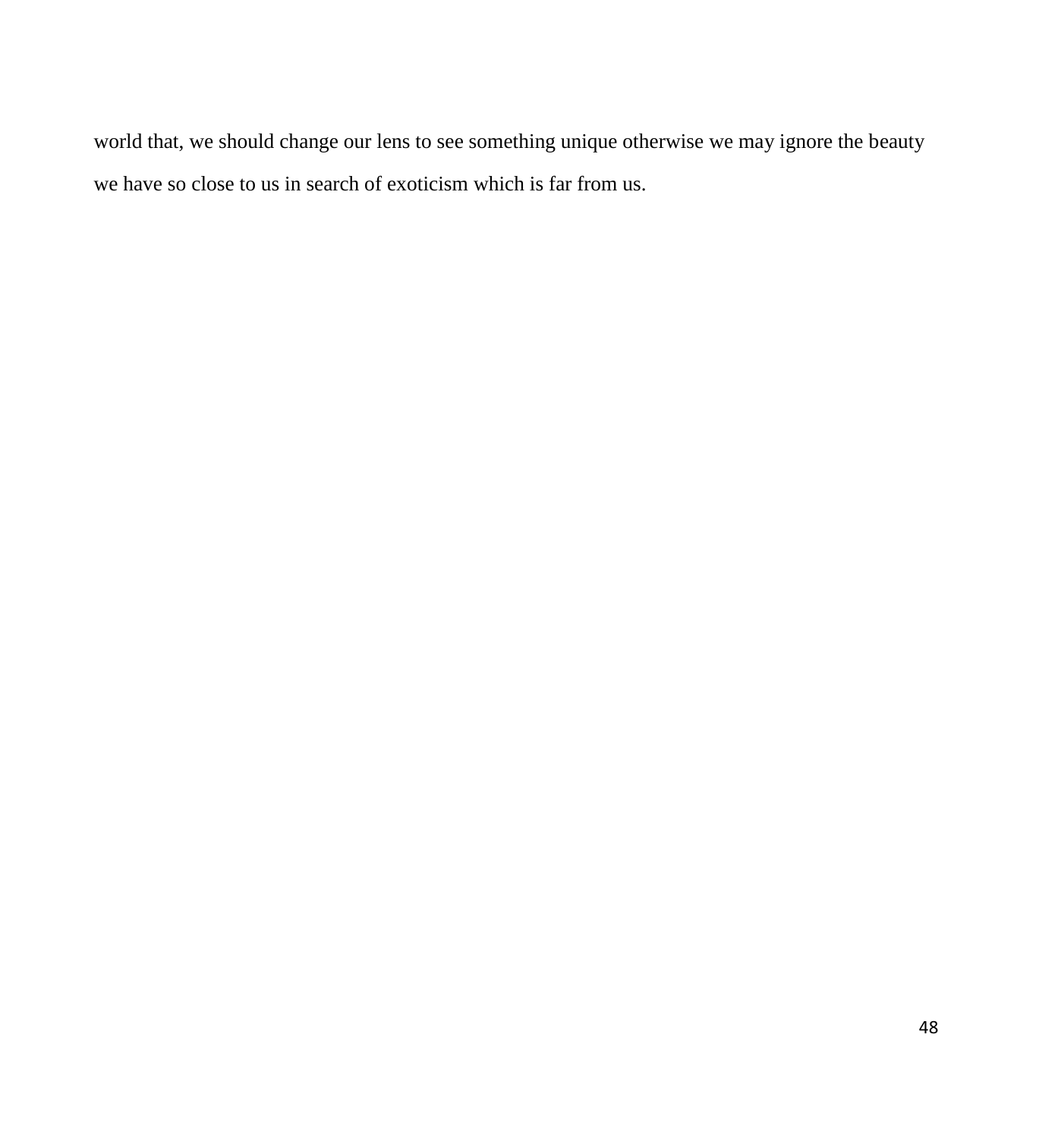#### **References:**

- Anderson, B. (1991). *Imagined communities: Reflections on the origin and spread of nationalism* (Rev. and extended ed.). London: Verso.
- BBS- Bangladesh Bureau of Statistics (2011, 2001), Bangladesh Population Census 2011, 2001, Dhaka, Ministry of Planning, Gov. of Bangladesh.

Gellner, E. (1983). *Nations and nationalism*. Ithaca: Cornell University Press.

- Habib, E., 2009, "The Role of government and NGOs in Slum development: the case of Dhaka city', *Development in Practice*, Vol. 19, No. 2, pp. 259-265.
- Hossain, S. (2011). *Urban poverty in Bangladesh slum communities, migration and social integrations*. London: I.B. Tauris.
- Karim, L. (2011). *Microfinance and its discontents women in debt in Bangladesh*. Minneapolis: University of Minnesota Press.
- Mader, P. (2015). *The political economy of microfinance: Financializing poverty*. Houndmills, Basingstoke Hampshire [etc.: Palgrave Macmillan.
- McMillan, D.W., & Chavis, D.M. (1986). Sense of community: A definition and theory. *Journal of Community Psychology*.

Rappaport, J. (2000). *Handbook of community psychology*. New York: Kluwer Academic/Plenum.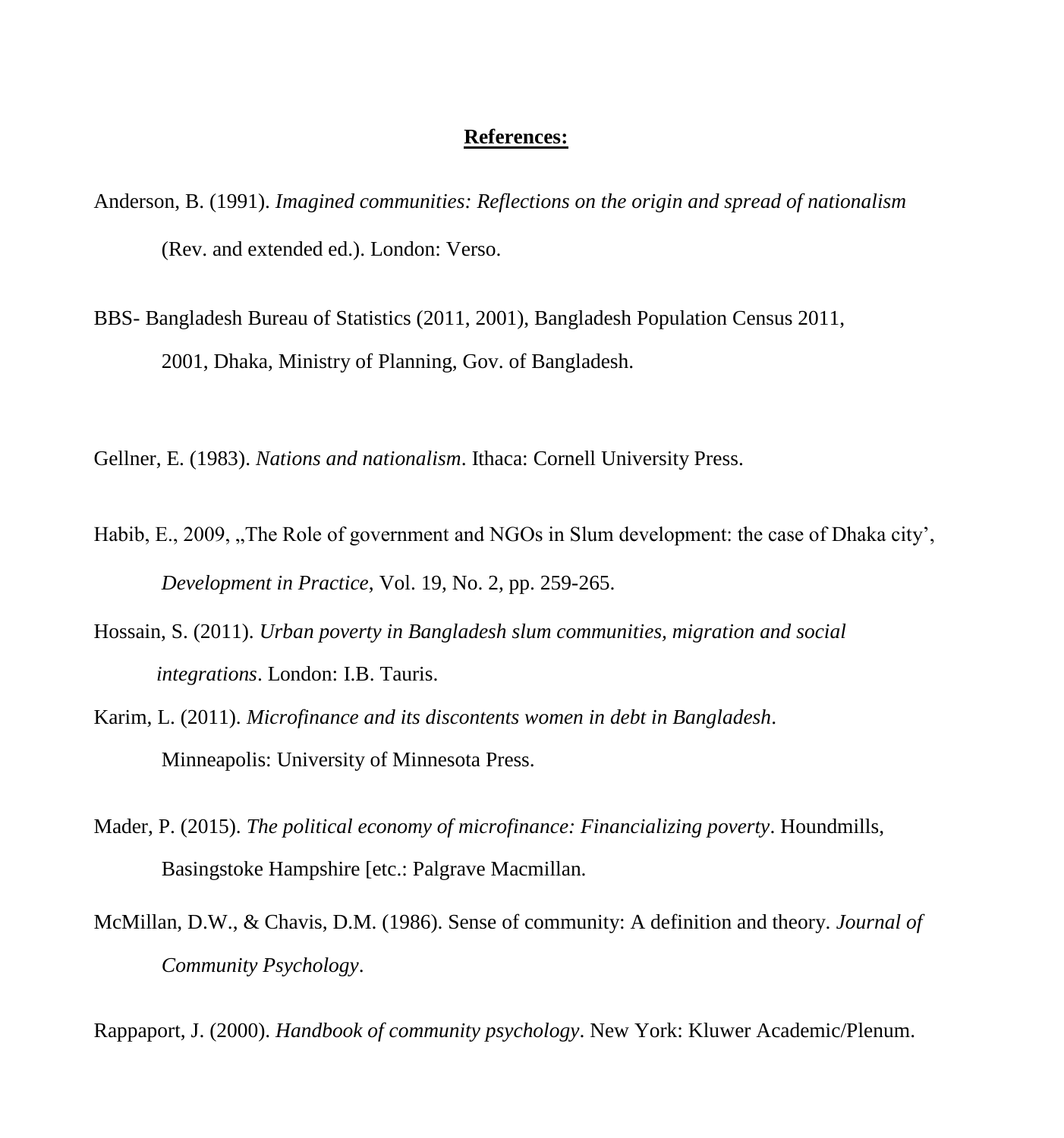Renan, E. (1882). *What is a nation?* Sorbonne.

- Rashid, S. (2004). *Worried Lives: Poverty, Gender and Reproductive Health for Adolescent Women in a Slum in Dhaka, Bangladesh*. Dhaka: BRAC.
- Rashid, Sabina Faiz, and Yasmeen Hossain. 2005. Constraints in delivering services to the urban poor living in slums in Dhaka, Bangladesh. Report for the World Bank. August.
- Sahlins, M. (2013). *What kinship is - and is not*. Chicago: The University of Chicago Press.
- Yack, B. (2012). *Nationalism and the moral psychology of community*. Chicago: The University of Chicago Press.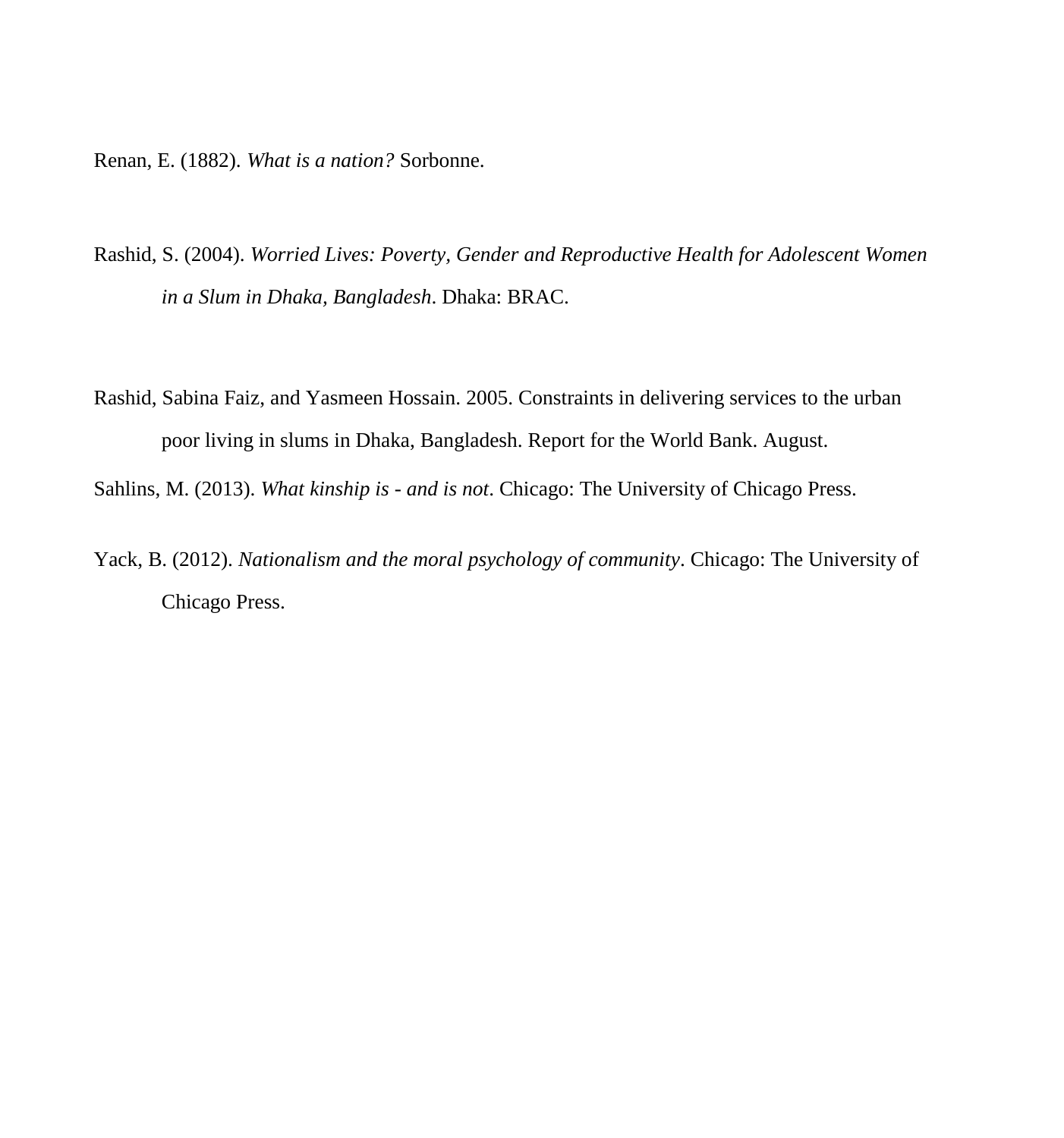# **Appendix:**

# **Questioners from CDC project:**

- 1) Over the last 5-10 years, what are some things you and/or your household have done to improve your economic condition?
- 2) What are the main OBSTACLES preventing you and your household from improving your living conditions? (Or, rephrase: 'What are some ways you think you could improve your living conditions?'
- 3) If YOUR HOUSEHOLD were given 10,000 taka today, how would you use these funds? [*Prompt only if necessary: to build housing? improve services? take out a loan? start a business?]*
- 4) If YOUR COMMUNITY were given 50 lakh taka, how do you think the community SHOULD use those funds?
- 5) CURRENTLY, do you worry about EVICTION? What do you think is the best strategy for your household, or others, to avoid eviction?
- 6) Do you think that voting can help your family or your community? What responsibilities do you feel the GOVERNMENT has towards helping your family and/or your community?
- 7) How has the CDC (Community Development Committee) changed your community?
- 8) Can you give me an example of when your voice has mattered or when it has not mattered?